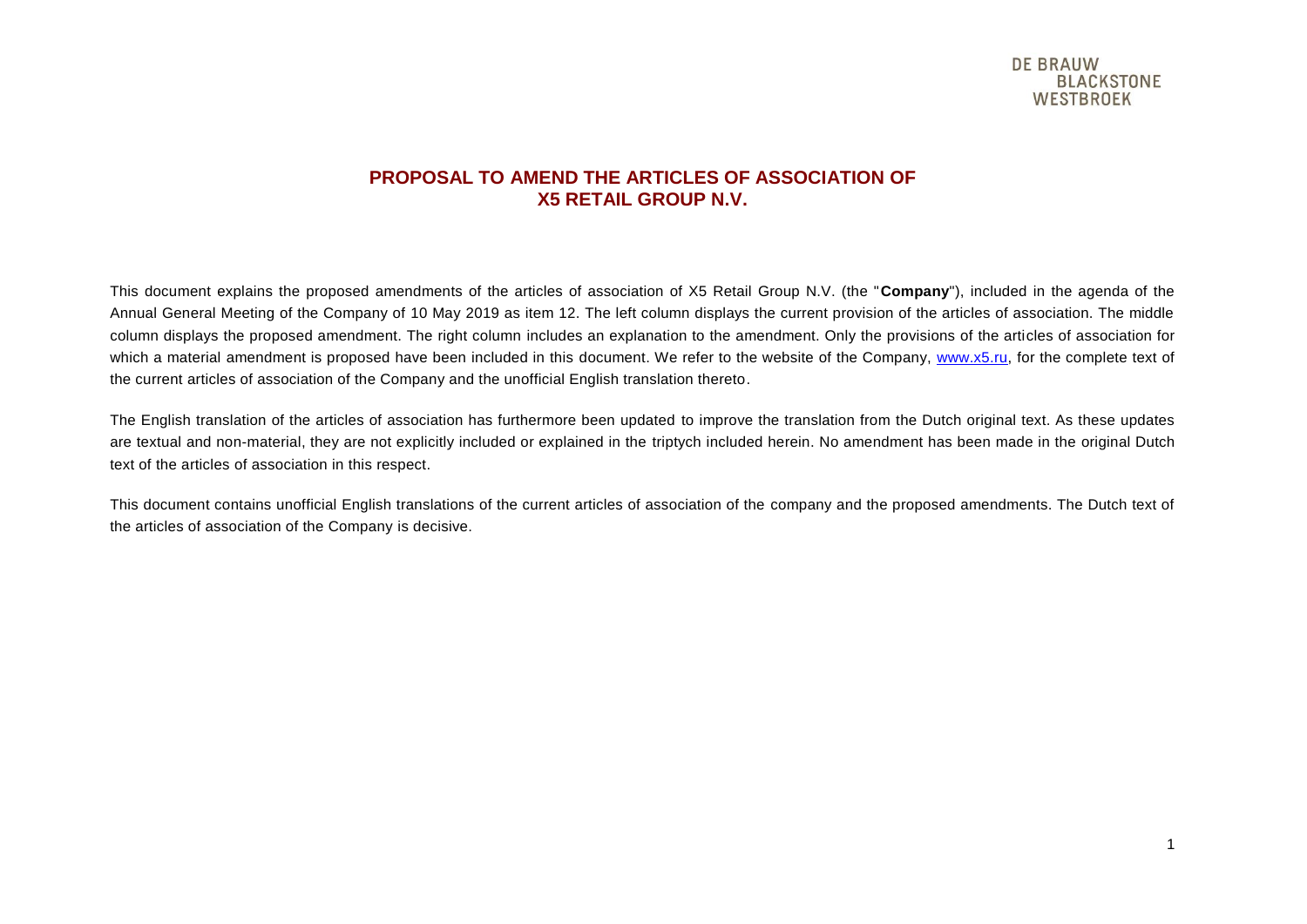| <b>ARTICLES OF ASSOCIATION BEFORE</b><br><b>THE AMENDMENT</b> |    | <b>PROPOSED AMENDMENTS TO THE</b><br><b>ARTICLES OF ASSOCIATION</b> | <b>EXPLANATORY NOTES</b>                    |
|---------------------------------------------------------------|----|---------------------------------------------------------------------|---------------------------------------------|
| <b>CHAPTER IV.</b>                                            |    | <b>CHAPTER IV.</b>                                                  |                                             |
| Issuance of shares. Own shares.                               |    | Issuance of shares. Own shares.                                     |                                             |
| Article 6. Issuance of shares. Body competent to              |    | Article 6. Issuance of shares. Corporate Bbody                      |                                             |
| issue shares.                                                 |    | competent to issue shares.                                          |                                             |
| The issuance of shares shall be effected<br>1.                | 1. | The issuance of shares shall be effected                            |                                             |
| pursuant to a resolution of the General                       |    | pursuant to a resolution of the General                             |                                             |
| Meeting, notwithstanding the provisions of                    |    | Meeting, notwithstanding the provisions of                          |                                             |
| article 2:96 of the Dutch Civil Code.                         |    | article 2:96 of the Dutch Civil Code.                               |                                             |
| Issuance of shares shall be effected in<br>2.                 | 2. | Shares are issued pursuant to a resolution                          | It is proposed to add a new paragraph 2 to  |
| accordance with article 2:86 or 2:86c                         |    | of the Management Board if the                                      | Article 6, to clarify the powers of the     |
| respectively of the Dutch Civil Code.                         |    | Management Board has been designated to                             | corporate bodies in respect of share        |
|                                                               |    | do so for a specific period by a resolution of                      | issuances.                                  |
|                                                               |    | the General Meeting in accordance with the                          |                                             |
|                                                               |    | applicable statutory provisions. This                               | Pursuant to Dutch law, the Management       |
|                                                               |    | resolution of the General Meeting must                              | Board may resolve to issue shares upon      |
|                                                               |    | state how many shares may be issued. The                            | authorisation of the General Meeting. This  |
|                                                               |    | designation may be extended by specific                             | has been reflected in this new paragraph 2. |
|                                                               |    | consecutive periods in accordance with the                          |                                             |
|                                                               |    | applicable statutory provisions. Unless                             |                                             |
|                                                               |    | otherwise stipulated when it was made, the                          |                                             |
|                                                               |    | designation may not be withdrawn. A                                 |                                             |
|                                                               |    | resolution of the Management Board to                               |                                             |
|                                                               |    | issue shares requires the approval of the                           |                                             |
|                                                               |    | <b>Supervisory Board.</b>                                           |                                             |
|                                                               | 3. | 2. Issuance of shares shall be effected in                          |                                             |
|                                                               |    | accordance with article 2:86 or 2:86c                               |                                             |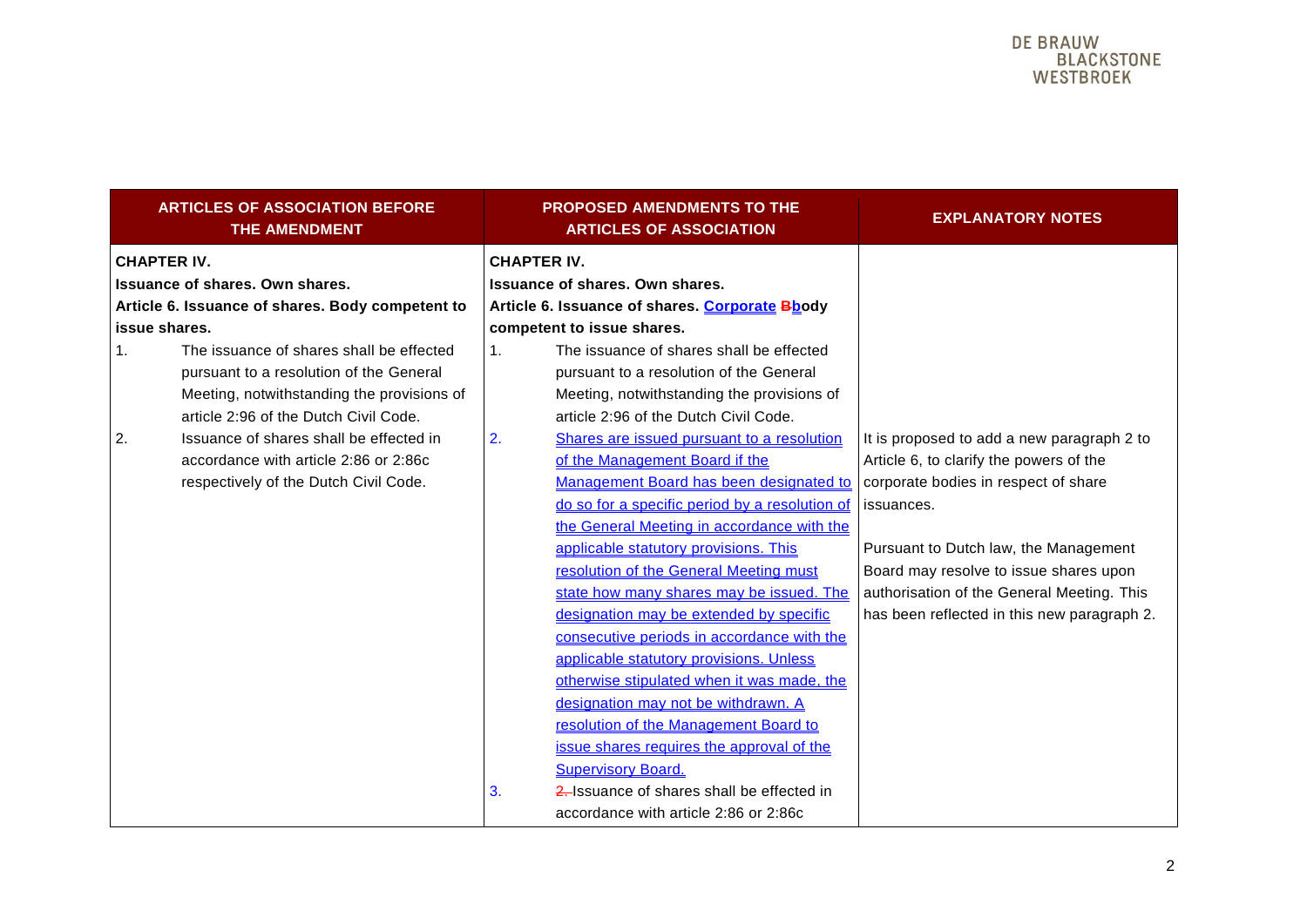| <b>ARTICLES OF ASSOCIATION BEFORE</b><br>THE AMENDMENT |                                                   |          | <b>PROPOSED AMENDMENTS TO THE</b><br><b>ARTICLES OF ASSOCIATION</b> | <b>EXPLANATORY NOTES</b>                   |
|--------------------------------------------------------|---------------------------------------------------|----------|---------------------------------------------------------------------|--------------------------------------------|
|                                                        |                                                   |          | respectively of the Dutch Civil Code.                               |                                            |
|                                                        | Article 7. Conditions of issuance. Rights of pre- |          | Article 7. Conditions of issuance. Rights of pre-                   |                                            |
| emption.                                               |                                                   | emption. |                                                                     |                                            |
| 1.                                                     | A resolution for the issuance of shares shall     | 1.       | A resolution for the issuance of shares shall                       |                                            |
|                                                        | stipulate the price and further conditions of     |          | stipulate the price and further conditions of                       |                                            |
|                                                        | issuance.                                         |          | issuance.                                                           |                                            |
| 2.                                                     | Upon issuance of shares, each shareholder 2.      |          | Upon issuance of shares, each shareholder                           |                                            |
|                                                        | shall have a right of pre-emption to acquire      |          | shall have a right of pre-emption to acquire                        |                                            |
|                                                        | shares to be issued in proportion to the          |          | shares to be issued in proportion to the                            |                                            |
|                                                        | aggregate nominal amount of his shares, in        |          | aggregate nominal amount of his shares, in                          |                                            |
|                                                        | accordance with and subject to the                |          | accordance with and subject to the                                  |                                            |
|                                                        | limitations set out in article 2:96a of the       |          | limitations set out in article 2:96a of the                         |                                            |
|                                                        | Dutch Civil Code. Each shareholder shall          |          | Dutch Civil Code. Each shareholder shall                            |                                            |
|                                                        | also have a pre-emption right to acquire          |          | also have a pre-emption right to acquire                            |                                            |
|                                                        | shares to be issued for a non-cash                |          | shares to be issued for a non-cash                                  |                                            |
|                                                        | contribution. A shareholder shall have no         |          | contribution. A shareholder shall have no                           |                                            |
|                                                        | pre-emption right to acquire shares to be         |          | pre-emption right to acquire shares to be                           |                                            |
|                                                        | issued to employees of the company or a           |          | issued to employees of the company or a                             |                                            |
|                                                        | group company.                                    |          | group company.                                                      |                                            |
| 3.                                                     | Prior to each issuance, the right of pre-         | 3.       | Prior to each issuance, the right of pre-                           |                                            |
|                                                        | emption to acquire shares may be limited or       |          | emption to acquire shares may be limited or                         |                                            |
|                                                        | excluded by a resolution of the General           |          | excluded by a resolution of the General                             |                                            |
|                                                        | Meeting, notwithstanding the provisions of        |          | Meeting, notwithstanding the provisions of                          |                                            |
|                                                        | article 2:96a of the Dutch Civil Code.            |          | article 2:96a of the Dutch Civil Code.                              |                                            |
| 4.                                                     | Within eight days after the end of each           | 4.       | The Management Board may resolve to                                 | It is proposed to add a new paragraph 4 to |
|                                                        | calendar quarter the company shall file a         |          | restrict or exclude pre-emptive rights if and                       | article 7, to clarify the powers of the    |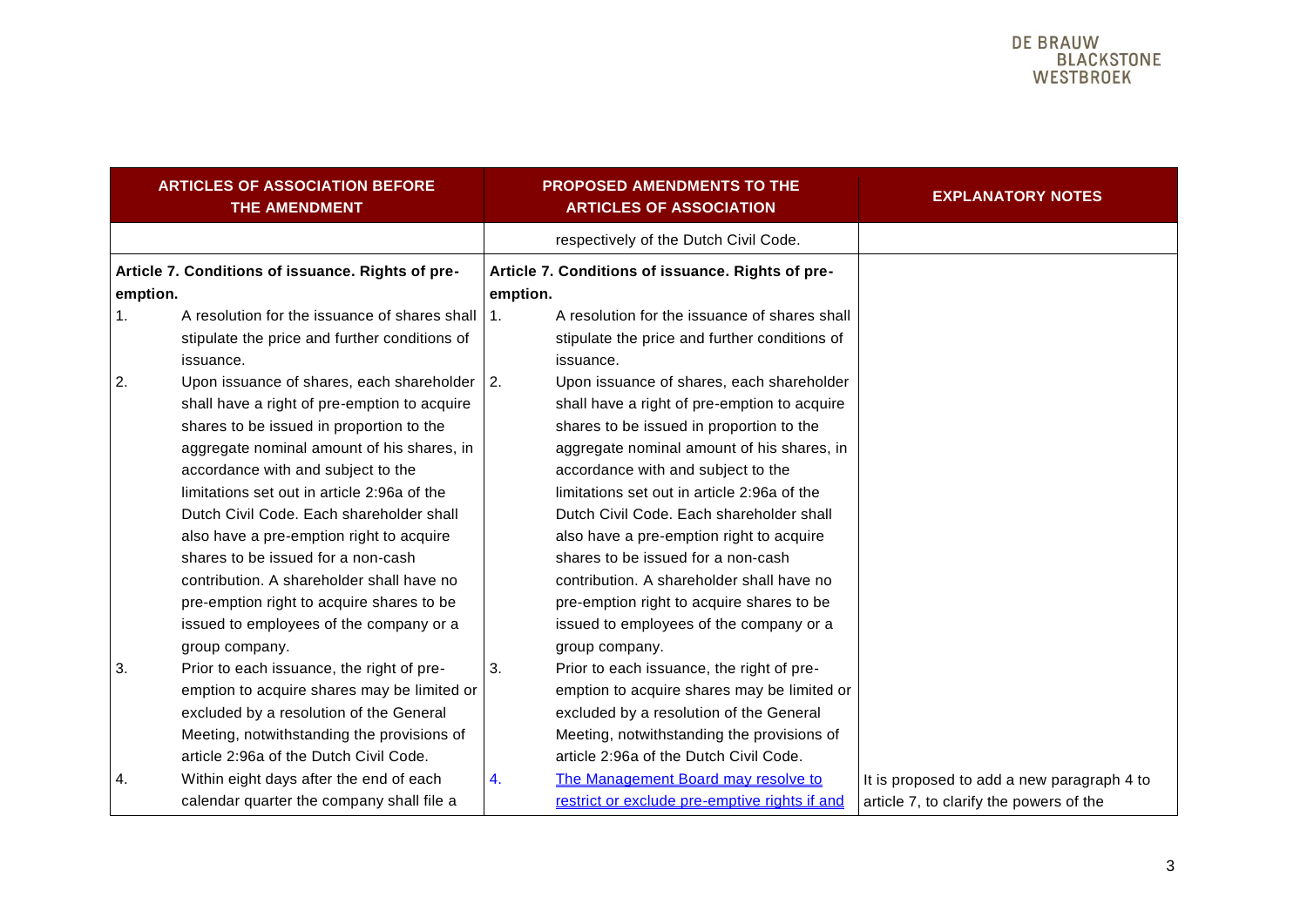#### DE BRAIJW **BLACKSTONE** WESTBROFK

| <b>ARTICLES OF ASSOCIATION BEFORE</b> |
|---------------------------------------|
| THE AMENDMENT'                        |

notice listing each issue of shares in the past calendar quarter with the trade register specifying the number and class of shares. 5. If rights to subscribe for shares are granted by the company, shareholders shall have a right of pre-emption to acquire such rights; the preceding paragraphs shall apply mutatis mutandis. Shareholders shall have no pre-emption right to acquire shares issued to a person who exercises a previously acquired right to subscribe for shares.

#### **PROPOSED AMENDMENTS TO THE ARTICLES OF ASSOCIATION EXPLANATORY NOTES**

insofar as the Management Board has been designated to do so for a specific period by the General Meeting in accordance with the applicable statutory provisions. This designation may be extended by specific consecutive periods in accordance with the applicable statutory provisions. Unless otherwise stipulated when it was made, the designation may not be withdrawn. A resolution of the Management Board to restrict or exclude pre-emptive rights requires the approval of the Supervisory Board.

- 5. 4. Within eight days after the end of each calendar quarter the company shall file a notice listing each issue of shares in the past calendar quarter with the trade register specifying the number and class of shares.
- 6. 5. If rights to subscribe for shares are granted by the company, shareholders shall have a right of pre-emption to acquire such rights; the preceding paragraphs shall apply mutatis mutandis. Shareholders shall have no pre-emption right to acquire shares issued to a person who exercises a previously acquired right to subscribe for shares.

corporate bodies in respect of the exclusion or restriction of pre-emptive rights.

Pursuant to Dutch law the Management Board may restrict pre-emptive rights upon issue of new shares upon authorisation of the General Meeting. This has been reflected in this new paragraph 4.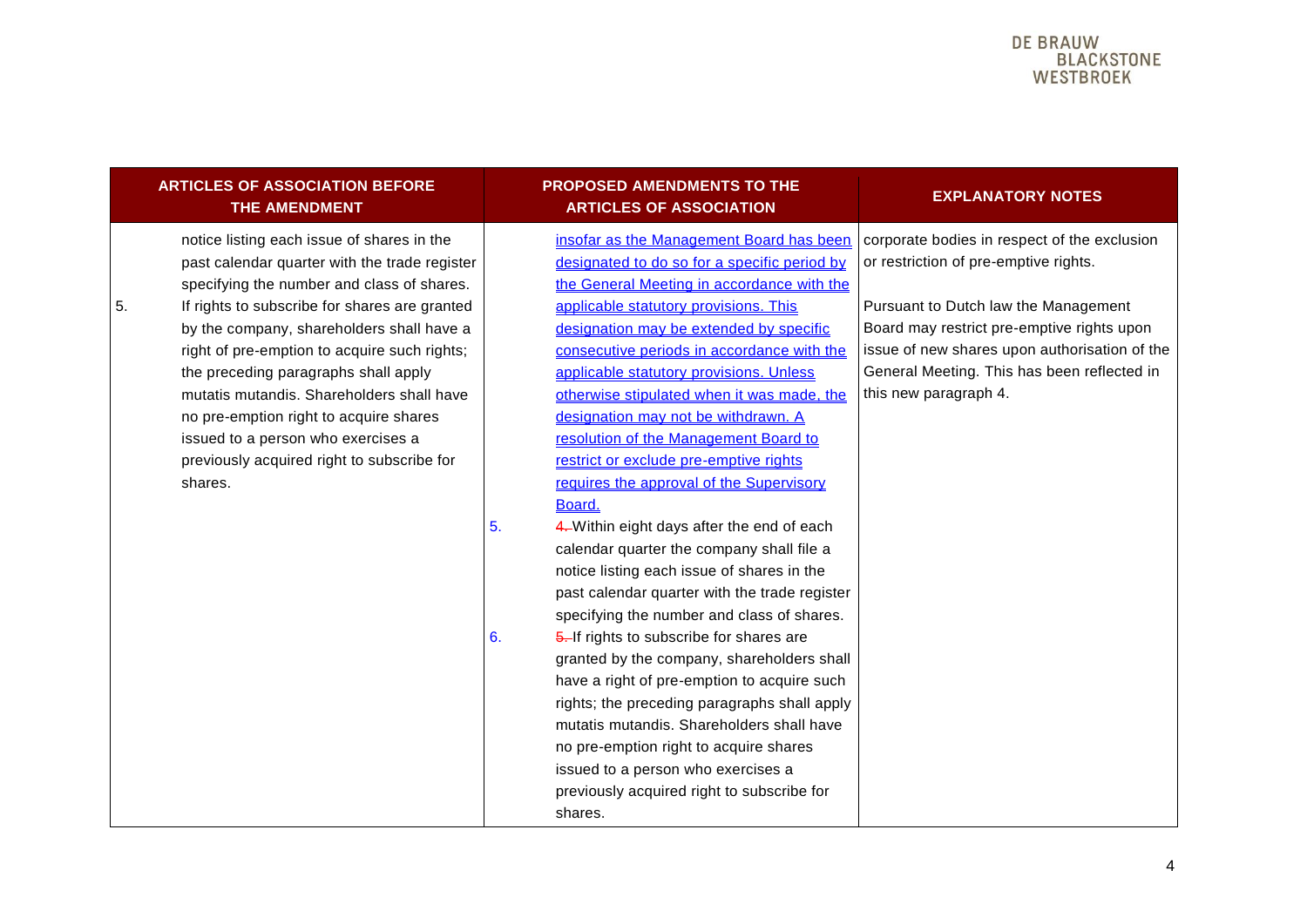|                                   | <b>ARTICLES OF ASSOCIATION BEFORE</b><br><b>THE AMENDMENT</b>                                                                                                                                                                                                                                                                                                                                                              |                                  | <b>PROPOSED AMENDMENTS TO THE</b><br><b>ARTICLES OF ASSOCIATION</b>                                                                                                                                                                                                                                                                                                                                                                      | <b>EXPLANATORY NOTES</b>                                                                                                                                                            |
|-----------------------------------|----------------------------------------------------------------------------------------------------------------------------------------------------------------------------------------------------------------------------------------------------------------------------------------------------------------------------------------------------------------------------------------------------------------------------|----------------------------------|------------------------------------------------------------------------------------------------------------------------------------------------------------------------------------------------------------------------------------------------------------------------------------------------------------------------------------------------------------------------------------------------------------------------------------------|-------------------------------------------------------------------------------------------------------------------------------------------------------------------------------------|
| <b>CHAPTER VI.</b><br>Management. |                                                                                                                                                                                                                                                                                                                                                                                                                            | <b>CHPTER VI.</b><br>Management. |                                                                                                                                                                                                                                                                                                                                                                                                                                          |                                                                                                                                                                                     |
|                                   | Article 12. Management Board.                                                                                                                                                                                                                                                                                                                                                                                              |                                  | Article 12. Management Board.                                                                                                                                                                                                                                                                                                                                                                                                            |                                                                                                                                                                                     |
| 1.                                | The management of the company shall be<br>constituted by a Management Board<br>consisting of two or more Managing<br>Directors. The number of Managing<br>Directors shall be determined by the                                                                                                                                                                                                                             | 1.                               | The management of the company shall be<br>constituted by a Management Board<br>consisting of two or more Managing<br>Directors. The number of Managing<br>Directors shall be determined by the                                                                                                                                                                                                                                           |                                                                                                                                                                                     |
|                                   | Supervisory Board, with due observance of<br>the preceding sentence.                                                                                                                                                                                                                                                                                                                                                       |                                  | Supervisory Board, with due observance of<br>the preceding sentence.                                                                                                                                                                                                                                                                                                                                                                     |                                                                                                                                                                                     |
| 2.                                | The General Meeting shall appoint the<br>Managing Directors from a binding<br>nomination, to be drawn up by the<br>Supervisory Board. If the nomination<br>contains one candidate, the resolution<br>regarding the nomination will result in the<br>appointment of such candidate, unless the<br>General Meeting deprives the nomination of<br>its binding character in accordance with<br>paragraph 3 of this Article 12. | 2.                               | The General Meeting shall appoint the<br>Managing Directors from a binding<br>nomination, to be drawn up by the<br>Supervisory Board. If the nomination<br>contains one candidate, the resolution<br>regarding the nomination will result in the<br>appointment of such candidate, unless the<br>General Meeting deprives overrules the<br>binding nomination of its binding character in<br>accordance with paragraph 3 of this article |                                                                                                                                                                                     |
| 3.<br>4.                          | As soon as a function of a Managing<br>Director is or becomes vacant, the<br>Management Board shall request the<br>Supervisory Board in writing to draw up a list<br>of nominees. A list of nominees drawn up by<br>the Supervisory Board within four weeks                                                                                                                                                                | 3.                               | 12.<br>As soon as a function of a Managing<br>Director is or becomes vacant, the<br><b>Management Board shall request the</b><br>Supervisory Board in writing to draw up a list<br>of nominees. A list of nominees drawn up by<br>the Supervisory Board within four weeks                                                                                                                                                                | It is proposed to amend paragraph 3 of<br>Article 12 to simplify the procedure of<br>appointing new Managing Directors and to<br>align with current practice within the<br>Company. |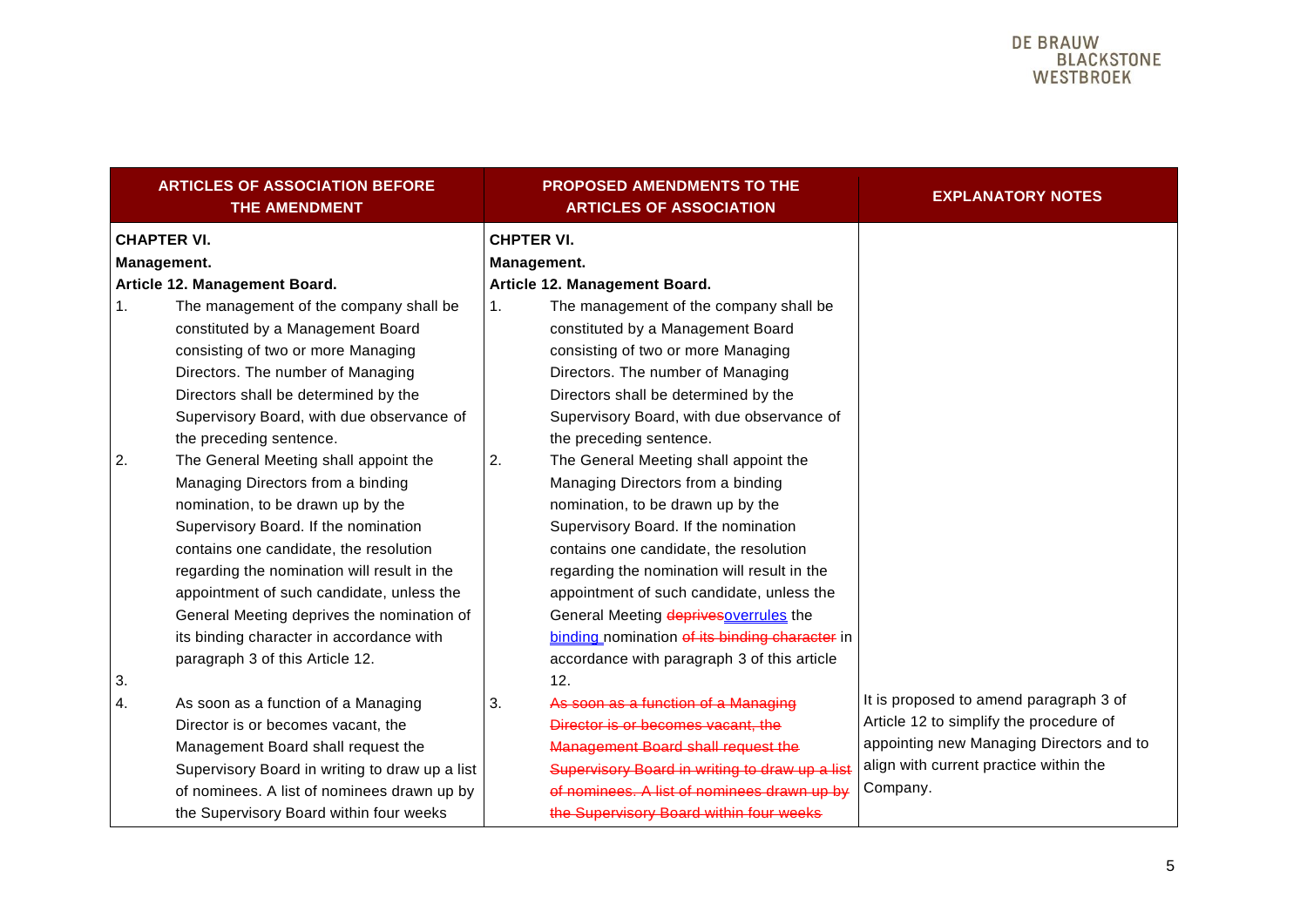#### DE BRAIJW **BLACKSTONE** WESTBROFK

#### **ARTICLES OF ASSOCIATION BEFORE THE AMENDMENT**

after having received a written request thereto, shall be binding to the General Meeting. The General Meeting, however, may deprive the list of nominees of its binding character by resolution adopted with a majority of two- thirds of the votes cast in the meeting, representing more than half of the issued capital. If the Supervisory Board does not draw up a list of nominees in time, the General Meeting shall be authorised to appoint the Managing Directors at its own discretion.

#### **PROPOSED AMENDMENTS TO THE ARTICLES OF ASSOCIATION EXPLANATORY NOTES**

after having received a written request thereto, shall be binding to the General Meeting. If a Managing Director is to be appointed, the Supervisory Board shall, after consultation with the Management Board, make a binding nomination. The General Meeting, however, may deprive the list of nominees of its binding character by resolution adopted with a majority of twothirds of the votes cast in the meeting, representing more than half of the issued capital. The General Meeting may overrule the binding nomination at all times by a resolution adopted by a majority of twothirds of the votes cast, provided that the majority represents more than half of the issued share capital. If a majority of the votes are cast in favour of overruling the binding nomination, but that majority does not represent more than half of the issued share capital, a new General Meeting may be convened at which the resolution to overrule the binding nomination may be adopted by a simple majority of the votes cast, regardless of the issued share capital represented by that majority. If the Supervisory Board does not draw up a list of

Furthermore, it is proposed to also provide for the situation where the General Meeting overrules the binding nomination by the Supervisory Board, but that majority does not represent more than half of the issued share capital. It is proposed that a new general meeting will be convened at which the resolution to overrule the binding nomination may be adopted by a simple majority of the votes cast, regardless of the issued share capital represented by that majority.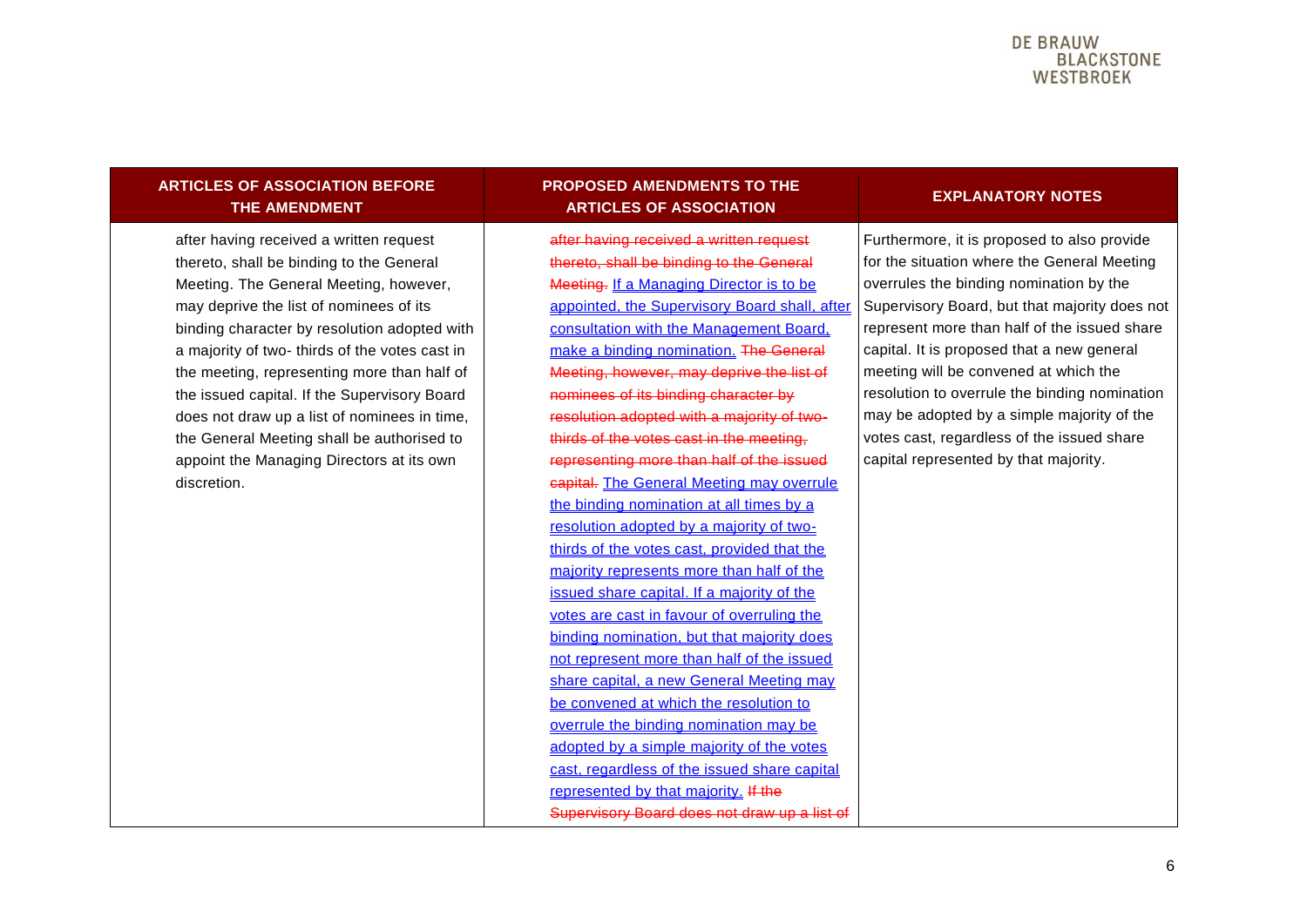|    | <b>ARTICLES OF ASSOCIATION BEFORE</b><br>THE AMENDMENT                                                                                                                                                                                                                                                                                                                                                                                                                                                                                                                                                      |           | <b>PROPOSED AMENDMENTS TO THE</b><br><b>ARTICLES OF ASSOCIATION</b>                                                                                                                                                                                                                                                                                                                                                                                                                                                                                                                                                        | <b>EXPLANATORY NOTES</b> |
|----|-------------------------------------------------------------------------------------------------------------------------------------------------------------------------------------------------------------------------------------------------------------------------------------------------------------------------------------------------------------------------------------------------------------------------------------------------------------------------------------------------------------------------------------------------------------------------------------------------------------|-----------|----------------------------------------------------------------------------------------------------------------------------------------------------------------------------------------------------------------------------------------------------------------------------------------------------------------------------------------------------------------------------------------------------------------------------------------------------------------------------------------------------------------------------------------------------------------------------------------------------------------------------|--------------------------|
|    |                                                                                                                                                                                                                                                                                                                                                                                                                                                                                                                                                                                                             |           | nominees in time, If the Supervisory Board<br>does not make a binding nomination, the<br>General Meeting <b>shall will</b> be authorised to<br>appoint the Managing Directors at its own<br>discretion.                                                                                                                                                                                                                                                                                                                                                                                                                    |                          |
| 4. | A Managing Director shall be appointed for<br>a period ending at the time of closing of the<br>Annual Meeting to be held in the year to be<br>determined by the General Meeting at the<br>appointment of that Managing Director,<br>which shall not exceed the fourth year after<br>the year in which that Managing Director<br>was appointed. At the appointment of a<br>Managing Director, the General Meeting<br>may decide that such Managing Director<br>shall be appointed for a shorter period of<br>time. A Managing Director may be<br>reappointed for any term by virtue of this<br>article 12.4. | <b>4.</b> | A Managing Director shall be appointed for a<br>period ending at the time of closing of the<br>Annual Meeting to be held in the year to be<br>determined by the General Meeting at the<br>appointment of that Managing Director,<br>which shall not exceed the fourth year after<br>the year in which that Managing Director<br>was appointed. At the appointment of a<br>Managing Director, the General Meeting<br>may decide that such Managing Director<br>shall be appointed for a shorter period of<br>time. A Managing Director may be<br>reappointed for any term by virtue of this<br>article 42.4-12 paragraph 4. |                          |
| 5. | The Supervisory Board shall appoint one of $\vert$ 5.<br>the Managing Directors as Chief Executive<br>Officer ("CEO"). The Supervisory Board<br>may determine the titles of the other<br>Managing Directors.                                                                                                                                                                                                                                                                                                                                                                                                |           | The Supervisory Board shall appoint one of<br>the Managing Directors as Chief Executive<br>Officer ("CEO"). The Supervisory Board may<br>determine the titles of the other Managing<br>Directors.                                                                                                                                                                                                                                                                                                                                                                                                                          |                          |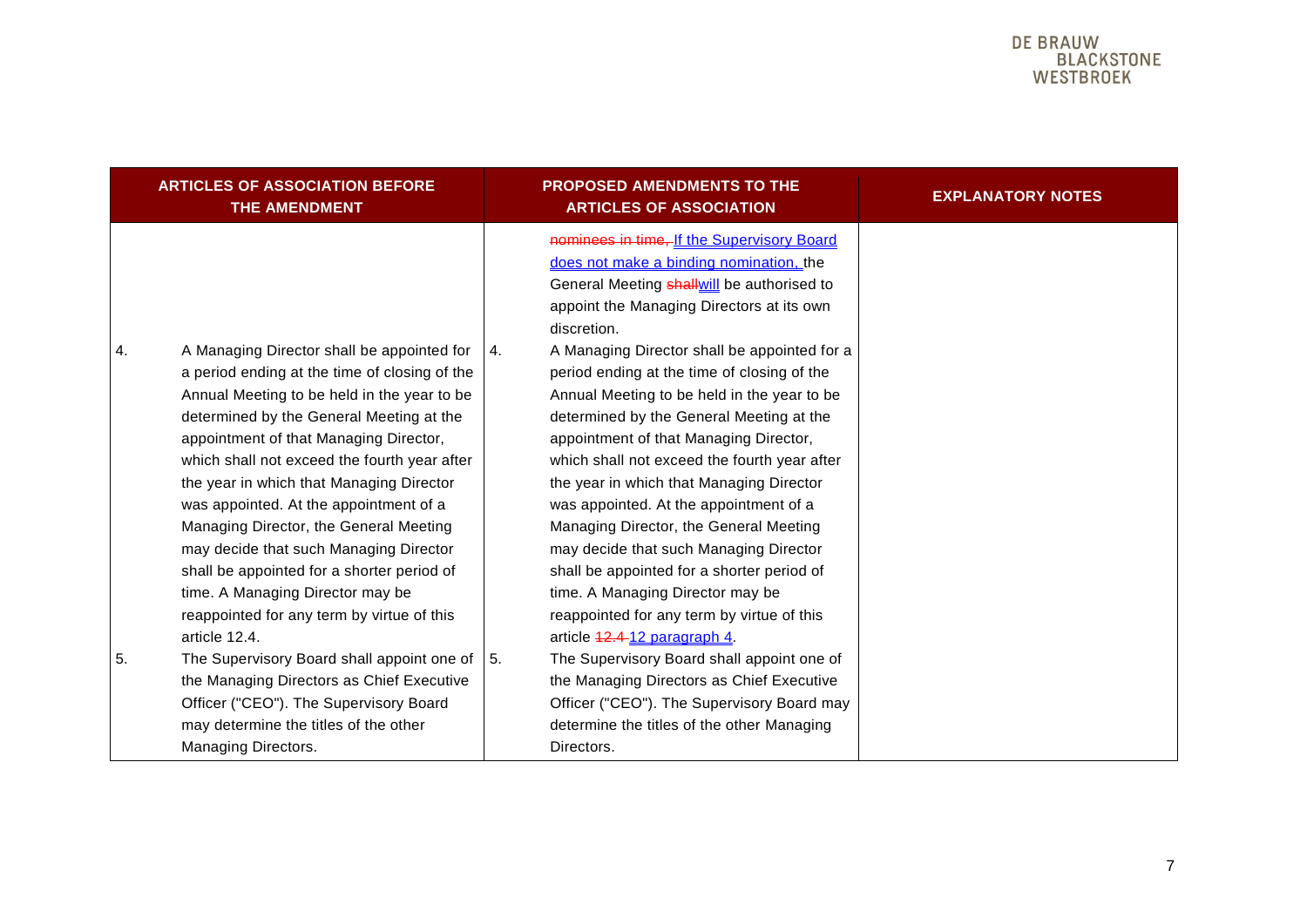|          | <b>ARTICLES OF ASSOCIATION BEFORE</b><br><b>THE AMENDMENT</b>                                                                                                                                                                                                                                                                                                                                         |                | <b>PROPOSED AMENDMENTS TO THE</b><br><b>ARTICLES OF ASSOCIATION</b>                                                                                                                                                                                                                                                                                                                                  | <b>EXPLANATORY NOTES</b>                                                                                                                                                                                                                                                                                                                           |
|----------|-------------------------------------------------------------------------------------------------------------------------------------------------------------------------------------------------------------------------------------------------------------------------------------------------------------------------------------------------------------------------------------------------------|----------------|------------------------------------------------------------------------------------------------------------------------------------------------------------------------------------------------------------------------------------------------------------------------------------------------------------------------------------------------------------------------------------------------------|----------------------------------------------------------------------------------------------------------------------------------------------------------------------------------------------------------------------------------------------------------------------------------------------------------------------------------------------------|
| 1.<br>2. | Article 14. Remuneration.<br>The Supervisory Board shall determine the<br>remuneration and further conditions of<br>employment for each Managing Director,<br>within the remuneration policy adopted by<br>the General Meeting on proposal of the<br>Supervisory Board.<br>The granting of share schemes or option<br>schemes to Managing Directors requires<br>the approval of the General Meeting.  | 1.<br>2.       | Article 14. Remuneration.<br>The Supervisory Board shall determine the<br>remuneration and further conditions of<br>employment for each Managing Director,<br>within the remuneration policy adopted by<br>the General Meeting on proposal of the<br>Supervisory Board.<br>The granting of share schemes or option<br>schemes to Managing Directors requires<br>the approval of the General Meeting. | Under Dutch law, the engagement with a<br>managing director does not qualify as an<br>employment contract. Therefore, it is<br>proposed that the reference to the conditions<br>of employment will be removed. This will not<br>restrict the Supervisory Board in determining<br>other terms of the service contract of each<br>Managing Director. |
|          | Article 15. Duties of the Management Board.<br>Board Rules. Decision-making process.                                                                                                                                                                                                                                                                                                                  |                | Article 15. Duties of the Management Board.<br>Board Rules. Decision-making process.                                                                                                                                                                                                                                                                                                                 |                                                                                                                                                                                                                                                                                                                                                    |
|          | Allocation of duties. Company Secretary.                                                                                                                                                                                                                                                                                                                                                              |                | Allocation of duties. Company Secretary.                                                                                                                                                                                                                                                                                                                                                             |                                                                                                                                                                                                                                                                                                                                                    |
| 1.       | Subject to the restrictions imposed by the<br>articles of association, the Management<br>Board shall be entrusted with the<br>management of the company.                                                                                                                                                                                                                                              | 1 <sub>1</sub> | Subject to the restrictions imposed by the<br>articles of association, the Management<br>Board shall be entrusted with the<br>management of the company.                                                                                                                                                                                                                                             |                                                                                                                                                                                                                                                                                                                                                    |
| 2.       | The Management Board shall adopt a set of $\vert$ 2.<br>rules, regarding, amongst other things, the<br>allocation of duties of the Managing<br>Directors, the decision-making of the<br>Management Board, informing the<br>Supervisory Board and conflicts of interest<br>between the company and the Managing<br>Directors. The board rules are subject to<br>the approval of the Supervisory Board. |                | The Management Board shall adopt a set of<br>rules, regarding, amongst other things, the<br>allocation of duties of the Managing<br>Directors, the decision-making of the<br>Management Board, informing the<br>Supervisory Board and conflicts of interest<br>between the company and the Managing<br>Directors. The board rules are subject to<br>the approval of the Supervisory Board.           |                                                                                                                                                                                                                                                                                                                                                    |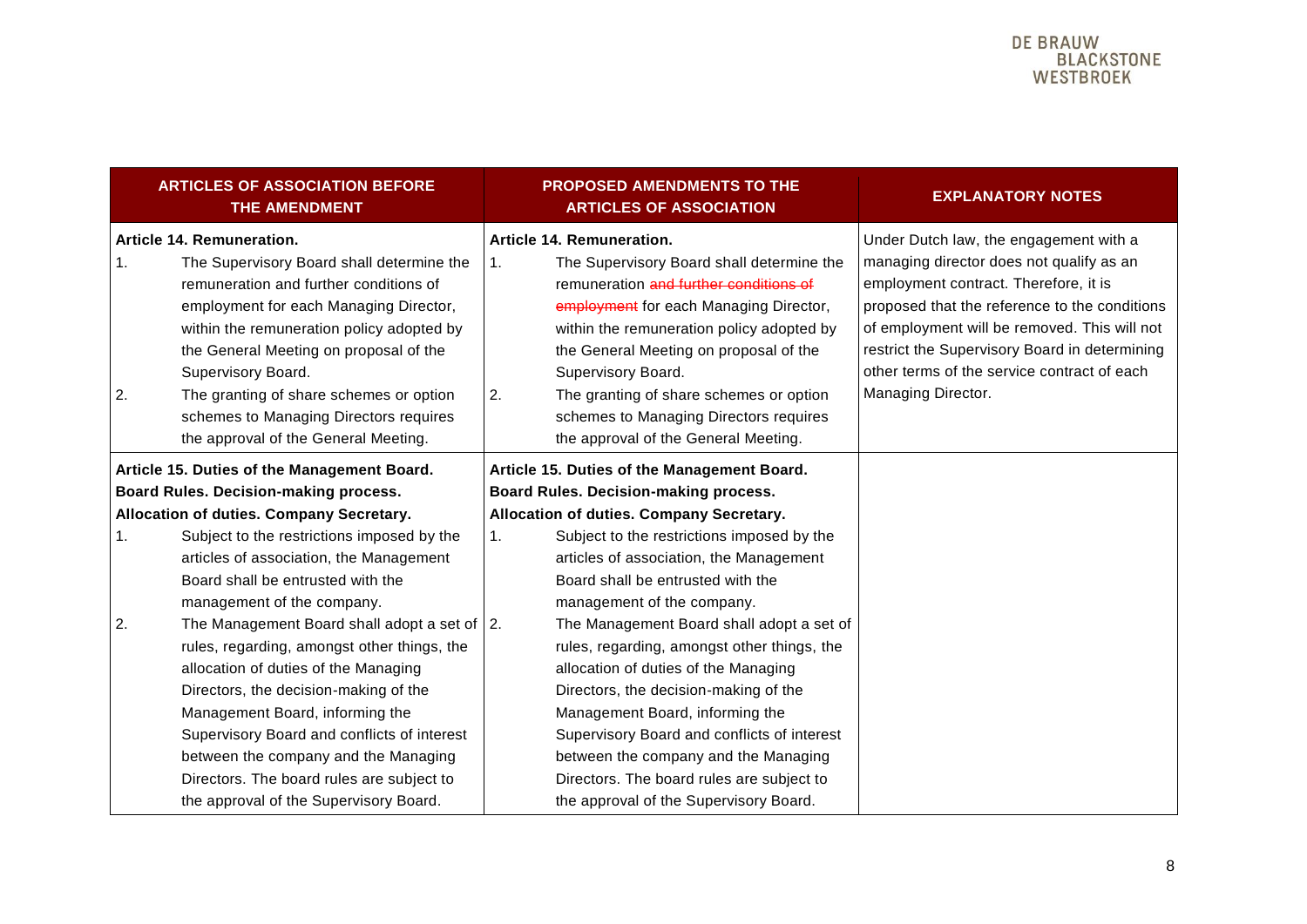|          | <b>ARTICLES OF ASSOCIATION BEFORE</b><br><b>THE AMENDMENT</b>                                                                                                                                                                                                                                                                                                                         |    | <b>PROPOSED AMENDMENTS TO THE</b><br><b>ARTICLES OF ASSOCIATION</b>                                                                                                                                                                                                                                                                                                                                        | <b>EXPLANATORY NOTES</b> |
|----------|---------------------------------------------------------------------------------------------------------------------------------------------------------------------------------------------------------------------------------------------------------------------------------------------------------------------------------------------------------------------------------------|----|------------------------------------------------------------------------------------------------------------------------------------------------------------------------------------------------------------------------------------------------------------------------------------------------------------------------------------------------------------------------------------------------------------|--------------------------|
| 3.       | The Management Board shall determine the $ 3$ .<br>duties with which each Managing Director<br>will be charged in particular. This allocation<br>of duties shall require the approval of the<br>Supervisory Board.                                                                                                                                                                    |    | The Management Board shall determine the<br>duties with which each Managing Director<br>will be charged in particular. This allocation<br>of duties shall require the approval of the<br>Supervisory Board.                                                                                                                                                                                                |                          |
| 4.       | In addition to physical meetings,<br>Management Board meetings can also be<br>held by conference call or video<br>conference.                                                                                                                                                                                                                                                         | 4. | In addition to physical meetings,<br>Management Board meetings can also be<br>held by conference call or video<br>conference.                                                                                                                                                                                                                                                                              |                          |
| 5.       | The meetings of the Management Board<br>will be chaired by the CEO. In the absence<br>of the CEO, the Management Board shall<br>appoint one of the members of the<br>Management Board as the chairman for<br>that meeting. The chairman of the meeting<br>of the Management Board shall appoint the<br>secretary of the meeting, who need not be<br>a member of the Management Board. | 5. | The meetings of the Management Board<br>will be chaired by the CEO. In the absence<br>of the CEO, the Management Board shall<br>appoint one of the members of the<br>Management BoardManaging Directors as<br>the chairman for that meeting. The<br>chairman of the meeting of the<br>Management Board shall appoint the<br>secretary of the meeting, who need not be<br>a member of the Management Board. |                          |
| 6.<br>7. | The secretary shall keep minutes of the<br>proceedings at meetings of the<br>Management Board. The minutes shall be<br>adopted in the same meeting or in a<br>following meeting of the Management<br>Board and shall be signed by the chairman<br>and the secretary as evidence thereof.<br>Each Managing Director shall have the right   7.                                          | 6. | The secretary shall keep minutes of the<br>proceedings at meetings of the<br>Management Board. The minutes shall be<br>adopted in the same meeting or in a<br>following meeting of the Management<br>Board and shall be signed by the chairman<br>and the secretary as evidence thereof.<br>Each Managing Director shall have the right                                                                    |                          |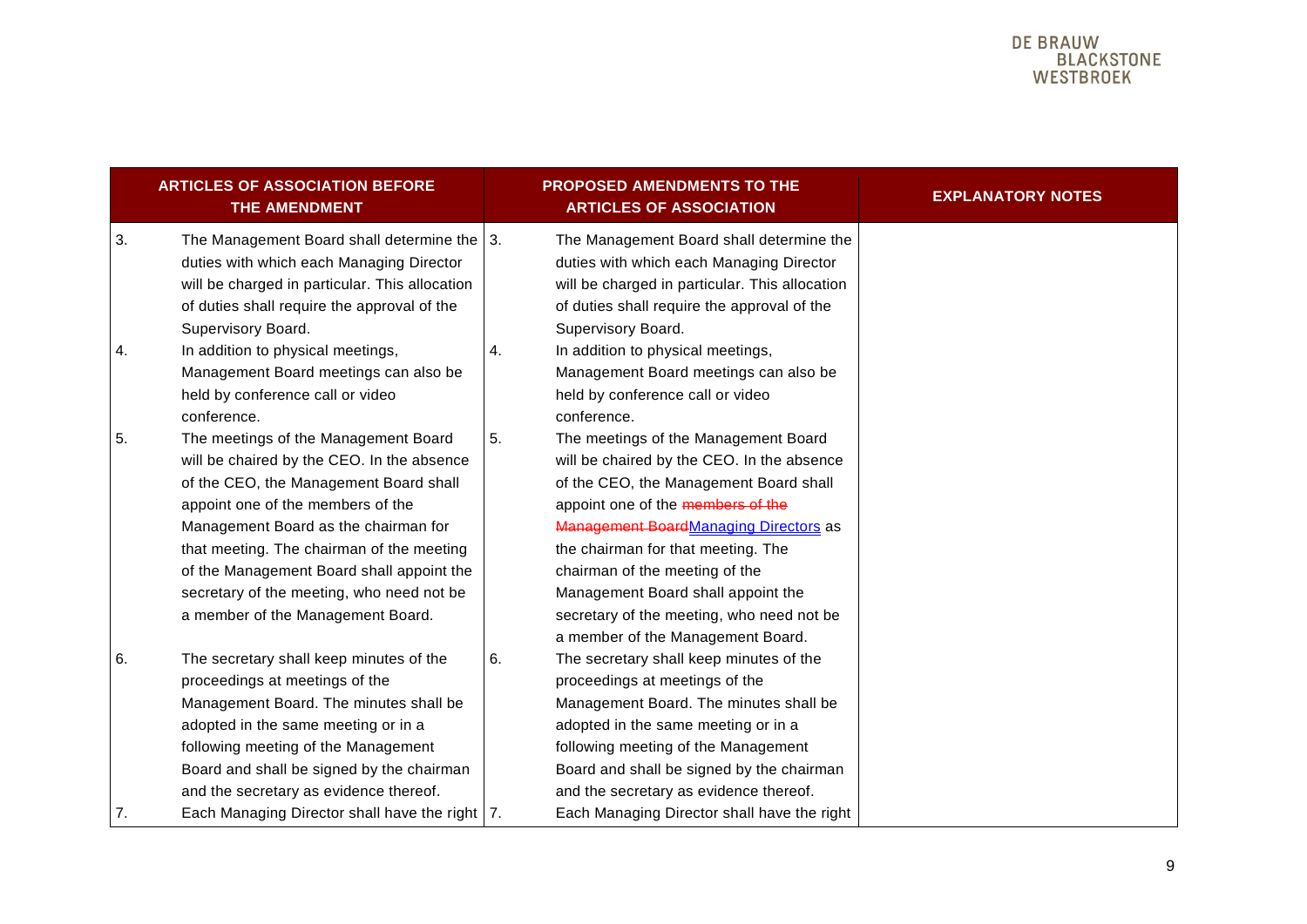|           | <b>ARTICLES OF ASSOCIATION BEFORE</b><br>THE AMENDMENT                                                                                                                                                                                                                                                                                                                                                                                                                                                                                                                                                                                                               |    | <b>PROPOSED AMENDMENTS TO THE</b><br><b>ARTICLES OF ASSOCIATION</b>                                                                                                                                                                                                                                                                                                                                                                                                                                                                                                                                                                                                                     | <b>EXPLANATORY NOTES</b>                                                                                                                                                                                                                                                                                                                         |
|-----------|----------------------------------------------------------------------------------------------------------------------------------------------------------------------------------------------------------------------------------------------------------------------------------------------------------------------------------------------------------------------------------------------------------------------------------------------------------------------------------------------------------------------------------------------------------------------------------------------------------------------------------------------------------------------|----|-----------------------------------------------------------------------------------------------------------------------------------------------------------------------------------------------------------------------------------------------------------------------------------------------------------------------------------------------------------------------------------------------------------------------------------------------------------------------------------------------------------------------------------------------------------------------------------------------------------------------------------------------------------------------------------------|--------------------------------------------------------------------------------------------------------------------------------------------------------------------------------------------------------------------------------------------------------------------------------------------------------------------------------------------------|
| 8.        | to cast one vote.<br>The Management Board shall adopt<br>resolutions with a simple majority of the<br>votes cast in a meeting in which more than<br>fifty (50) percent of all the Managing<br>Directors in office are present or<br>represented. If there is a tie vote, the<br>Supervisory Board shall decide.                                                                                                                                                                                                                                                                                                                                                      | 8. | to cast one vote.<br>The Management Board shall adopt<br>resolutions with a simple majority of the<br>votes cast in a meeting in which more than<br>fifty (50) percent of all the Managing<br>Directors in office are present or<br>represented provided that any Managing<br>Director with a conflict of interest as<br>referred to in article 15 paragraph 13, is not<br>taken into account when establishing this<br>guorum. If there is a tie vote, the<br>Supervisory Board shall decide.                                                                                                                                                                                          | It is proposed to amend paragraph 8 of<br>article 15 to clarify that a Managing Director<br>with a conflict of interest is not taken into<br>account when establishing a quorum under<br>these articles of association. This is to<br>prevent that the existence of a conflict of<br>interest could block the adoption of a valid<br>resolution. |
| <b>9.</b> | If within half an hour of the time appointed<br>for a meeting the quorum set out in the<br>previous paragraph is not present or<br>represented, the meeting will stand<br>adjourned to the day five business days<br>later at the same time and place or such<br>other time and place as all Managing<br>Directors present in the meeting shall<br>agree. A note of adjournment indicating the<br>time and place of the re- convened meeting<br>shall be sent to all Managing Directors. If at<br>this second meeting the quorum<br>requirement is not met, the meeting will<br>stand adjourned to the day five business<br>days later at the same time and place or | 9. | If within half an hour of the time appointed<br>for a meeting the quorum set out in the<br>previous paragraph is not present or<br>represented, the a new meeting will be<br>convened stand adjourned to the day five<br>business days later at the same time and<br>place or such other time and place as all<br>Managing Directors who are present in the<br>second meeting shall agree. A note of<br>adjournment indicating the time and place<br>of the re-convened meeting shall be sent to<br>all Managing Directors. If at this second<br>meeting the quorum requirement is not met,<br>the meeting will stand adjourned to the day<br>five business days later at the same time | It is furthermore proposed to simplify certain<br>procedures in respect of Management Board<br>meetings and written resolutions, see<br>paragraphs 9 and 11.                                                                                                                                                                                     |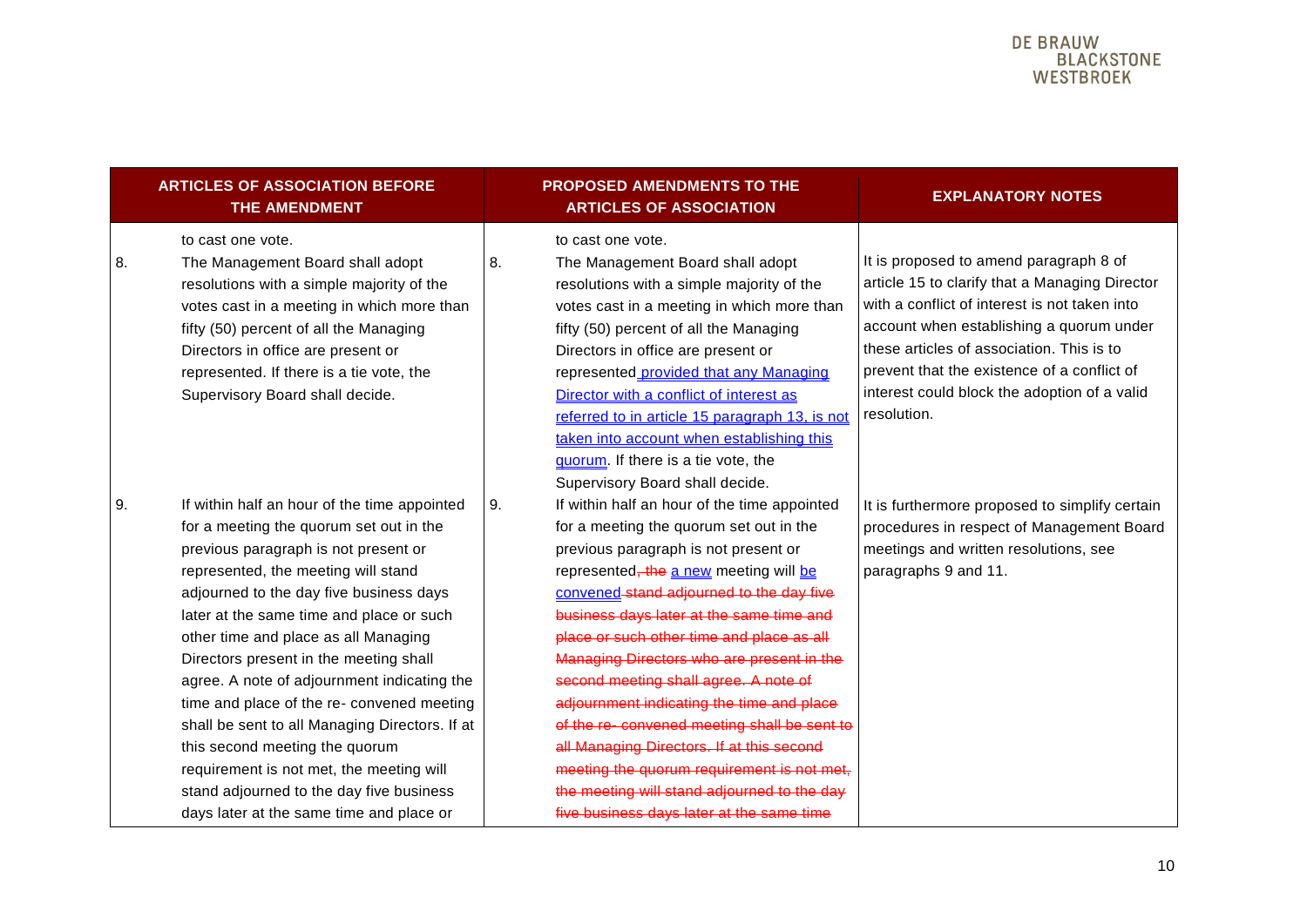|     | <b>ARTICLES OF ASSOCIATION BEFORE</b><br><b>THE AMENDMENT</b>                                                                                                                                                                                                                                                                                                                                                                                                                                              |     | <b>PROPOSED AMENDMENTS TO THE</b><br><b>ARTICLES OF ASSOCIATION</b>                                                                                                                                                                                                                                                                                                                                                                                                                                        | <b>EXPLANATORY NOTES</b> |
|-----|------------------------------------------------------------------------------------------------------------------------------------------------------------------------------------------------------------------------------------------------------------------------------------------------------------------------------------------------------------------------------------------------------------------------------------------------------------------------------------------------------------|-----|------------------------------------------------------------------------------------------------------------------------------------------------------------------------------------------------------------------------------------------------------------------------------------------------------------------------------------------------------------------------------------------------------------------------------------------------------------------------------------------------------------|--------------------------|
|     | such other time and place as all Managing<br>Directors who are present in the second<br>meeting shall agree. No valid resolutions<br>can be adopted in any adjourned meeting, if<br>the quorum requirement set out in article<br>15.8 has not been met.                                                                                                                                                                                                                                                    |     | and place or such other time and place as<br>all Managing Directors who are present in<br>the second meeting shall agree. No valid<br>resolutions can be adopted in any<br>adjourned meeting, if the quorum<br>requirement set out in article 15.8 has not<br>been met.                                                                                                                                                                                                                                    |                          |
| 10. | A Managing Director may be represented<br>by another Managing Director authorised in<br>writing. The expression: "in writing" shall<br>include any message transmitted by current<br>means of communication and received in<br>writing. A Managing Director may not act as<br>representative for more than one Managing<br>Director.                                                                                                                                                                       | 10. | A Managing Director may be represented<br>by another Managing Director authorised in<br>writing. The expression: "in writing" shall<br>include any message transmitted by current<br>means of communication and received in<br>writing. A Managing Director may not act as<br>representative for more than one Managing<br>Director.                                                                                                                                                                       |                          |
| 11. | Resolutions of the Management Board may<br>also be adopted in writing without recourse<br>to a Management Board meeting. The first<br>and second sentence of the preceding<br>paragraph shall apply accordingly. One of<br>the Managing Directors shall draw up a<br>report regarding a resolution thus adopted<br>and shall circulate that report amongst all<br>other Managing Directors. The report shall<br>be signed by all Managing Directors<br>indicating their vote: "yes", "no" or<br>"abstain". | 11. | Resolutions of the Management Board may<br>also be adopted in writing without recourse<br>to a Management Board meeting. The first<br>and second sentence of the preceding<br>paragraph shall apply accordingly. One of<br>the Managing Directors shall draw up a<br>report regarding a resolution thus adopted<br>and shall circulate that report amongst all<br>other Managing Directors. The report shall<br>be signed by all Managing Directors<br>indicating their vote: "yes", "no" or<br>"abstain". |                          |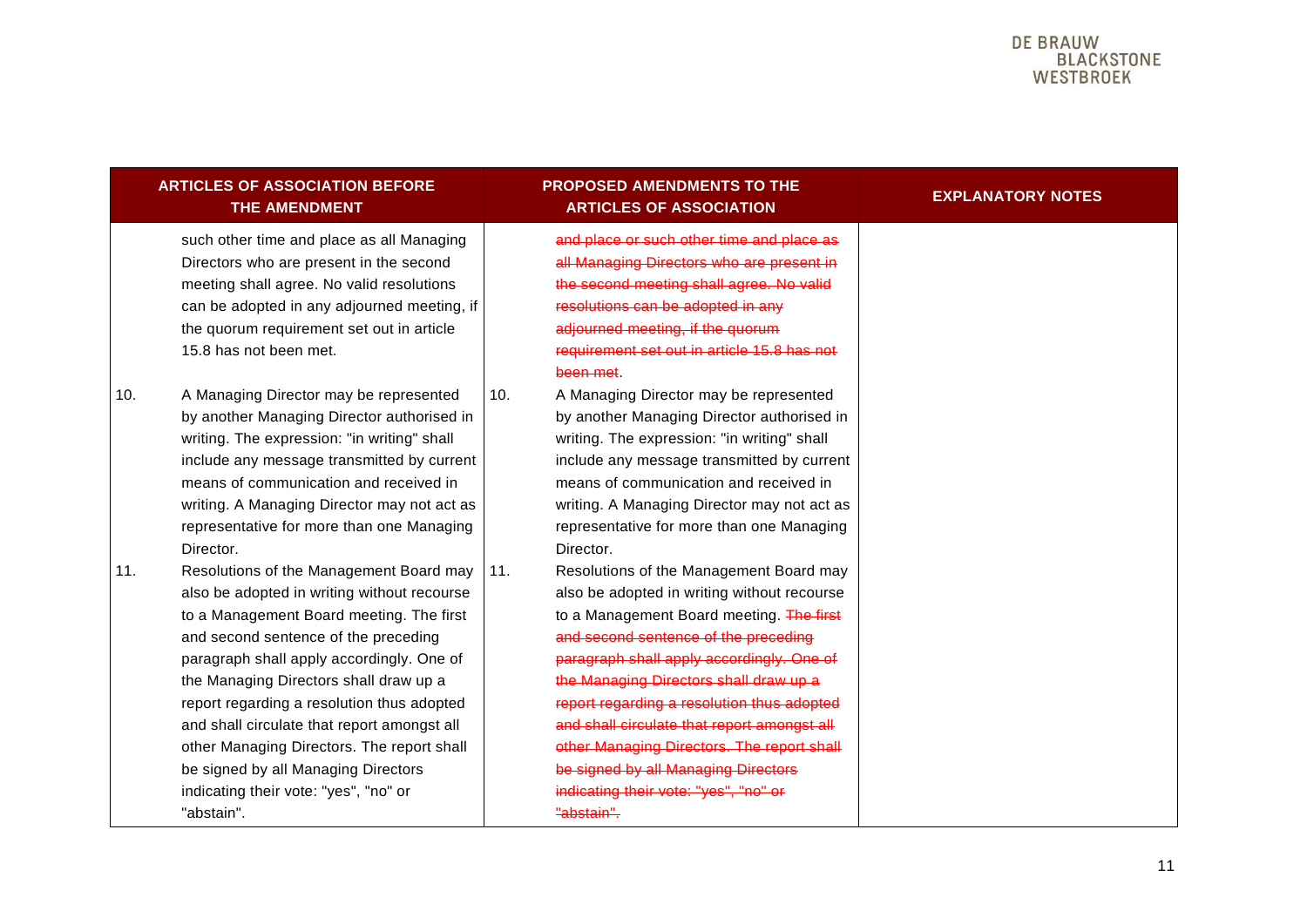|            | <b>ARTICLES OF ASSOCIATION BEFORE</b><br>THE AMENDMENT                                                                                                                                                                                                                                                                                                                                                                                                                                                                                                                                                            |            | <b>PROPOSED AMENDMENTS TO THE</b><br><b>ARTICLES OF ASSOCIATION</b>                                                                                                                                                                                                                                                                                                                                                                                                                                                                                                                                                            | <b>EXPLANATORY NOTES</b>                                                                                                                                                                                                    |
|------------|-------------------------------------------------------------------------------------------------------------------------------------------------------------------------------------------------------------------------------------------------------------------------------------------------------------------------------------------------------------------------------------------------------------------------------------------------------------------------------------------------------------------------------------------------------------------------------------------------------------------|------------|--------------------------------------------------------------------------------------------------------------------------------------------------------------------------------------------------------------------------------------------------------------------------------------------------------------------------------------------------------------------------------------------------------------------------------------------------------------------------------------------------------------------------------------------------------------------------------------------------------------------------------|-----------------------------------------------------------------------------------------------------------------------------------------------------------------------------------------------------------------------------|
| 12.<br>13. | Unless the Supervisory Board has already<br>granted this title in accordance with article<br>12.5, the Management Board may appoint<br>the Company Secretary. The board rules<br>may determine the duties of the Company<br>Secretary.<br>A Managing Director shall not participate in<br>the deliberation and decision- making<br>process if that Managing Director has a<br>direct or indirect personal interest which<br>conflicts with the interest of the company. If,<br>as a result hereof, no Management Board<br>resolution can be adopted, the resolution<br>shall be adopted by the Supervisory Board. | 12.<br>13. | Unless the Supervisory Board has already<br>granted this title in accordance with article<br>42.512 paragraph 5, the Management<br>Board may appoint the Company Secretary.<br>The board rules may determine the duties<br>of the Company Secretary.<br>A Managing Director shall not participate in<br>the deliberation and decision-making<br>process if that Managing Director has a<br>direct or indirect personal interest which<br>conflicts with the interest of the company. If,<br>as a result hereof, no Management Board<br>resolution can be adopted, the resolution<br>shall be adopted by the Supervisory Board. |                                                                                                                                                                                                                             |
|            | Article 16. Representation.                                                                                                                                                                                                                                                                                                                                                                                                                                                                                                                                                                                       |            | Article 16. Representation.                                                                                                                                                                                                                                                                                                                                                                                                                                                                                                                                                                                                    | The authority to represent the Company is                                                                                                                                                                                   |
| 1.         | The Management Board shall only be<br>authorised to represent the company jointly.                                                                                                                                                                                                                                                                                                                                                                                                                                                                                                                                | 1.         | The Management Board is authorised to<br>represent the company. This power is also<br>vested in two Managing Directors acting<br>jointly.                                                                                                                                                                                                                                                                                                                                                                                                                                                                                      | currently granted to the Management Board<br>as a whole. It is proposed that this authority<br>is also granted to two managing directors<br>acting jointly, to allow for greater flexibility if                             |
| 2.         | On proposal of the Supervisory Board, the<br>Management Board may appoint authorised<br>representatives (including the Chief<br>Executive Officer and any other member of<br>the Management Board) with general or<br>limited power to represent the company<br>(procuratiehouders). Each of these                                                                                                                                                                                                                                                                                                                | 2.         | On proposal of the Supervisory Board, tThe<br>Management Board may appoint authorised<br>representatives (including the Chief<br>Executive Officer and any other member of<br>the Management Board) with general or<br>limited power to represent the company<br>(procuratiehouders). Each of these                                                                                                                                                                                                                                                                                                                            | in the future it would be decided to expand<br>the Management Board (currently 2<br>members).<br>It is proposed that paragraph 2 is amended<br>so that the Management Board may on its<br>own initiative appoint authorised |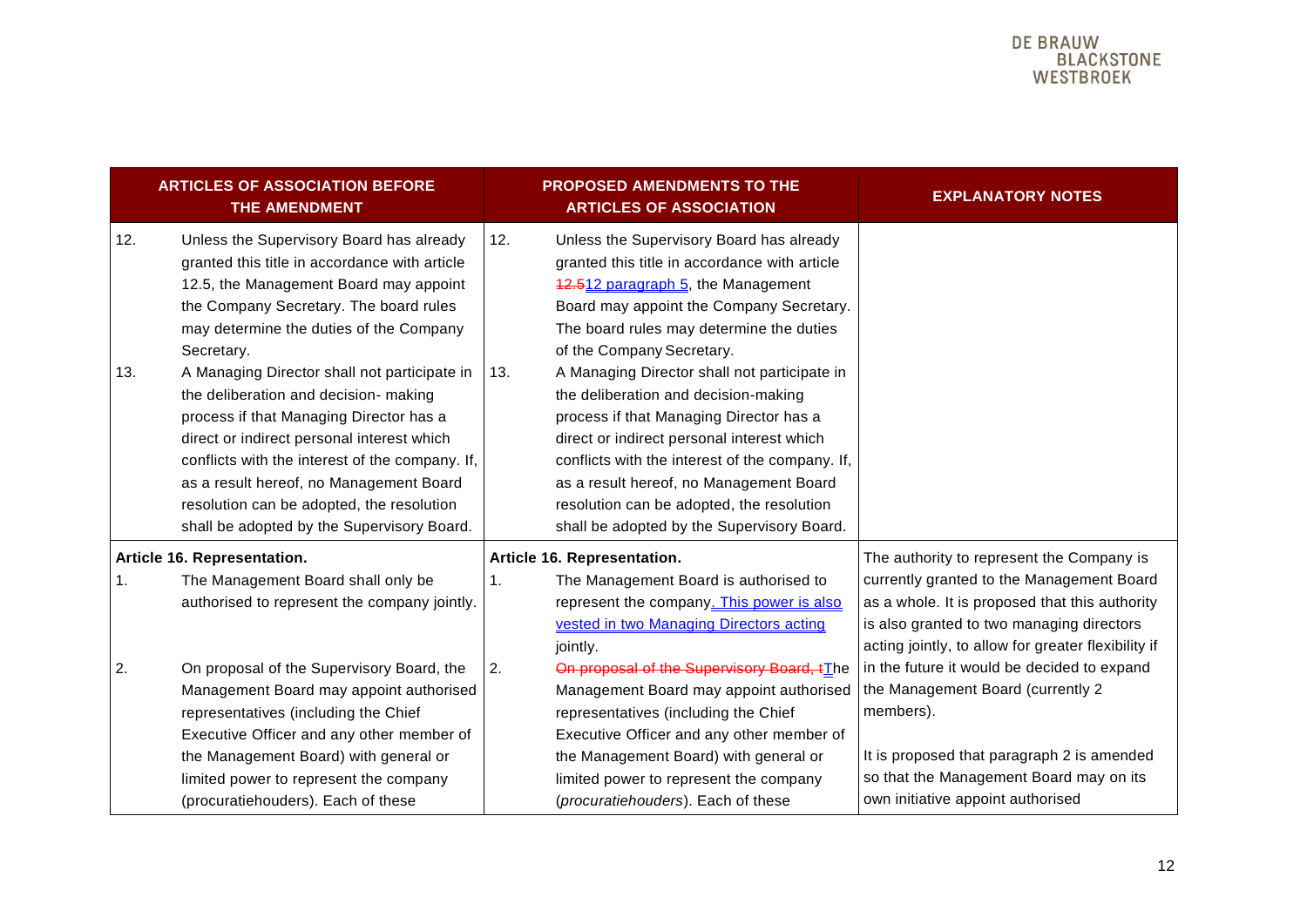| <b>ARTICLES OF ASSOCIATION BEFORE</b><br><b>THE AMENDMENT</b>                                                                                                                                                                                                                                                                                                                                       | <b>PROPOSED AMENDMENTS TO THE</b><br><b>ARTICLES OF ASSOCIATION</b>                                                                                                                                                                                                                                                                                                                                 | <b>EXPLANATORY NOTES</b>                                                                                                                                                                                                                                                                                                                                                                                                           |
|-----------------------------------------------------------------------------------------------------------------------------------------------------------------------------------------------------------------------------------------------------------------------------------------------------------------------------------------------------------------------------------------------------|-----------------------------------------------------------------------------------------------------------------------------------------------------------------------------------------------------------------------------------------------------------------------------------------------------------------------------------------------------------------------------------------------------|------------------------------------------------------------------------------------------------------------------------------------------------------------------------------------------------------------------------------------------------------------------------------------------------------------------------------------------------------------------------------------------------------------------------------------|
| representatives shall be able to represent<br>the company with due observance of any<br>restrictions imposed on him. In the event of<br>appointment of a representative who is not<br>the Chief Executive Officer, the<br>Management Board shall determine the title<br>of that representative. A description of the<br>authority of each representative shall be<br>filed with the trade register. | representatives shall be able to represent<br>the company with due observance of any<br>restrictions imposed on him. In the event of<br>appointment of a representative who is not<br>the Chief Executive Officer, the<br>Management Board shall determine the title<br>of that representative. A description of the<br>authority of each representative shall be<br>filed with the trade register. | representatives. The power to represent the<br>Company lies with the Management Board,<br>and as such the power to delegate this<br>should also remain with the Management<br>Board.<br>Finally, the requirement to file the description<br>of the authority of each representatives is<br>removed from the articles of association.<br>Such filing is not a legal requirement and<br>removing it will allow for more flexibility. |
| Article 17. Approval of decisions of the                                                                                                                                                                                                                                                                                                                                                            | Article 17. Approval of decisions of the                                                                                                                                                                                                                                                                                                                                                            |                                                                                                                                                                                                                                                                                                                                                                                                                                    |
| <b>Management Board.</b>                                                                                                                                                                                                                                                                                                                                                                            | <b>Management Board.</b>                                                                                                                                                                                                                                                                                                                                                                            |                                                                                                                                                                                                                                                                                                                                                                                                                                    |
| Resolutions of the Management Board<br>1 <sub>1</sub>                                                                                                                                                                                                                                                                                                                                               | 1.<br>Resolutions of the Management Board                                                                                                                                                                                                                                                                                                                                                           |                                                                                                                                                                                                                                                                                                                                                                                                                                    |
| having an important impact on the identity                                                                                                                                                                                                                                                                                                                                                          | having an important impact on the identity                                                                                                                                                                                                                                                                                                                                                          |                                                                                                                                                                                                                                                                                                                                                                                                                                    |
| or nature of the company or its business                                                                                                                                                                                                                                                                                                                                                            | or nature of the company or its business                                                                                                                                                                                                                                                                                                                                                            |                                                                                                                                                                                                                                                                                                                                                                                                                                    |
| shall be subject to the prior approval of the                                                                                                                                                                                                                                                                                                                                                       | shall be subject to the prior approval of the                                                                                                                                                                                                                                                                                                                                                       |                                                                                                                                                                                                                                                                                                                                                                                                                                    |
| General Meeting. Without prejudice to the                                                                                                                                                                                                                                                                                                                                                           | General Meeting. Without prejudice to the                                                                                                                                                                                                                                                                                                                                                           |                                                                                                                                                                                                                                                                                                                                                                                                                                    |
| provisions of article 2:107a of the Dutch                                                                                                                                                                                                                                                                                                                                                           | provisions of article 2:107a of the Dutch                                                                                                                                                                                                                                                                                                                                                           |                                                                                                                                                                                                                                                                                                                                                                                                                                    |
| Civil Code such resolutions include in any                                                                                                                                                                                                                                                                                                                                                          | Civil Code such resolutions include in any                                                                                                                                                                                                                                                                                                                                                          |                                                                                                                                                                                                                                                                                                                                                                                                                                    |
| event:                                                                                                                                                                                                                                                                                                                                                                                              | event:                                                                                                                                                                                                                                                                                                                                                                                              |                                                                                                                                                                                                                                                                                                                                                                                                                                    |
| a. to transfer the business of the company                                                                                                                                                                                                                                                                                                                                                          | a. to transfer the business of the company                                                                                                                                                                                                                                                                                                                                                          |                                                                                                                                                                                                                                                                                                                                                                                                                                    |
| or substantially the entire business of                                                                                                                                                                                                                                                                                                                                                             | or substantially the entire business of                                                                                                                                                                                                                                                                                                                                                             |                                                                                                                                                                                                                                                                                                                                                                                                                                    |
| the company to a third party;                                                                                                                                                                                                                                                                                                                                                                       | the company to a third party;                                                                                                                                                                                                                                                                                                                                                                       |                                                                                                                                                                                                                                                                                                                                                                                                                                    |
| to enter into or to terminate a lasting<br>b.                                                                                                                                                                                                                                                                                                                                                       | to enter into or to terminate a lasting<br>b.                                                                                                                                                                                                                                                                                                                                                       |                                                                                                                                                                                                                                                                                                                                                                                                                                    |
| co-operation by the company as                                                                                                                                                                                                                                                                                                                                                                      | co-operation by the company as                                                                                                                                                                                                                                                                                                                                                                      |                                                                                                                                                                                                                                                                                                                                                                                                                                    |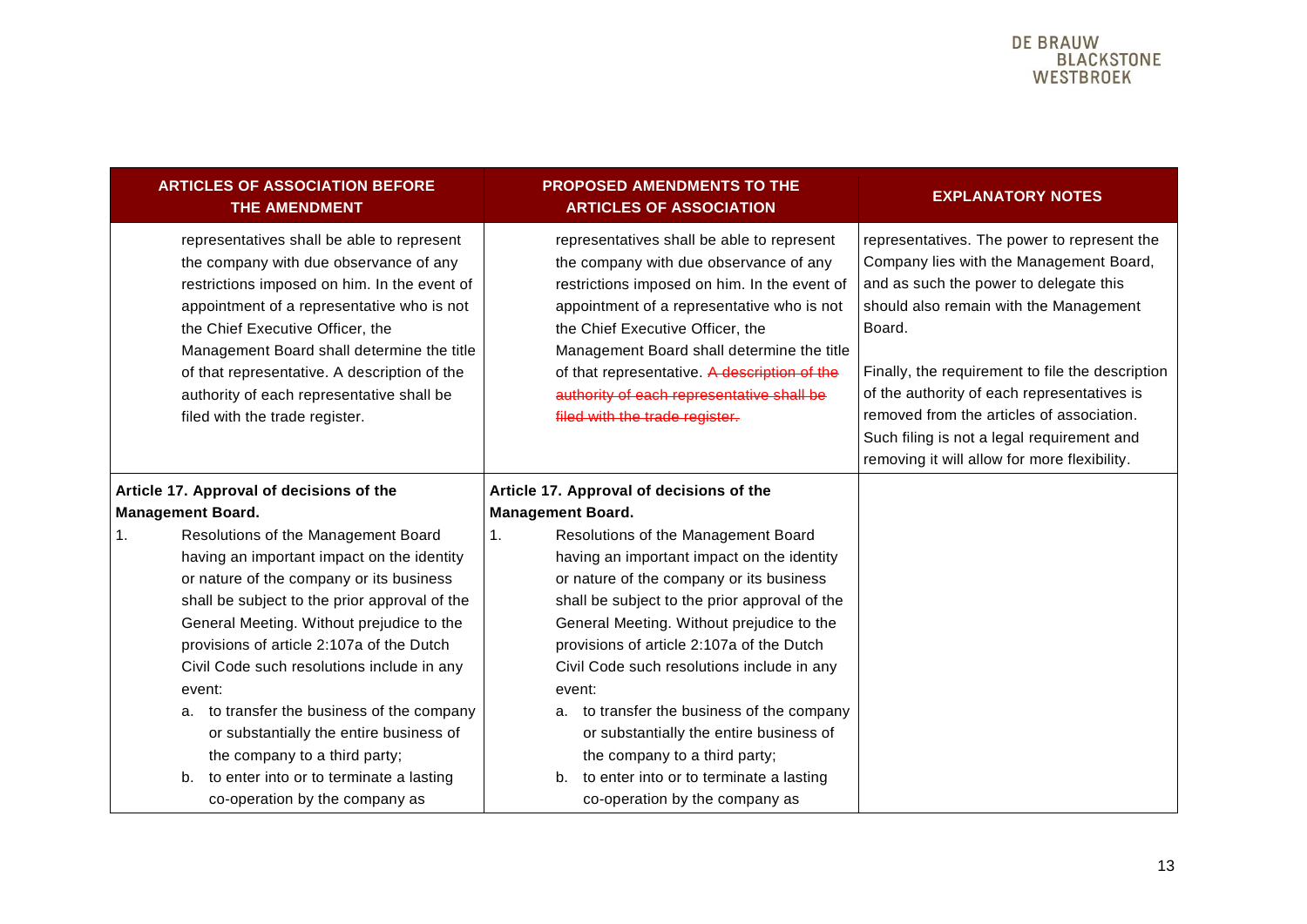| <b>ARTICLES OF ASSOCIATION BEFORE</b><br>THE AMENDMENT                                                                                                                                                       | <b>PROPOSED AMENDMENTS TO THE</b><br><b>ARTICLES OF ASSOCIATION</b>                                                                                                                                       | <b>EXPLANATORY NOTES</b> |
|--------------------------------------------------------------------------------------------------------------------------------------------------------------------------------------------------------------|-----------------------------------------------------------------------------------------------------------------------------------------------------------------------------------------------------------|--------------------------|
| general partner with full liability in a<br>limited partnership or general<br>partnership, if such co-operation or the<br>termination thereof is of far-reaching<br>significance to the company; and         | general partner with full liability in a<br>limited partnership or general<br>partnership, if such co-operation or the<br>termination thereof is of far-reaching<br>significance to the company; and      |                          |
| the entering into any transaction or a<br>c.<br>number of related transactions with a<br>value in excess of thirty-three (33) per<br>cent of the assets as shown in the<br>consolidated balance sheet of the | c. the entering into any transaction or a<br>number of related transactions with a<br>value in excess of thirty-three (33) per<br>cent of the assets as shown in the<br>consolidated balance sheet of the |                          |
| company including its subsidiaries<br>according to the most recently adopted<br>Annual Accounts, which also includes<br>undervalue transactions whereby the<br>underlying value exceeds thirty-three         | company including its subsidiaries<br>according to the most recently adopted<br>Annual Accounts, which also includes<br>undervalue transactions whereby the<br>underlying value exceeds thirty-three      |                          |
| (33) per cent of the assets as shown in<br>the consolidated balance sheet of the<br>company including its subsidiaries<br>according to the most recently adopted<br>Annual Accounts. Any transaction         | (33) per cent of the assets as shown in<br>the consolidated balance sheet of the<br>company including its subsidiaries<br>according to the most recently adopted<br>Annual Accounts. Any transaction      |                          |
| within the scope of this subsection c<br>between the company and its direct or<br>indirect wholly owned subsidiaries or<br>between two or more direct or indirect<br>wholly owned subsidiaries of the        | within the scope of this subsection c<br>between the company and its direct or<br>indirect wholly owned subsidiaries or<br>between two or more direct or indirect<br>wholly owned subsidiaries of the     |                          |
| company will not require the approval<br>of the General Meeting.                                                                                                                                             | company will not require the approval<br>of the General Meeting.                                                                                                                                          |                          |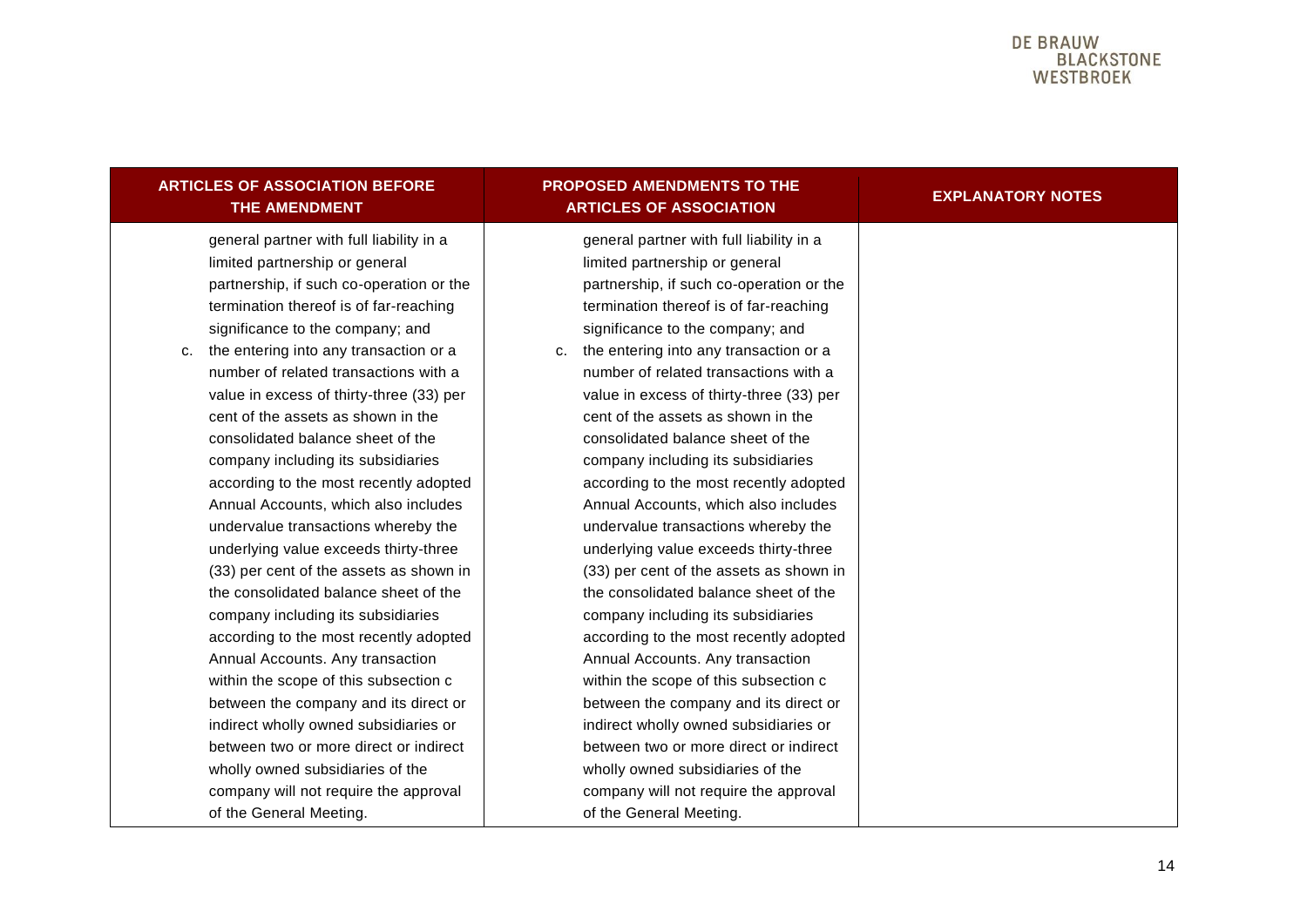|          | <b>ARTICLES OF ASSOCIATION BEFORE</b><br><b>THE AMENDMENT</b>                                                                                                                                                                                                                                                                                                               |          | PROPOSED AMENDMENTS TO THE<br><b>ARTICLES OF ASSOCIATION</b>                                                                                                                                                                                                                                                                                                                | <b>EXPLANATORY NOTES</b> |
|----------|-----------------------------------------------------------------------------------------------------------------------------------------------------------------------------------------------------------------------------------------------------------------------------------------------------------------------------------------------------------------------------|----------|-----------------------------------------------------------------------------------------------------------------------------------------------------------------------------------------------------------------------------------------------------------------------------------------------------------------------------------------------------------------------------|--------------------------|
| 2.<br>a. | The following resolutions of the<br>Management Board are subject to the prior<br>approval of the Supervisory Board:<br>decisions on the (strategic) priorities of<br>the company, confirmation of the<br>strategy of the company, deciding on<br>the indication for the achievement of<br>strategic priorities and the adoption of<br>a finance and production plan for the | 2.<br>a. | The following resolutions of the<br>Management Board are subject to the prior<br>approval of the Supervisory Board:<br>decisions on the (strategic) priorities of<br>the company, confirmation of the<br>strategy of the company, deciding on<br>the indication for the achievement of<br>strategic priorities and the adoption of<br>a finance and production plan for the |                          |
| b.<br>c. | company and any changes thereto;<br>the establishment of branch offices<br>and representative offices of the<br>company and the discontinuation of<br>such activities;<br>any agreements between the company                                                                                                                                                                | b.<br>c. | company and any changes thereto;<br>the establishment of branch offices<br>and representative offices of the<br>company and the discontinuation of<br>such activities;<br>any agreements between the company                                                                                                                                                                |                          |
|          | on the one side and a member of the<br>Management Board or his<br>management company on the other<br>side;                                                                                                                                                                                                                                                                  |          | on the one side and a member of the<br>Management Board or his<br>management company on the other<br>side;                                                                                                                                                                                                                                                                  |                          |
| d.       | the entering into any transaction or a<br>number of related transactions with a<br>value in excess of one hundred and<br>twenty five million Euro (EUR<br>125,000,000), which also includes<br>undervalue transactions whereby the<br>underlying value of the assets exceeds<br>one hundred and twenty five million                                                         | d.       | the entering into any transaction or a<br>number of related transactions with a<br>value in excess of one hundred and<br>twenty five million Euro (EUR<br>125,000,000), which also includes<br>undervalue transactions whereby the<br>underlying value of the assets<br>exceeds one hundred and twenty five                                                                 |                          |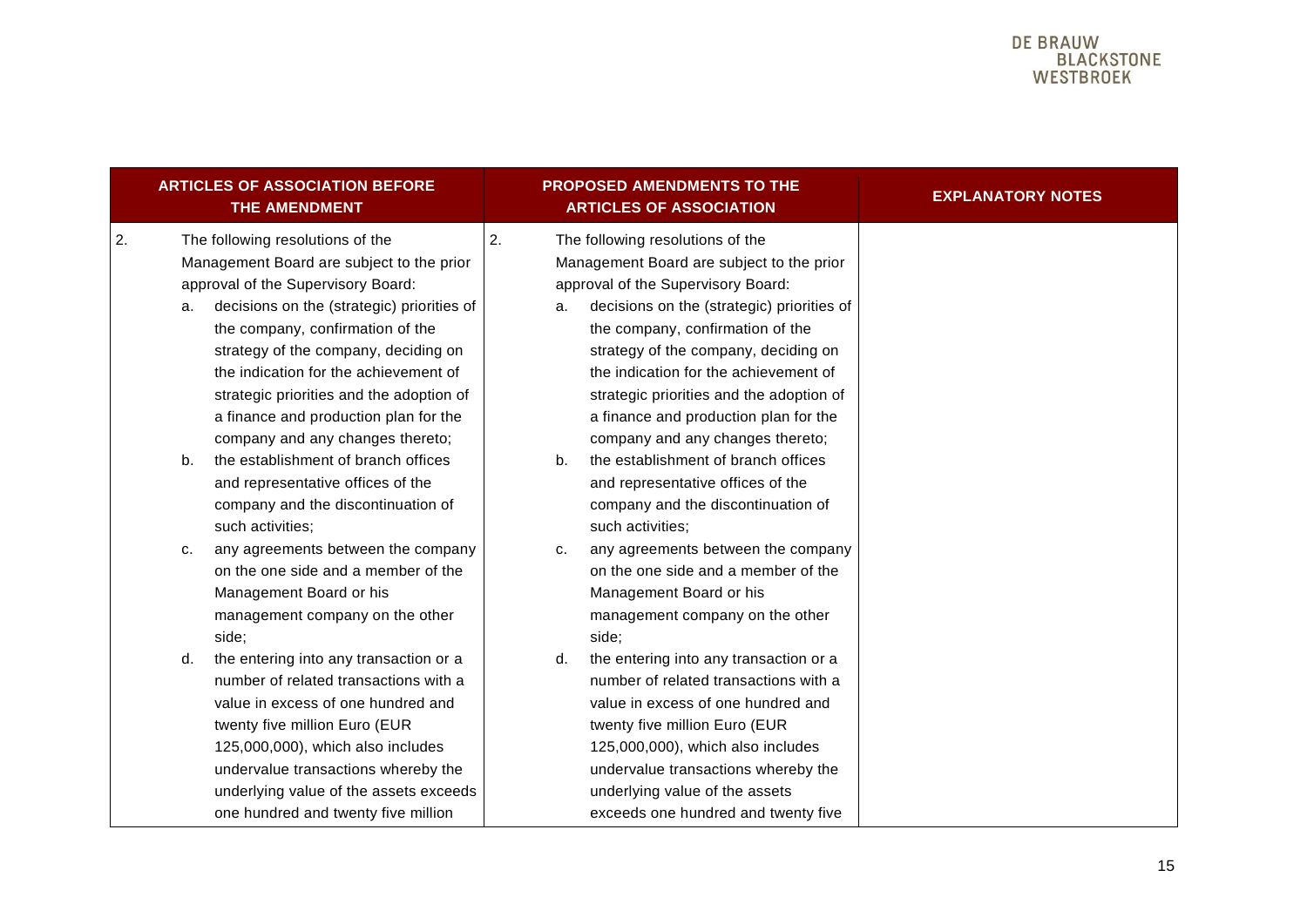|          | <b>ARTICLES OF ASSOCIATION BEFORE</b><br><b>THE AMENDMENT</b>                                                                                                                                                                                                                                                                                                                            |          | PROPOSED AMENDMENTS TO THE<br><b>ARTICLES OF ASSOCIATION</b>                                                                                                                                                                                                                                                                                                                                                                                                                                                                                                                                                             | <b>EXPLANATORY NOTES</b>                                                                                                   |
|----------|------------------------------------------------------------------------------------------------------------------------------------------------------------------------------------------------------------------------------------------------------------------------------------------------------------------------------------------------------------------------------------------|----------|--------------------------------------------------------------------------------------------------------------------------------------------------------------------------------------------------------------------------------------------------------------------------------------------------------------------------------------------------------------------------------------------------------------------------------------------------------------------------------------------------------------------------------------------------------------------------------------------------------------------------|----------------------------------------------------------------------------------------------------------------------------|
|          | Euro (EUR 125,000,000), provided<br>that no approval of the Supervisory<br>Board shall be required in case the<br>company enters into any transaction or<br>a number of related transactions with<br>any of its direct or indirect wholly<br>owned subsidiaries, or in case of any<br>transaction between two or more direct<br>or indirect wholly owned subsidiaries<br>of the company; |          | million Euro (EUR 125,000,000),<br>provided that no approval of the<br>Supervisory Board shall be required:<br>I. in caseif the company enters<br>into any transaction or a<br>number of related transactions<br>with any of its direct or indirect<br>wholly owned subsidiaries: or<br>II. in the case of any transaction<br>between two or more direct or<br>indirect<br>wholly<br>owned<br>subsidiaries of the company;<br>and<br>III. in the case of an acquisition or<br>disposal of shares in the share<br>capital of the company or of<br><b>Receipts</b><br>Depositary<br><u>as</u><br>referred to in article 9; | It is proposed to include paragraph 2(d)(III) to<br>align with article 24 paragraph 6 of these<br>articles of association. |
| е.       | the approval of internal documents<br>regulating the activities of the<br>company's organs;                                                                                                                                                                                                                                                                                              | е.       | the approval of internal documents<br>regulating the activities of the<br>company's organs corporate bodies;                                                                                                                                                                                                                                                                                                                                                                                                                                                                                                             |                                                                                                                            |
| f.<br>g. | the decision on the price (valuation) of<br>assets and securities (other than<br>shares in the capital of the company)<br>issued or acquired if such valuation is<br>required by law;<br>decisions to grant share schemes or                                                                                                                                                             | f.<br>g. | the decision on the price (valuation) of<br>assets and securities (other than<br>shares in the capital of the company)<br>issued or acquired if such valuation is<br>required by law;<br>decisions to grant share schemes or                                                                                                                                                                                                                                                                                                                                                                                             |                                                                                                                            |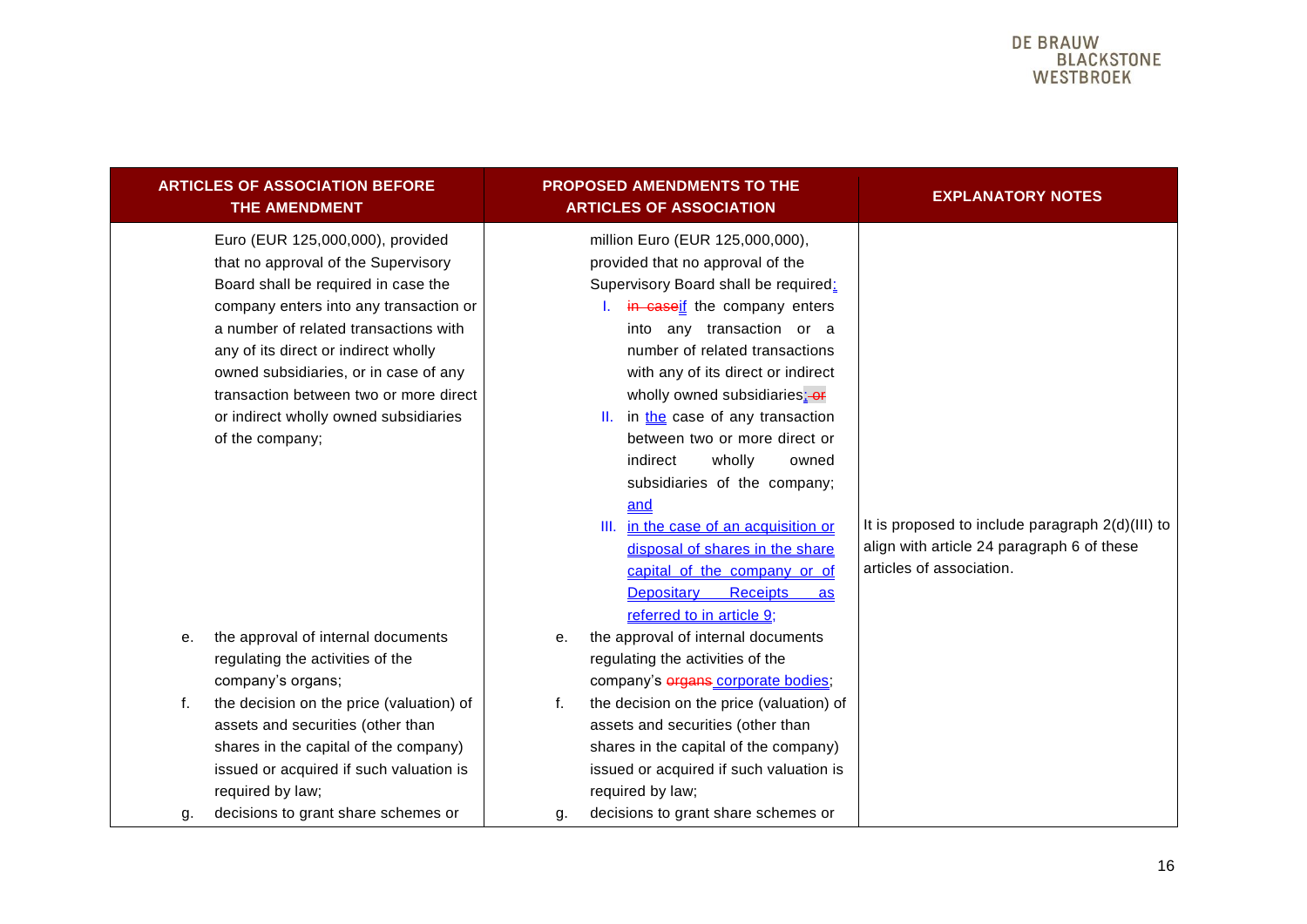| <b>ARTICLES OF ASSOCIATION BEFORE</b><br><b>THE AMENDMENT</b>                                                                                                                                                                                                                                                                                                                                                                                                                                              | <b>PROPOSED AMENDMENTS TO THE</b><br><b>ARTICLES OF ASSOCIATION</b>                                                                                                                                                                                                                                                                                                                                                                                                                                | <b>EXPLANATORY NOTES</b>                                                                                                                                                                                                                                                                                             |
|------------------------------------------------------------------------------------------------------------------------------------------------------------------------------------------------------------------------------------------------------------------------------------------------------------------------------------------------------------------------------------------------------------------------------------------------------------------------------------------------------------|----------------------------------------------------------------------------------------------------------------------------------------------------------------------------------------------------------------------------------------------------------------------------------------------------------------------------------------------------------------------------------------------------------------------------------------------------------------------------------------------------|----------------------------------------------------------------------------------------------------------------------------------------------------------------------------------------------------------------------------------------------------------------------------------------------------------------------|
| option schemes to persons other than<br>the Managing Directors.<br>3.<br>Furthermore, each of the General Meeting<br>and the Supervisory Board is entitled to<br>require additional resolutions of the<br>Management Board to be subject to its<br>approval. These resolutions shall be clearly<br>specified and notified to the Management<br>Board in writing.<br>The lack of approval referred to in<br>4.<br>paragraphs 1 through 3 of this article does<br>not affect the authority of the Management | option schemes to persons other than<br>the Managing Directors.<br>Furthermore, each of the General Meeting<br>3.<br>and the Supervisory Board is entitled to<br>require additional resolutions of the<br>Management Board to be subject to its<br>approval. These resolutions shall be clearly<br>specified and notified to the Management<br>Board in writing.<br>The lack of approval referred to in<br>4.<br>paragraphs 1 through 3 of this article 17<br>does not affect the authority of the |                                                                                                                                                                                                                                                                                                                      |
| Board or its Managing Director to represent<br>the company.                                                                                                                                                                                                                                                                                                                                                                                                                                                | Management Board or its Managing<br>Director to represent the company.                                                                                                                                                                                                                                                                                                                                                                                                                             |                                                                                                                                                                                                                                                                                                                      |
| Article 18. Absence or prevention.                                                                                                                                                                                                                                                                                                                                                                                                                                                                         | Article 18. Absence or prevention.                                                                                                                                                                                                                                                                                                                                                                                                                                                                 |                                                                                                                                                                                                                                                                                                                      |
| 1.<br>If the company has not been able to contact a<br>Managing Director during a period of four                                                                                                                                                                                                                                                                                                                                                                                                           | If the company has not been able to contact a<br>Managing Director during a period of four                                                                                                                                                                                                                                                                                                                                                                                                         | It is proposed to update the absence and<br>prevention clauses in line with Dutch market                                                                                                                                                                                                                             |
| weeks, such member shall be deemed                                                                                                                                                                                                                                                                                                                                                                                                                                                                         | weeks, such member shall be deemed                                                                                                                                                                                                                                                                                                                                                                                                                                                                 | practice. The updated provision allows the                                                                                                                                                                                                                                                                           |
| absent.<br>2.<br>If a Managing Director is absent or prevented<br>from performing his duties (ontstentenis of<br>belet), the remaining Managing Directors shall<br>be temporarily entrusted with the entire<br>management of the company. If all Managing<br>Directors are absent or prevented from<br>performing their duties, the management of                                                                                                                                                          | absent.<br>If a Managing Director is absent or prevented<br>from performing his duties (ontstentenis of<br>belet), the remaining Managing Directors shall<br>be temporarily entrusted with the entire<br>management of the company. If all Managing<br>Directors are absent or prevented from<br>performing their duties, the management of                                                                                                                                                        | Supervisory Board to designate a temporary<br>Managing Director, not just when all<br>Managing Directors are absent or prevented<br>from performing their duties, but also if just<br>one or more Managing Directors are absent<br>or prevented from performing their duties.<br>Furthermore, the proposed amendment |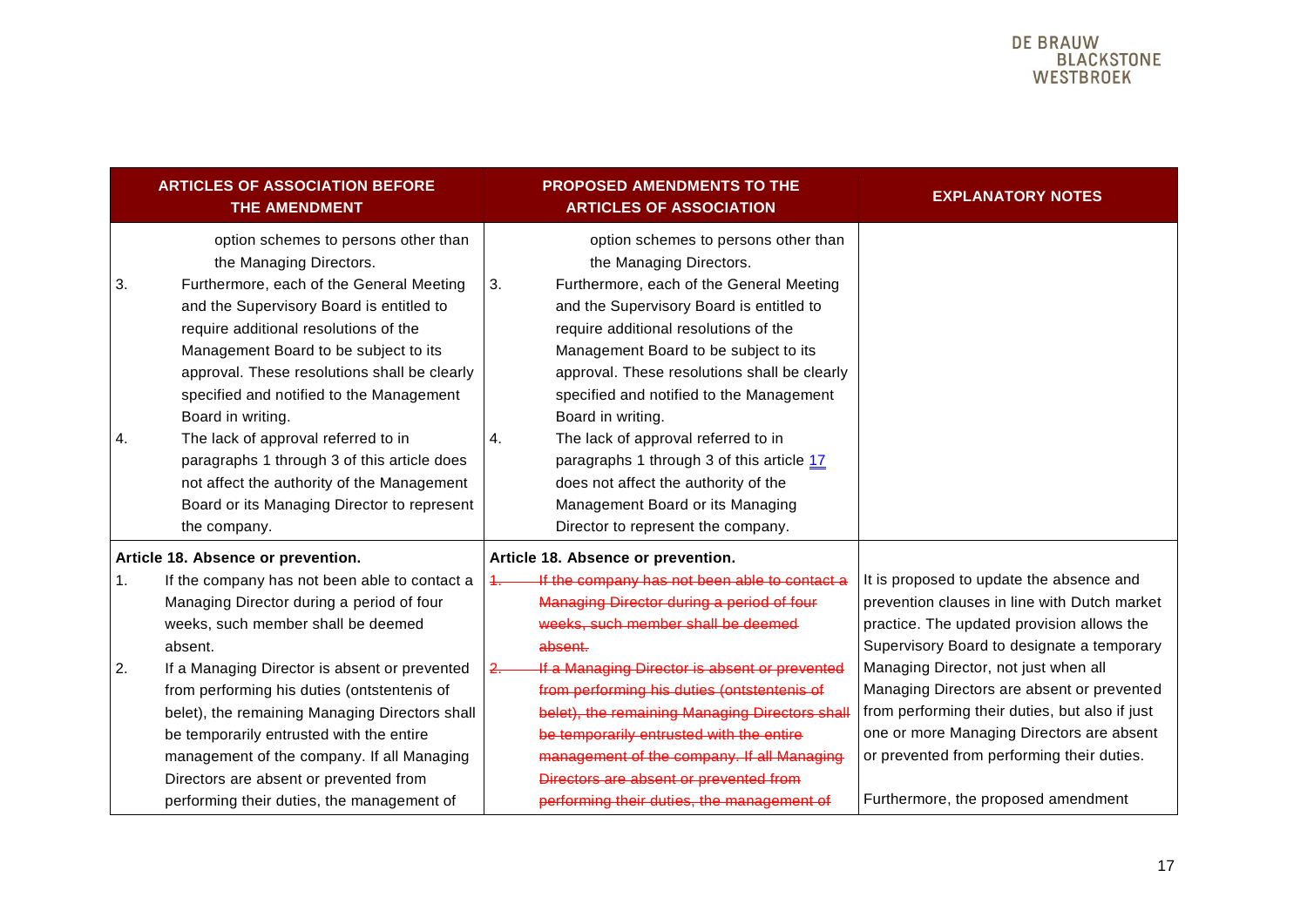| <b>ARTICLES OF ASSOCIATION BEFORE</b><br><b>THE AMENDMENT</b>                                                                                                                                                        | <b>PROPOSED AMENDMENTS TO THE</b><br><b>ARTICLES OF ASSOCIATION</b>                                                                                                                                                                                                                                                                                                                                                                                                                                                                                                                                                                                                                                                                                                                                                                                                                                                                                                                                                                                                                                                                                                                                                                                               | <b>EXPLANATORY NOTES</b>                                                         |
|----------------------------------------------------------------------------------------------------------------------------------------------------------------------------------------------------------------------|-------------------------------------------------------------------------------------------------------------------------------------------------------------------------------------------------------------------------------------------------------------------------------------------------------------------------------------------------------------------------------------------------------------------------------------------------------------------------------------------------------------------------------------------------------------------------------------------------------------------------------------------------------------------------------------------------------------------------------------------------------------------------------------------------------------------------------------------------------------------------------------------------------------------------------------------------------------------------------------------------------------------------------------------------------------------------------------------------------------------------------------------------------------------------------------------------------------------------------------------------------------------|----------------------------------------------------------------------------------|
| the company shall be temporarily entrusted to<br>the Supervisory Board, which shall then be<br>authorised to entrust the management<br>temporarily to one or more persons, whether<br>or not from among its members. | the company shall be temporarily entrusted to<br>the Supervisory Board, which shall then be<br>authorised to entrust the management<br>temporarily to one or more persons, whether<br>or not from among its members.<br>In the event that one or Managing Directors<br>$\mathbf{1}$ .<br>are prevented from acting, or in the case of a<br>vacancy or vacancies for one or more<br><b>Managing Directors, the remaining Managing</b><br>Directors or the only remaining Managing<br>Directors will temporarily be in charge of the<br>management and the Supervisory Board will<br>have the right to designate one or more<br>temporary Managing Directors.<br>In the event that all Managing Directors are<br>prevented from acting or there are vacancies<br>for all Managing Directors, the Supervisory<br>Board will temporarily be in charge of the<br>management, unless the Supervisory Board<br>designates one or more temporary Managing<br>Directors. In the event that all Managing<br>Directors are prevented from acting or there<br>are vacancies for all Managing Directors, the<br><b>Supervisory Board shall take the necessary</b><br>measures to make a definitive arrangement.<br>The term prevented from acting means:<br>suspension;<br>(i) | clarifies when a Managing Director is<br>considered to be prevented from acting. |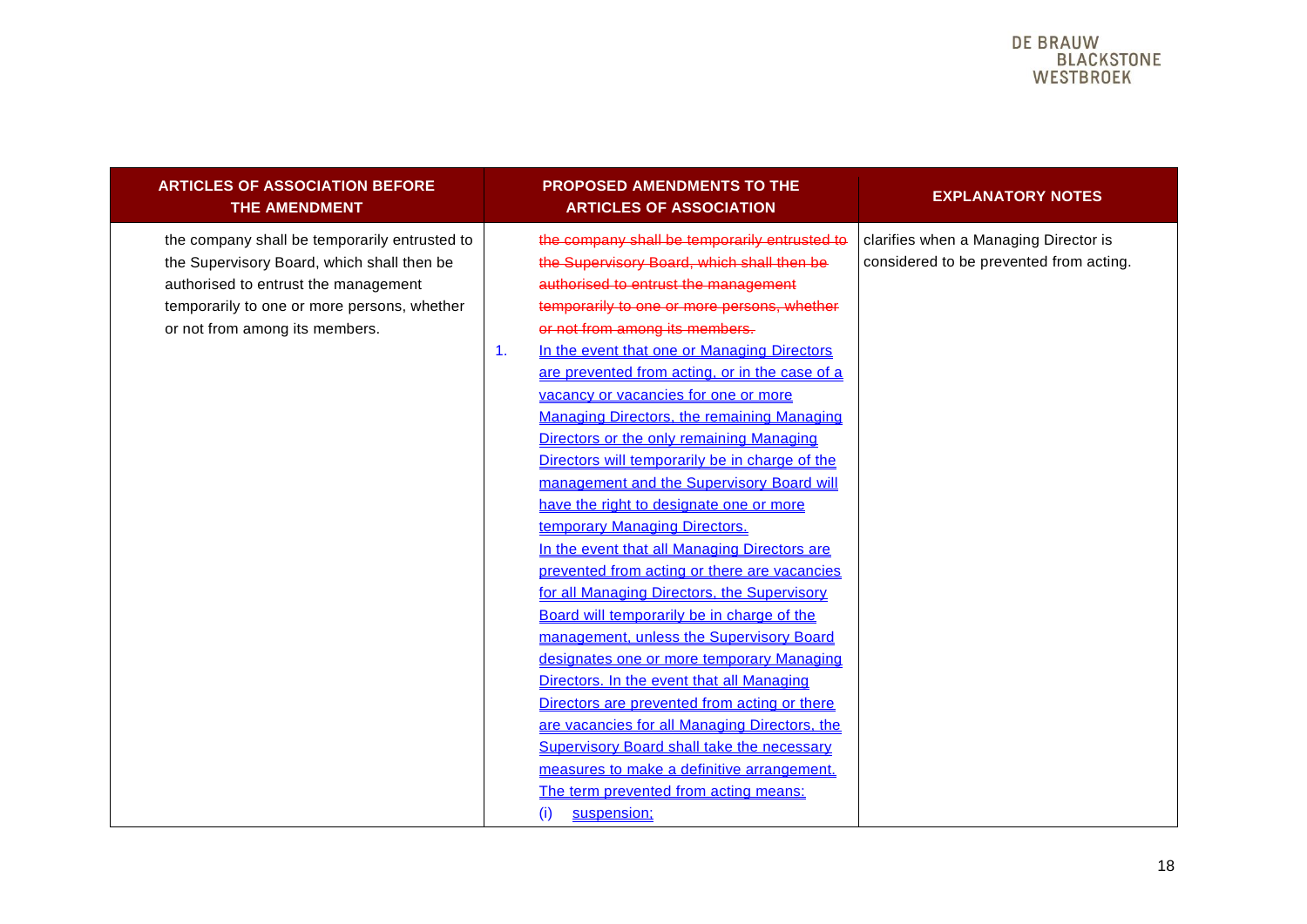|                                                                                                                                                                                                                                                           | <b>ARTICLES OF ASSOCIATION BEFORE</b><br>THE AMENDMENT                                                                                                                                                                                                       | <b>PROPOSED AMENDMENTS TO THE</b><br><b>ARTICLES OF ASSOCIATION</b>                                                                                                                                                                                                                                                                                                                                                                                                                                                                                                          | <b>EXPLANATORY NOTES</b>                                                                                                                                                                                                                                                                                                                                                         |
|-----------------------------------------------------------------------------------------------------------------------------------------------------------------------------------------------------------------------------------------------------------|--------------------------------------------------------------------------------------------------------------------------------------------------------------------------------------------------------------------------------------------------------------|------------------------------------------------------------------------------------------------------------------------------------------------------------------------------------------------------------------------------------------------------------------------------------------------------------------------------------------------------------------------------------------------------------------------------------------------------------------------------------------------------------------------------------------------------------------------------|----------------------------------------------------------------------------------------------------------------------------------------------------------------------------------------------------------------------------------------------------------------------------------------------------------------------------------------------------------------------------------|
| 3.                                                                                                                                                                                                                                                        | If one or more of the Managing Directors<br>is/are absent or prevented from performing<br>his/their duties, all actions of, and the<br>adoption of all resolutions by, the<br>Management Board shall require the prior<br>approval of the Supervisory Board. | illness; and<br>(ii)<br>inaccessibility,<br>(iii)<br>in the events referred to under sub (ii) and (iii)<br>without the possibility of contact for a period<br>of five (5) days between the Managing<br>Director concerned and the Company, unless<br>the Supervisory board sets a different period.<br>3. If one or more of the Managing Directors<br>2.<br>is/are absent or prevented from performing<br>his/their duties, all actions of, and the<br>adoption of all resolutions by, the<br>Management Board shall require the prior<br>approval of the Supervisory Board. |                                                                                                                                                                                                                                                                                                                                                                                  |
| <b>CHAPTER VII.</b><br><b>Supervisory Board.</b><br>Article 19. Number of members.<br>The company shall have a Supervisory Board<br>consisting of one or more individuals. The General<br>Meeting shall determine the number of Supervisory<br>Directors. |                                                                                                                                                                                                                                                              | <b>CHAPTER VII.</b><br><b>Supervisory Board.</b><br>Article 19. Number of members.<br>The company shall have a Supervisory Board<br>consisting of <b>enethree</b> or more individuals. The<br>General Meeting-Supervisory Board shall determine<br>the number of Supervisory Directors.                                                                                                                                                                                                                                                                                      | It is proposed that the minimum size of the<br>Supervisory board is increased to three<br>individuals, which is considered to be a more<br>appropriate minimum size for the Supervisory<br>Board.<br>It is furthermore proposed that the<br>Supervisory Board shall determine the size of<br>the Supervisory Board. This is in line with the<br>Dutch Corporate Governance Code. |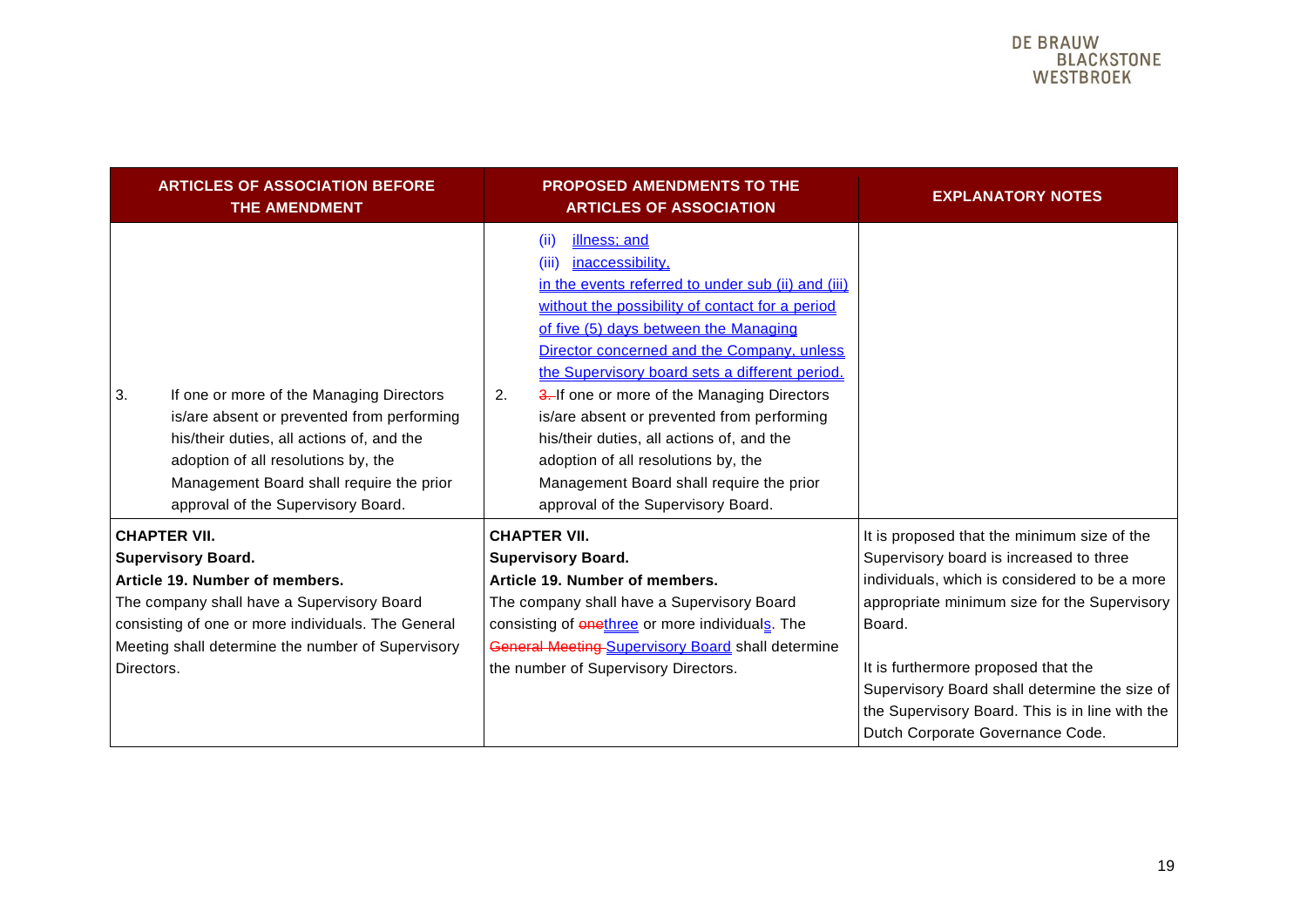| <b>ARTICLES OF ASSOCIATION BEFORE</b><br><b>THE AMENDMENT</b>                                                                                                                                                                                                                                                                                                                                                                                                                                                                                                                                                                                                                          | <b>PROPOSED AMENDMENTS TO THE</b><br><b>ARTICLES OF ASSOCIATION</b>                                                                                                                                                                                                                                                                                                                                                                                                                                                                                                                                                                                                                                    | <b>EXPLANATORY NOTES</b>                                                                                                                                                                                                                                                                                                                                                                                                                                                                                                                                                                                                                             |
|----------------------------------------------------------------------------------------------------------------------------------------------------------------------------------------------------------------------------------------------------------------------------------------------------------------------------------------------------------------------------------------------------------------------------------------------------------------------------------------------------------------------------------------------------------------------------------------------------------------------------------------------------------------------------------------|--------------------------------------------------------------------------------------------------------------------------------------------------------------------------------------------------------------------------------------------------------------------------------------------------------------------------------------------------------------------------------------------------------------------------------------------------------------------------------------------------------------------------------------------------------------------------------------------------------------------------------------------------------------------------------------------------------|------------------------------------------------------------------------------------------------------------------------------------------------------------------------------------------------------------------------------------------------------------------------------------------------------------------------------------------------------------------------------------------------------------------------------------------------------------------------------------------------------------------------------------------------------------------------------------------------------------------------------------------------------|
| Article 20. Appointment.<br>1.<br>The General Meeting shall appoint the<br>members of the Supervisory Board from a<br>binding nomination, to be drawn up by the<br>Supervisory Board. If the nomination<br>contains one candidate, the resolution<br>regarding the nomination will result in the<br>appointment of such candidate, unless the<br>General Meeting deprives the nomination of<br>its binding character in accordance with<br>paragraph 2 of this article 20.                                                                                                                                                                                                             | Article 20. Appointment.<br>1 <sub>1</sub><br>The General Meeting shall appoint the<br>members of the Supervisory Board Directors<br>from a binding nomination, to be drawn up<br>by the Supervisory Board. If the nomination<br>contains one candidate, the resolution<br>regarding the nomination will result in the<br>appointment of such candidate, unless the<br>General Meeting deprives overrules the<br>nomination of its binding character in<br>accordance with paragraph 2 of this article<br>20.                                                                                                                                                                                          |                                                                                                                                                                                                                                                                                                                                                                                                                                                                                                                                                                                                                                                      |
| As soon as a function of a member of the<br>2.<br>Supervisory Board is or becomes vacant,<br>the Management Board shall request the<br>Supervisory Board in writing to draw up a<br>list of nominees. A list of nominees drawn<br>up by the Supervisory Board within four<br>weeks after having received a written<br>request thereto, shall be binding to the<br>General Meeting. The General Meeting,<br>however, may deprive the list of nominees<br>of its binding character by resolution<br>adopted with a majority of two-thirds of the<br>votes cast in the meeting, representing<br>more than half of the issued capital. If the<br>Supervisory Board does not draw up a list | As soon as a function of a member of the<br>2.<br><b>Supervisory Board is or becomes vacant,</b><br>the Management Board shall request the<br>Supervisory Board in writing to draw up a<br>list of nominees. A list of nominees drawn<br>up by the Supervisory Board within four<br>weeks after having received a written<br>request thereto, shall be binding to the<br><b>General Meeting. If a Supervisory Director is</b><br>to be appointed, the Supervisory Board<br>shall make a binding nomination. The<br>General Meeting, however, may deprive the<br>list of nominees of its binding character by<br>resolution adopted with a majority of two-<br>thirds of the votes cast in the meeting. | It is proposed to amend paragraph 2 to<br>simplify the procedure of appointing new<br>Supervisory Directors and to align with<br>current practice within the Company.<br>Furthermore, it is proposed to foresee in the<br>situation when the General Meeting overrules<br>the binding nomination by the Supervisory<br>Board, but that majority does not represent<br>more than half of the issued share capital. It<br>is proposed that a new general meeting will<br>be convened at which the resolution to<br>overrule the binding nomination may be<br>adopted by a simple majority of the votes<br>cast, regardless of the issued share capital |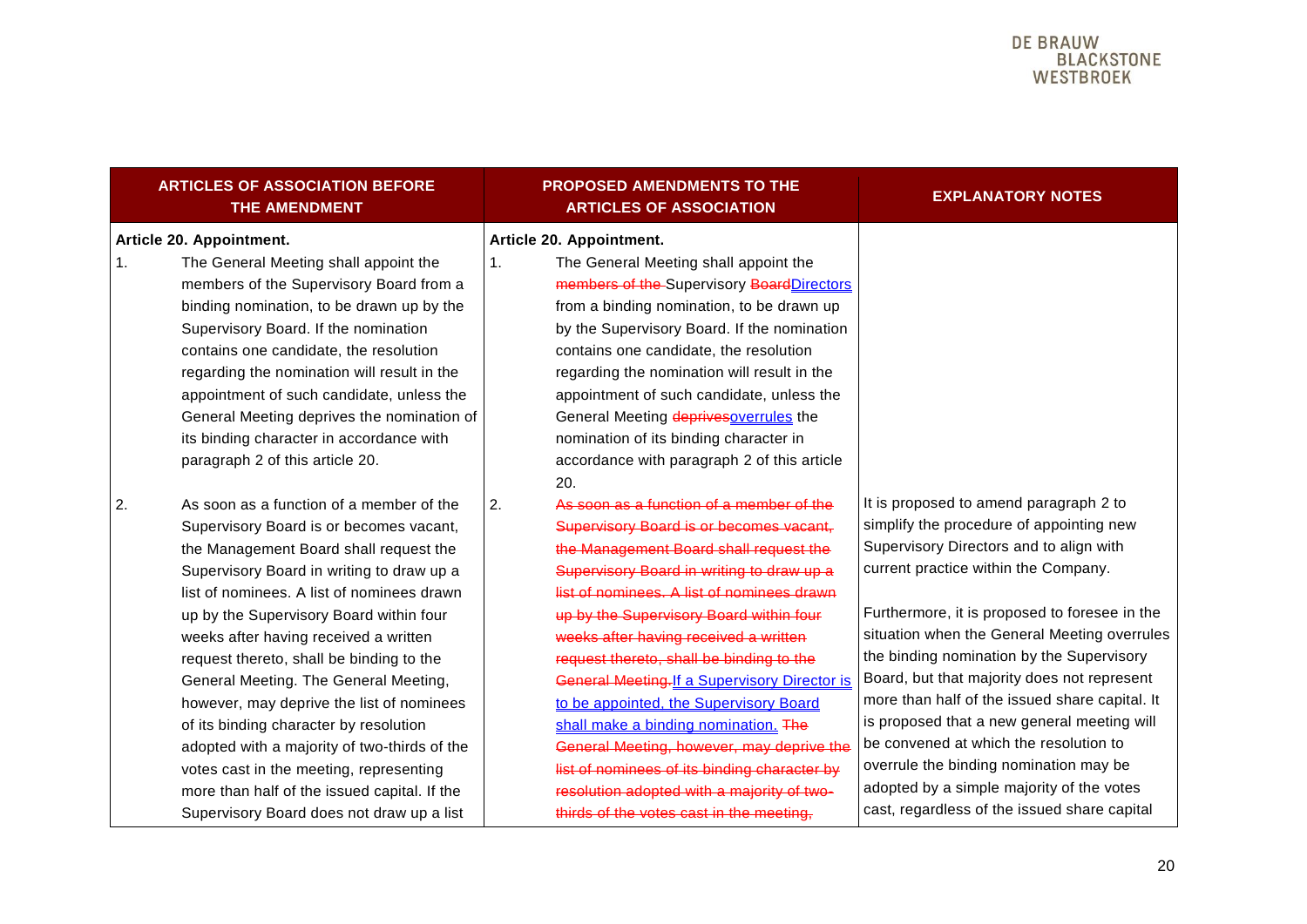<span id="page-20-0"></span>

| <b>ARTICLES OF ASSOCIATION BEFORE</b><br><b>THE AMENDMENT</b>                                                                                                                                   | <b>PROPOSED AMENDMENTS TO THE</b><br><b>ARTICLES OF ASSOCIATION</b>                                                                                                                                                                                                                                                                                                                                                                                                                                                                                                                                                                                                                                                                                                                                                                                                                                                                                                                                                                                                             | <b>EXPLANATORY NOTES</b>      |
|-------------------------------------------------------------------------------------------------------------------------------------------------------------------------------------------------|---------------------------------------------------------------------------------------------------------------------------------------------------------------------------------------------------------------------------------------------------------------------------------------------------------------------------------------------------------------------------------------------------------------------------------------------------------------------------------------------------------------------------------------------------------------------------------------------------------------------------------------------------------------------------------------------------------------------------------------------------------------------------------------------------------------------------------------------------------------------------------------------------------------------------------------------------------------------------------------------------------------------------------------------------------------------------------|-------------------------------|
| of nominees in time or there is no<br>Supervisory Director in function, the<br>General Meeting shall be authorised to<br>appoint the members of the Supervisory<br>Board at its own discretion. | representing more than half of the issued<br>capital. The General Meeting may at all<br>times overrule the binding nomination by a<br>resolution adopted by a majority of two-<br>thirds of the votes cast, provided that the<br>majority represents more than half of the<br>issued share capital. If a majority of the<br>votes are cast in favour of overruling the<br>binding nomination, but that majority does<br>not represent more than half of the issued<br>share capital, a new General Meeting may<br>be convened at which the resolution to<br>overrule the binding nomination may be<br>adopted by a simple majority of the votes<br>cast, regardless of the issued share capital<br>represented by that majority. If the<br>Supervisory Board does not draw up a list<br>of nominees in time or there is no<br>Supervisory Director in function, If the<br><b>Supervisory Board does not make a binding</b><br>nomination, the General Meeting shallwill<br>be authorised to appoint the members of<br>the-Supervisory Board Directors at its own<br>discretion. | represented by that majority. |
| A Supervisory Director shall be appointed<br>3.<br>for a period ending at the time of closing of<br>the Annual Meeting to be held in the year to                                                | 3.<br>A Supervisory Director shall be appointed<br>for a period ending at the time of closing of<br>the Annual Meeting to be held in the year to                                                                                                                                                                                                                                                                                                                                                                                                                                                                                                                                                                                                                                                                                                                                                                                                                                                                                                                                |                               |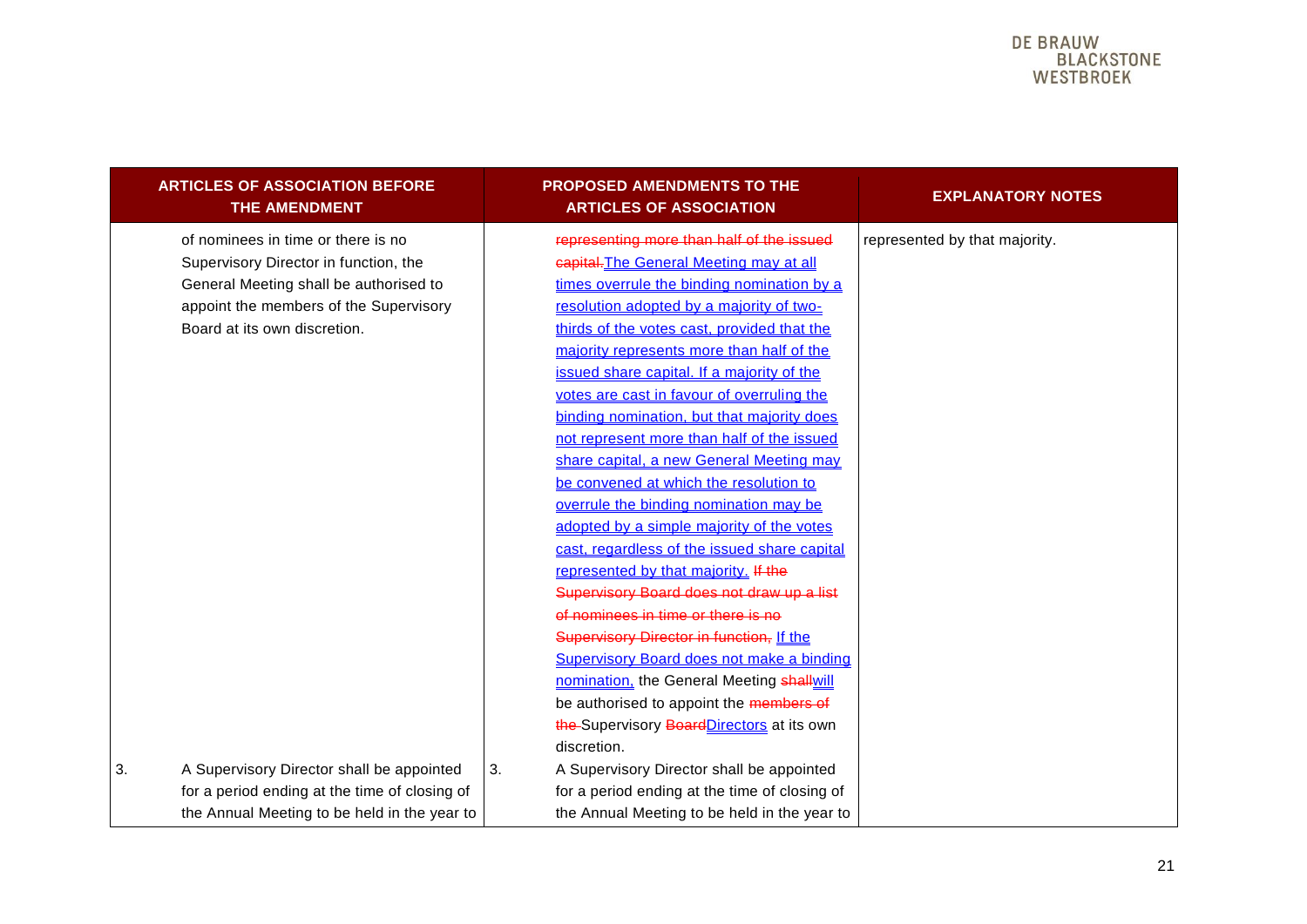| <b>ARTICLES OF ASSOCIATION BEFORE</b><br>THE AMENDMENT                                                                                                                                                                                                                                                                                                                                                                                                                          | <b>PROPOSED AMENDMENTS TO THE</b><br><b>ARTICLES OF ASSOCIATION</b>                                                                                                                                                                                                                                                                                                                                                                                                                           | <b>EXPLANATORY NOTES</b>                                                                                                                                                                                                                                                                                                                                                     |
|---------------------------------------------------------------------------------------------------------------------------------------------------------------------------------------------------------------------------------------------------------------------------------------------------------------------------------------------------------------------------------------------------------------------------------------------------------------------------------|-----------------------------------------------------------------------------------------------------------------------------------------------------------------------------------------------------------------------------------------------------------------------------------------------------------------------------------------------------------------------------------------------------------------------------------------------------------------------------------------------|------------------------------------------------------------------------------------------------------------------------------------------------------------------------------------------------------------------------------------------------------------------------------------------------------------------------------------------------------------------------------|
| be determined by the General Meeting at<br>the appointment of that Supervisory<br>Director, which shall not exceed the fourth<br>year after the year in which that<br>Supervisory Director was appointed. At the<br>appointment of a Supervisory Director, the<br>General Meeting may decide that such<br>Supervisory Director shall be appointed for<br>a shorter period of time. A Supervisory<br>Director may be reappointed for any term<br>by virtue of this article 20.3. | be determined by the General Meeting at<br>the appointment of that Supervisory<br>Director, which shall not exceed the fourth<br>year after the year in which that<br>Supervisory Director was appointed. At the<br>appointment of a Supervisory Director, the<br>General Meeting may decide that such<br>Supervisory Director shall be appointed for<br>a shorter period of time. A Supervisory<br>Director may be reappointed for any term<br>by virtue of this article 20.320 paragraph 3. |                                                                                                                                                                                                                                                                                                                                                                              |
| Article 22. Remuneration.<br>The General Meeting shall determine the<br>remuneration for each member of the Supervisory<br>Board.                                                                                                                                                                                                                                                                                                                                               | Article 22. Remuneration.<br>The General Meeting shall determine the<br>remuneration for each member of the Supervisory<br>Board within the remuneration policy as adopted by<br>the General Meeting.                                                                                                                                                                                                                                                                                         | It is proposed anticipate on upcoming<br>legislation and as such to include a reference<br>to the remuneration policy as adopted by the<br>General Meeting. The obligation to adopt a<br>remuneration policy for the Supervisory<br>Board is part of the European Shareholders<br>Directive, which is to be implemented in the<br>Netherlands on 10 June 2019 at the latest. |
| Article 24. Proceedings and decision-making<br>process.<br>The Supervisory Board shall elect a<br>1.<br>chairman from among its members, and a<br>deputy chairman who shall take the place of<br>the chairman in the latter's absence. The<br>chairman shall appoint a secretary, who                                                                                                                                                                                           | Article 24. Proceedings and decision-making<br>process.<br>The Supervisory Board shall elect a<br>1.<br>chairman from among its members, and a<br>deputy chairman who shall take the place of<br>the chairman in the latter's absence. The<br>chairman shall appoint a secretary, who                                                                                                                                                                                                         |                                                                                                                                                                                                                                                                                                                                                                              |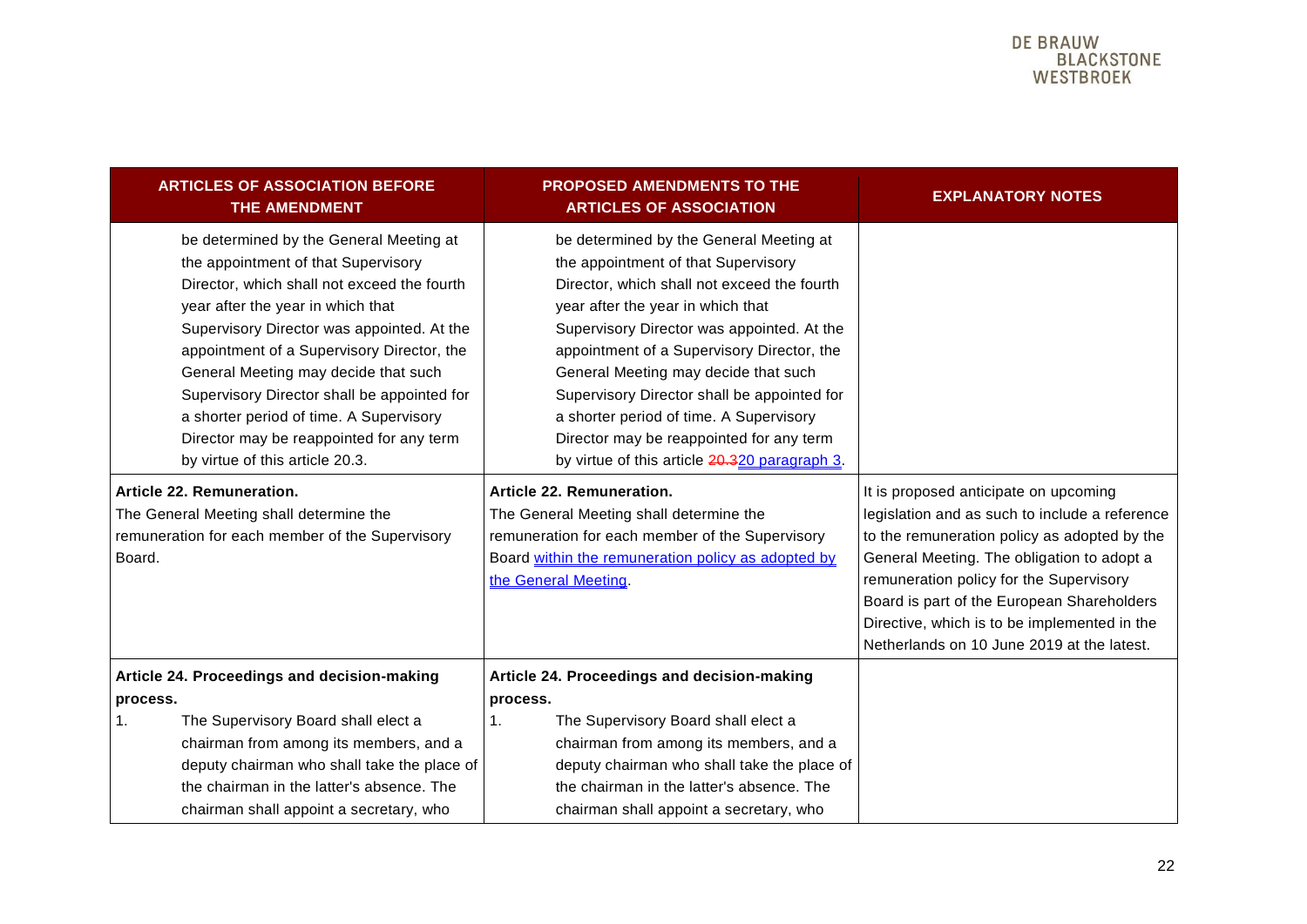<span id="page-22-0"></span>

|    | <b>ARTICLES OF ASSOCIATION BEFORE</b><br><b>THE AMENDMENT</b>                                                                                                                                                                                                                                         |    | PROPOSED AMENDMENTS TO THE<br><b>ARTICLES OF ASSOCIATION</b>                                                                                                                                                                                                                                          | <b>EXPLANATORY NOTES</b>                                                                                                                                                                                                                |
|----|-------------------------------------------------------------------------------------------------------------------------------------------------------------------------------------------------------------------------------------------------------------------------------------------------------|----|-------------------------------------------------------------------------------------------------------------------------------------------------------------------------------------------------------------------------------------------------------------------------------------------------------|-----------------------------------------------------------------------------------------------------------------------------------------------------------------------------------------------------------------------------------------|
|    | need not be a member of the Supervisory<br>Board, and make arrangements for his<br>substitution in case of absence.                                                                                                                                                                                   |    | need not be a member of the Supervisory<br>Board, and make arrangements for his<br>substitution in case of absence.                                                                                                                                                                                   |                                                                                                                                                                                                                                         |
| 2. | In the absence of the chairman and the<br>deputy chairman at a meeting, the meeting<br>shall itself designate a chairman.                                                                                                                                                                             | 2. | In the absence of the chairman and the<br>deputy chairman at a meeting, the meeting<br>shall itself designate a chairman.                                                                                                                                                                             |                                                                                                                                                                                                                                         |
| 3. | The Supervisory Board shall meet<br>whenever, any one or more Supervisory<br>Directors, or the Management Board<br>deem(s) such necessary.                                                                                                                                                            | 3. | The Supervisory Board shall meet<br>whenever, any one or more Supervisory<br>Directors, or the Management Board<br>deem(s) such necessary.                                                                                                                                                            |                                                                                                                                                                                                                                         |
| 4. | In addition to physical meetings,<br>Supervisory Board meetings can also be<br>held by conference calls or video<br>conference.                                                                                                                                                                       | 4. | In addition to physical meetings,<br>Supervisory Board meetings can also be<br>held by conference calls or video<br>conference.                                                                                                                                                                       |                                                                                                                                                                                                                                         |
| 5. | The secretary shall keep minutes of the<br>proceedings at meetings of the Supervisory<br>Board. The minutes shall be adopted in the<br>same meeting or in a following meeting of<br>the Supervisory Board and shall be signed<br>by the chairman and the secretary as                                 | 5. | The secretary shall keep minutes of the<br>proceedings at meetings of the Supervisory<br>Board. The minutes shall be adopted in the<br>same meeting or in a following meeting of<br>the Supervisory Board and shall be signed<br>by the chairman and the secretary as                                 |                                                                                                                                                                                                                                         |
| 6. | evidence thereof.<br>Without prejudice to the provisions of these<br>articles of association and/or Dutch law, the<br>following resolutions of the Supervisory<br>Board can only be adopted by a simple<br>majority of the votes cast in a meeting in<br>which at least seventy-five (75) per cent of | 6. | evidence thereof.<br>Without prejudice to the provisions of these<br>articles of association and/or Dutch law, the<br>following resolutions of the Supervisory<br>Board can only be adopted by a simple<br>majority of the votes cast in a meeting in<br>which at least seventy-five (75) per cent of | It is proposed to amend paragraph 6 to align<br>with other amendments in these articles, by:<br>removing paragraph (viii) (old) regarding<br>the authorised representatives in line<br>with the amendment of article 16<br>paragraph 2; |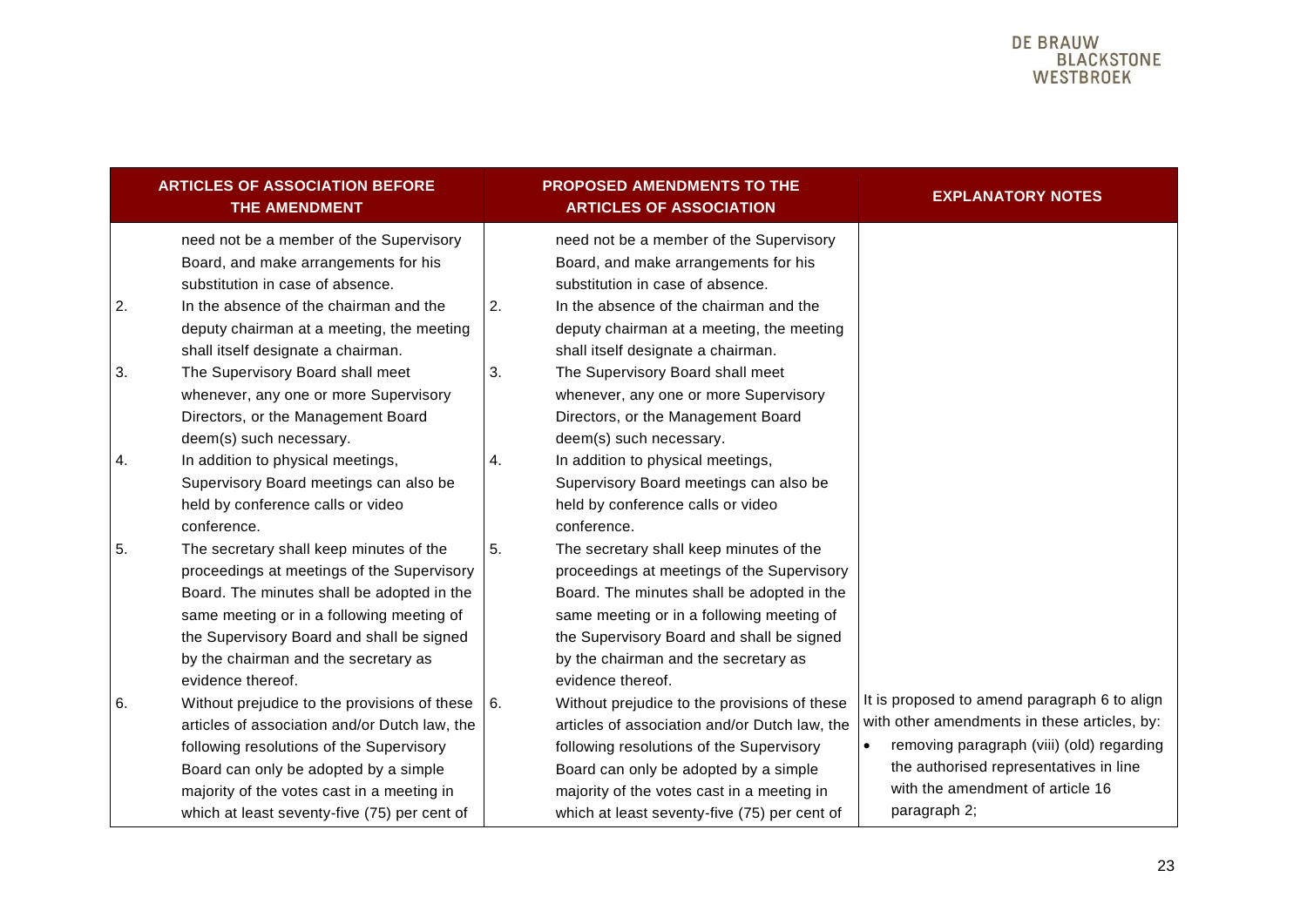| <b>ARTICLES OF ASSOCIATION BEFORE</b><br>THE AMENDMENT                                                                                                                                                                                                                                                                                                                                                                                                                                                                        | PROPOSED AMENDMENTS TO THE<br><b>ARTICLES OF ASSOCIATION</b>                                                                                                                                                                                                                                                                                                                                                                                                                                                                 | <b>EXPLANATORY NOTES</b>                                                                                                                                                                                         |
|-------------------------------------------------------------------------------------------------------------------------------------------------------------------------------------------------------------------------------------------------------------------------------------------------------------------------------------------------------------------------------------------------------------------------------------------------------------------------------------------------------------------------------|------------------------------------------------------------------------------------------------------------------------------------------------------------------------------------------------------------------------------------------------------------------------------------------------------------------------------------------------------------------------------------------------------------------------------------------------------------------------------------------------------------------------------|------------------------------------------------------------------------------------------------------------------------------------------------------------------------------------------------------------------|
| the Supervisory Directors in office are<br>present or represented:<br>to approve decisions on the<br>(i)<br>(strategic) priorities of the company,<br>confirmation of the strategy of the<br>company, deciding on the indication<br>for the achievement of strategic<br>priorities and the adoption of a<br>finance and production plan for the<br>company and any changes thereto<br>as referred to in article 17, paragraph<br>$2$ sub a;<br>to approve the entering into any<br>(ii)<br>transaction or a number of related | the Supervisory Directors in office are<br>present or represented:<br>(i)<br>to approve decisions on the<br>(strategic) priorities of the company,<br>confirmation of the strategy of the<br>company, deciding on the indication<br>for the achievement of strategic<br>priorities and the adoption of a<br>finance and production plan for the<br>company and any changes thereto<br>as referred to in article 17 paragraph<br>$2$ sub a;<br>(ii)<br>to approve the entering into any<br>transaction or a number of related | amending paragraph (ix) and (x) (new) to<br>$\bullet$<br>reflect the amendments of article 18; and<br>amending paragraph (xiii) (new) to reflect<br>$\bullet$<br>the proposed amendments in article 30<br>(new). |
| transactions with a value in excess of<br>one hundred and twenty five million<br>Euro (EUR 125,000,000), which also<br>includes undervalue transactions<br>whereby the underlying value of the<br>assets exceeds one hundred and<br>twenty five million Euro (EUR<br>125,000,000), provided that this<br>article shall not apply:<br>in case the company enters into<br>L.<br>any transaction or a number of<br>related transactions with any of<br>its direct or indirect wholly                                             | transactions with a value in excess of<br>one hundred and twenty five million<br>Euro (EUR 125,000,000), which also<br>includes undervalue transactions<br>whereby the underlying value of the<br>assets exceeds one hundred and<br>twenty five million Euro (EUR<br>125,000,000), provided that this<br>article shall not apply:<br>L.<br>in case the company enters<br>into any transaction or a<br>number of elated transactions<br>with any of its direct or indirect                                                    |                                                                                                                                                                                                                  |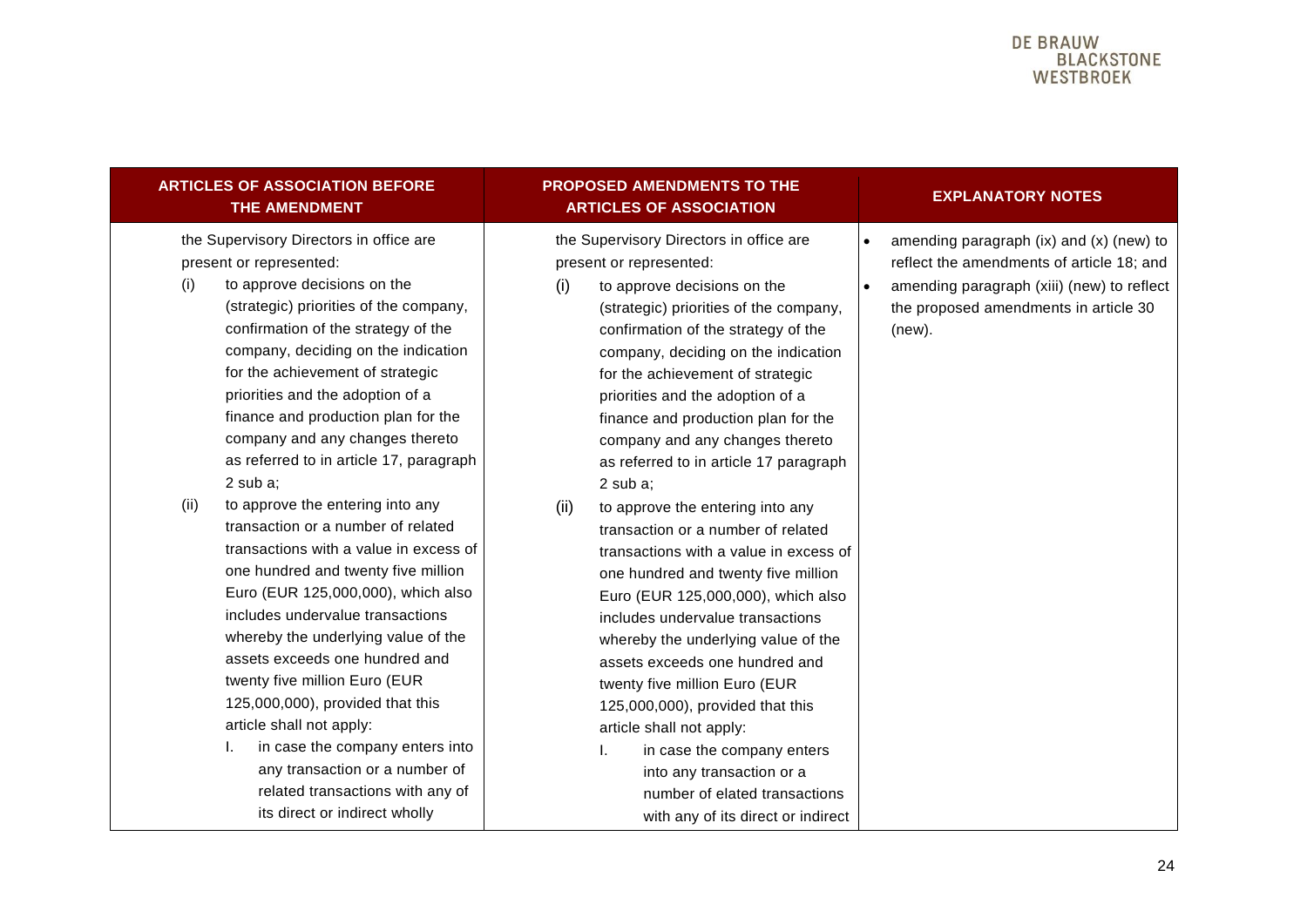|                   | <b>ARTICLES OF ASSOCIATION BEFORE</b><br>THE AMENDMENT                                                                                                                                                                                                                                                         |       | PROPOSED AMENDMENTS TO THE<br><b>ARTICLES OF ASSOCIATION</b>                                                                                                                                                                                                                                                                            |  | <b>EXPLANATORY NOTES</b> |
|-------------------|----------------------------------------------------------------------------------------------------------------------------------------------------------------------------------------------------------------------------------------------------------------------------------------------------------------|-------|-----------------------------------------------------------------------------------------------------------------------------------------------------------------------------------------------------------------------------------------------------------------------------------------------------------------------------------------|--|--------------------------|
| Ш.                | owned subsidiaries;<br>in case of any transaction<br>between two or more direct or<br>indirect wholly owned<br>subsidiaries of the company;<br>and<br>III. on an acquisition or disposal of<br>shares in the share capital of<br>the company or depository<br>receipts thereof as referred to in<br>article 9; |       | wholly owned subsidiaries;<br>Ш.<br>in case of any transaction<br>between two or more direct or<br>indirect wholly owned<br>subsidiaries of the company;<br>and<br>Ш.<br>on an acquisition or disposal<br>of shares in the share capital<br>of the company or depository<br>Depositary Receipts thereof as<br>referred to in article 9; |  |                          |
| (iii)<br>Meeting; | to exercise any rights that accrue to<br>the Supervisory Board in accordance<br>with Dutch law or these articles of<br>association in respect of the General                                                                                                                                                   | (iii) | to exercise any rights that accrue to<br>the Supervisory Board in accordance<br>with Dutch law or these articles of<br>association in respect of the General<br>Meeting;                                                                                                                                                                |  |                          |
| (iv)              | to suspend any Managing Director as<br>referred to in article 13, paragraph 2;                                                                                                                                                                                                                                 | (iv)  | to suspend any Managing Director as<br>referred to in 13 paragraph 2;                                                                                                                                                                                                                                                                   |  |                          |
| (v)               | to approve the rules regarding the<br>decision making process of the<br>Management Board as referred to in<br>article 15 paragraph 2;                                                                                                                                                                          | (v)   | to approve the rules regarding the<br>decision making process of the<br>Management Board as referred to in<br>15 paragraph 2;                                                                                                                                                                                                           |  |                          |
| (vi)              | to approve the allocation of duties<br>between the Managing Directors as<br>referred to in article 15 paragraph 3;                                                                                                                                                                                             | (vi)  | to approve the allocation of duties<br>between the Managing Directors as<br>referred to in 15 paragraph 3;                                                                                                                                                                                                                              |  |                          |
| (vii)             | to adopt resolutions which have not<br>been adopted by the Management                                                                                                                                                                                                                                          | (vii) | to adopt resolutions which have not                                                                                                                                                                                                                                                                                                     |  |                          |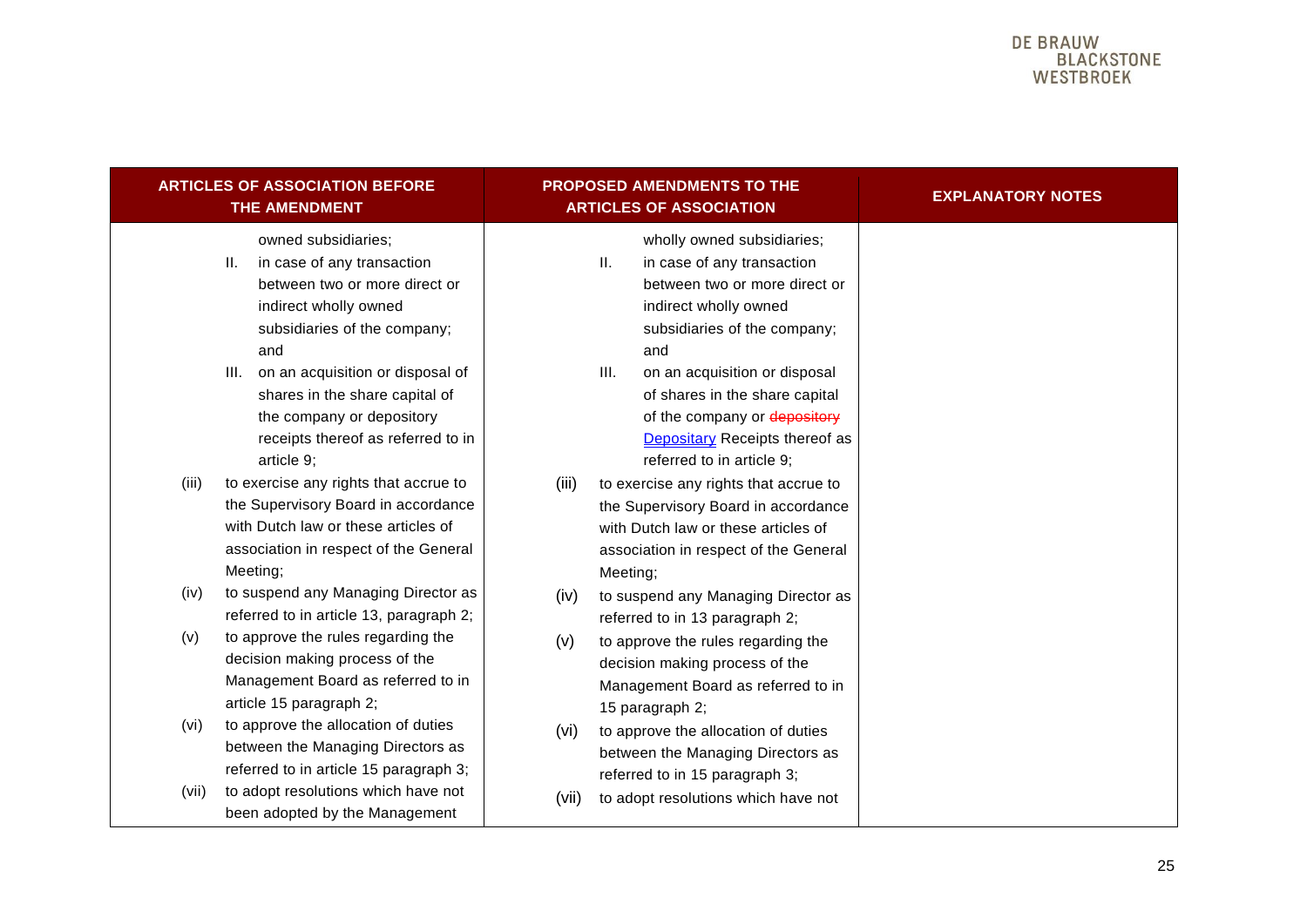| <b>ARTICLES OF ASSOCIATION BEFORE</b><br>THE AMENDMENT                                                                                                                                                                                                  | <b>PROPOSED AMENDMENTS TO THE</b><br><b>ARTICLES OF ASSOCIATION</b>                                                                                                                                                                                              | <b>EXPLANATORY NOTES</b> |
|---------------------------------------------------------------------------------------------------------------------------------------------------------------------------------------------------------------------------------------------------------|------------------------------------------------------------------------------------------------------------------------------------------------------------------------------------------------------------------------------------------------------------------|--------------------------|
| Board due to tie of votes as referred<br>to in article 15 paragraph 8;<br>to propose the appointment of<br>(viii)<br>authorised representatives of the<br>company (procuratiehouders) as<br>referred to in article 16 paragraph 2;                      | been adopted by the Management<br>Board due to tie of votes as referred<br>to in 15 paragraph 8;<br>to propose the appointment of<br><del>(viii)</del><br>authorised representatives of the<br>company (procuratiehouders) as                                    |                          |
| to approve decisions of the<br>(ix)<br>Management Board to grant share<br>schemes or option schemes to<br>persons other than the Managing<br>Directors as referred to in article 17<br>paragraph 2 sub (g);                                             | referred to in article 16 paragraph 2;<br>-(viii) to approve decisions of the<br>$\overline{f(x)}$<br>Management Board to grant share<br>schemes or option schemes to<br>persons other than the Managing<br>Directors as referred to in 17<br>paragraph 2 sub g; |                          |
| to entrust the management of the<br>(x)<br>company temporarily to one or more<br>persons if all the Managing Directors<br>are absent or prevented from<br>performing their duties as referred to<br>in article 18 paragraph 2;                          | (ix) to entrust the management of<br>(x)<br>the company temporarily to one or<br>more persons if all theone or more<br>Managing Directors are absent or<br>prevented from performing their<br>duties as referred to in article 18                                |                          |
| to approve any and all resolutions of<br>(xi)<br>the Management Board taken at the<br>time that one or more of the<br>Managing Directors is/are absent or<br>prevented from performing his/their<br>duties as referred to in article 18<br>paragraph 3; | paragraph 2;<br>$(xi)$ -(x) to approve any and all<br>resolutions of the Management<br>Board taken at the time that one or<br>more, but not all of the Managing<br>Directors is/are absent or prevented<br>from performing his/their duties as                   |                          |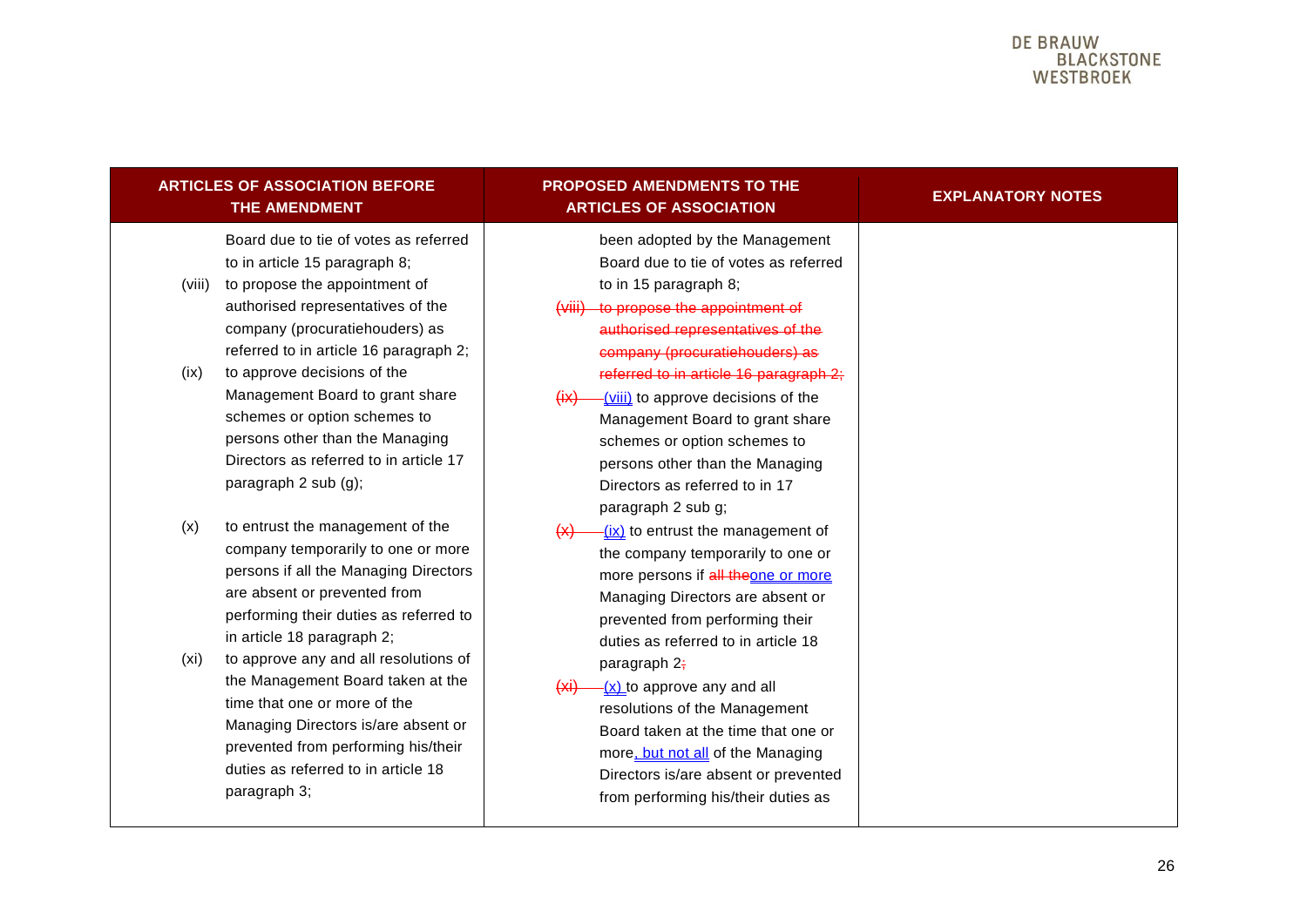<span id="page-26-0"></span>

|    |                          | <b>ARTICLES OF ASSOCIATION BEFORE</b><br>THE AMENDMENT                                                                                                                                                                                                                                                                                                                                                                                                                                                                                                                                                                                                  |                                     | <b>PROPOSED AMENDMENTS TO THE</b><br><b>ARTICLES OF ASSOCIATION</b>                                                                                                                                                                                                                                                                                                                                                                                                                                                                                                                                                                                                                                                        | <b>EXPLANATORY NOTES</b>                                                                                                                                                                                                                 |
|----|--------------------------|---------------------------------------------------------------------------------------------------------------------------------------------------------------------------------------------------------------------------------------------------------------------------------------------------------------------------------------------------------------------------------------------------------------------------------------------------------------------------------------------------------------------------------------------------------------------------------------------------------------------------------------------------------|-------------------------------------|----------------------------------------------------------------------------------------------------------------------------------------------------------------------------------------------------------------------------------------------------------------------------------------------------------------------------------------------------------------------------------------------------------------------------------------------------------------------------------------------------------------------------------------------------------------------------------------------------------------------------------------------------------------------------------------------------------------------------|------------------------------------------------------------------------------------------------------------------------------------------------------------------------------------------------------------------------------------------|
|    | (xii)<br>(xiii)<br>(xiv) | to adopt rules regarding the Audit<br>Committee and the Nomination and<br>Remuneration Committee and any<br>other Committee as referred to in<br>article 23 paragraph 3, any<br>amendment of such rules and to<br>institute or abolish any other<br>Committee mentioned in article 23<br>paragraph 3;<br>to propose to the General Meeting<br>which part of the profits earned in a<br>financial year shall be added to the<br>reserves and the allocation of the<br>remaining profits as referred to in<br>article 28 paragraph 1; and<br>to propose to the General Meeting to<br>pay an interim dividend as referred to<br>in article 28 paragraph 4. | (xii)<br>(xiii)<br><del>(xiv)</del> | referred to in 18 paragraph 3;<br>-(xi) to adopt rules regarding the<br>Audit Committee and the Nomination<br>and Remuneration Committee and<br>any other Committee as referred to in<br>23 paragraph 3, any amendment of<br>such rules and to institute or abolish<br>any other Committee mentioned in<br>23 paragraph 3;<br>-(xii) to propose to the General<br>Meeting which part of the profits<br>earned in a financial year shall be<br>added to the reserves and the<br>allocation of the remaining profits as<br>referred to in article 30 paragraph 1;<br>and<br>-(xiii) to proposeapprove the<br>resolution of the Management Board<br>to pay an interim dividend distribution<br>as referred to in article 2830 |                                                                                                                                                                                                                                          |
| 7. |                          | Without prejudice to the provisions of these<br>articles of association and/or Dutch law, all<br>resolutions of the Supervisory Board,<br>except those set out in paragraph 6 of this<br>article shall be adopted by a simple majority<br>of the votes cast in a meeting in which at                                                                                                                                                                                                                                                                                                                                                                    | 7.                                  | paragraph 45.<br>Without prejudice to the provisions of these<br>articles of association and/or Dutch law, all<br>resolutions of the Supervisory Board,<br>except those set out in paragraph 6 of this<br>article 24 shall be adopted by a simple                                                                                                                                                                                                                                                                                                                                                                                                                                                                          | It is proposed to amend paragraph 7 to clarify<br>that a Supervisory Director with a conflict of<br>interest is not taken into account when<br>establishing a quorum under these articles of<br>association. This is to prevent that the |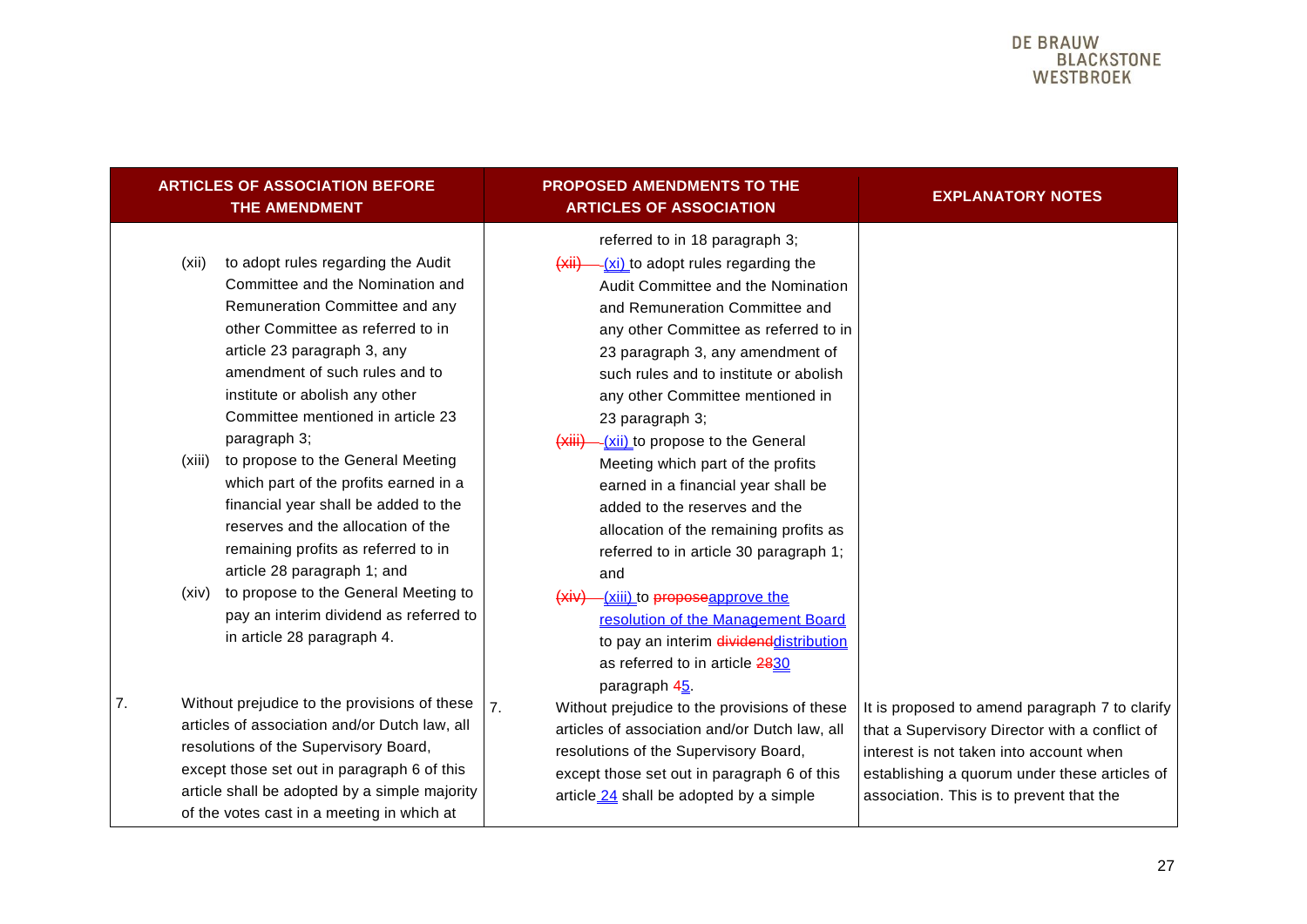|    | <b>ARTICLES OF ASSOCIATION BEFORE</b><br>THE AMENDMENT                                                                                                                                                                                                                                                                                                                                                                                                                                                                                                                                                                                                         |                   | <b>PROPOSED AMENDMENTS TO THE</b><br><b>ARTICLES OF ASSOCIATION</b>                                                                                                                                                                                                                                                                                                                                                                                                                                                                                                                                                                                                 | <b>EXPLANATORY NOTES</b>                                                                                                                                                                  |
|----|----------------------------------------------------------------------------------------------------------------------------------------------------------------------------------------------------------------------------------------------------------------------------------------------------------------------------------------------------------------------------------------------------------------------------------------------------------------------------------------------------------------------------------------------------------------------------------------------------------------------------------------------------------------|-------------------|---------------------------------------------------------------------------------------------------------------------------------------------------------------------------------------------------------------------------------------------------------------------------------------------------------------------------------------------------------------------------------------------------------------------------------------------------------------------------------------------------------------------------------------------------------------------------------------------------------------------------------------------------------------------|-------------------------------------------------------------------------------------------------------------------------------------------------------------------------------------------|
|    | least half of the Supervisory Directors in<br>office are present or represented.                                                                                                                                                                                                                                                                                                                                                                                                                                                                                                                                                                               |                   | majority of the votes cast in a meeting in<br>which at least half of the Supervisory<br>Directors in office are present or<br>represented, provided that any Supervisory<br>Director with a conflict of interest as<br>referred to in 24 paragraph 12, is not taken<br>into account when establishing this quorum.                                                                                                                                                                                                                                                                                                                                                  | existence of a conflict of interest could block<br>the adoption of a valid resolution.                                                                                                    |
| 8. | If the quorum requirements set out in<br>paragraphs 6 and 7 are not met in a<br>meeting, a second meeting shall be held no<br>later than seven days after the first<br>meeting, to which meeting the same<br>quorum requirements apply. If at that<br>second meeting these quorum<br>requirements are not met, a third meeting<br>shall be convened within seven days after<br>the date of the second meeting. In the third<br>meeting valid resolutions can be adopted,<br>regardless if the quorum requirements set<br>out in paragraphs 6 and 7 are met in the<br>third meeting, provided the resolutions set<br>out in paragraphs 6 and 7 shall be adopted | 8.                | If the quorum requirements set out in<br>paragraphs 6 and 7 are not met in a<br>meeting, a second-new meeting will be<br>convened. shall be held no later than seven<br>days after the first meeting, to which<br>meeting the same quorum requirements<br>apply. If at that second meeting these<br>quorum requirements are not met, a third<br>meeting shall be convened within seven<br>days after the date of the second meeting.<br>In the third meeting valid resolutions can be<br>adopted, regardless if the quorum<br>requirements set out in paragraphs 6 and 7<br>are met in the third meeting, provided the<br>resolutions set out in paragraphs 6 and 7 | It is proposed to amend paragraph 8 to align<br>the procedure of not meeting the quorum with<br>the amended procedure for the Management<br>Board as laid down in article 15 paragraph 8. |
| 9. | by a simple majority of the votes cast in the<br>meeting.<br>A Supervisory Director may be represented<br>by another Supervisory Director authorised<br>in writing. The expression: "in writing" for                                                                                                                                                                                                                                                                                                                                                                                                                                                           | $\overline{19}$ . | shall be adopted by a simple majority of the<br>votes cast in the meeting.<br>A Supervisory Director may be represented<br>by another Supervisory Director authorised<br>in writing. The expression: "in writing" for                                                                                                                                                                                                                                                                                                                                                                                                                                               |                                                                                                                                                                                           |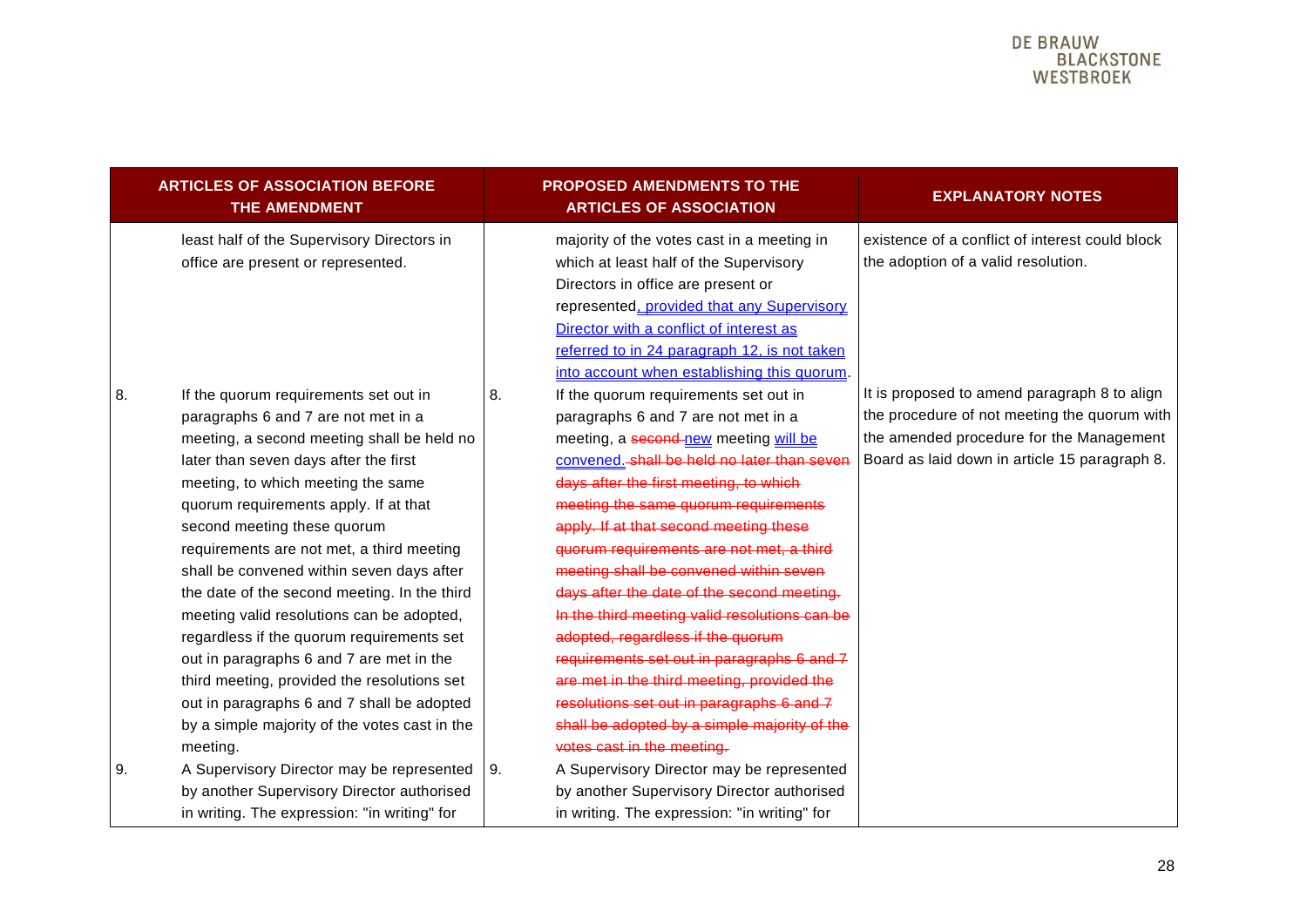|            | <b>ARTICLES OF ASSOCIATION BEFORE</b><br><b>THE AMENDMENT</b>                                                                                                                                                                                                                                                                                                                                                                                                                                                                                                                                                    |            | <b>PROPOSED AMENDMENTS TO THE</b><br><b>ARTICLES OF ASSOCIATION</b>                                                                                                                                                                                                                                                                                                                                                                                                                                                                                                                                              | <b>EXPLANATORY NOTES</b>                                                                                                                                                       |
|------------|------------------------------------------------------------------------------------------------------------------------------------------------------------------------------------------------------------------------------------------------------------------------------------------------------------------------------------------------------------------------------------------------------------------------------------------------------------------------------------------------------------------------------------------------------------------------------------------------------------------|------------|------------------------------------------------------------------------------------------------------------------------------------------------------------------------------------------------------------------------------------------------------------------------------------------------------------------------------------------------------------------------------------------------------------------------------------------------------------------------------------------------------------------------------------------------------------------------------------------------------------------|--------------------------------------------------------------------------------------------------------------------------------------------------------------------------------|
| 10.        | the purpose of this article shall mean a<br>written proxy, which may be transmitted by<br>way of electronic means of communication.<br>A Supervisory Director may not act as<br>representative for more than one<br>Supervisory Director.<br>The Supervisory Board may also adopt<br>resolutions in writing without holding a<br>meeting. The secretary shall draw up a<br>report regarding a resolution thus adopted<br>and shall circulate that report amongst all<br>Supervisory Directors. The report shall be<br>signed by all Supervisory Directors<br>indicating their vote: "yes", "no" or<br>"abstain". | 10.        | the purpose of this article shall mean a<br>written proxy, which may be transmitted by<br>way of electronic means of communication.<br>A Supervisory Director may not act as<br>representative for more than one<br>Supervisory Director.<br>The Supervisory Board may also adopt<br>resolutions in writing without holding a<br>meeting. The secretary shall draw up a<br>report regarding a resolution thus adopted<br>and shall circulate that report amongst all<br>Supervisory Directors. The report shall be<br>signed by all Supervisory Directors<br>indicating their vote: "yes", "no" or<br>"abstain". | Finally, it is proposed to amend paragraph 10<br>to simplify the procedure of adopting written<br>Supervisory Board resolutions, aligning with<br>practice within the Company. |
| 11.<br>12. | The Supervisory Board shall meet together<br>with the Management Board as often as<br>any Supervisory Director or any Managing<br>Director deems necessary.<br>A Supervisory Director shall not participate<br>in the deliberation and decision- making                                                                                                                                                                                                                                                                                                                                                          | 11.<br>12. | The Supervisory Board shall meet together<br>with the Management Board as often as<br>any Supervisory Director or any Managing<br>Director deems necessary.<br>A Supervisory Director shall not participate<br>in the deliberation and decision- making                                                                                                                                                                                                                                                                                                                                                          |                                                                                                                                                                                |
|            | process if that Supervisory Director has a<br>direct or indirect personal interest which<br>conflicts with the interest of the company. If,<br>as a result hereof, no Supervisory Board<br>resolution can be adopted, the resolution<br>shall be adopted by the General Meeting.                                                                                                                                                                                                                                                                                                                                 |            | process if that Supervisory Director has a<br>direct or indirect personal interest which<br>conflicts with the interest of the company. If,<br>as a result hereof, no Supervisory Board<br>resolution can be adopted, the resolution<br>shall be adopted by the General Meeting.                                                                                                                                                                                                                                                                                                                                 |                                                                                                                                                                                |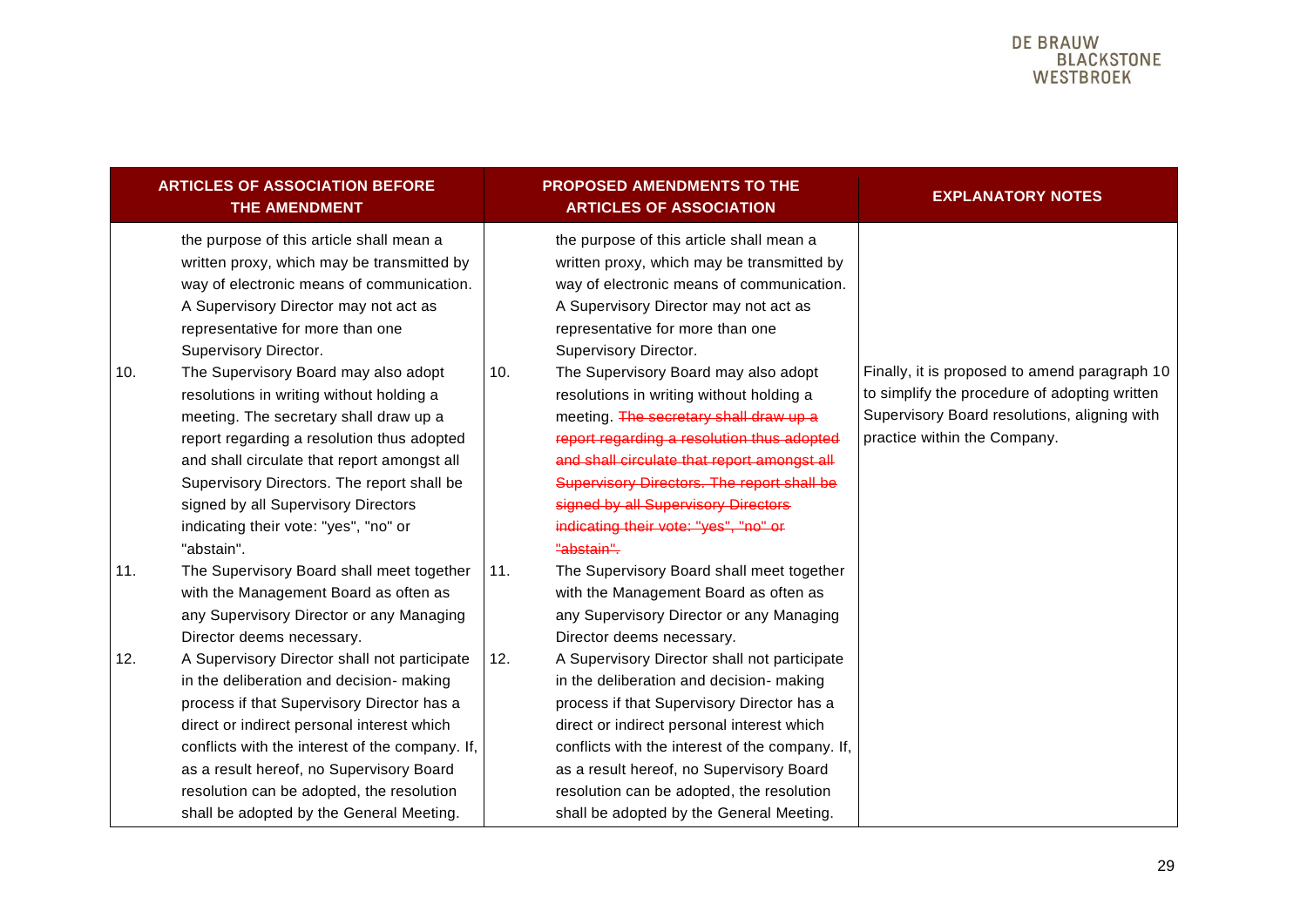| <b>ARTICLES OF ASSOCIATION BEFORE</b><br><b>THE AMENDMENT</b>                                                                                                                                                                                                                            | <b>PROPOSED AMENDMENTS TO THE</b><br><b>ARTICLES OF ASSOCIATION</b>                                                                                                                                                                                                                                                                                                                                                                                                                                                                                                                                                                                                                                                                                                                                                                                                               | <b>EXPLANATORY NOTES</b>                                                                                                                                                                                                                                                                                                                           |
|------------------------------------------------------------------------------------------------------------------------------------------------------------------------------------------------------------------------------------------------------------------------------------------|-----------------------------------------------------------------------------------------------------------------------------------------------------------------------------------------------------------------------------------------------------------------------------------------------------------------------------------------------------------------------------------------------------------------------------------------------------------------------------------------------------------------------------------------------------------------------------------------------------------------------------------------------------------------------------------------------------------------------------------------------------------------------------------------------------------------------------------------------------------------------------------|----------------------------------------------------------------------------------------------------------------------------------------------------------------------------------------------------------------------------------------------------------------------------------------------------------------------------------------------------|
| The Supervisory Board shall adopt a set of<br>13.<br>rules, regarding, amongst other things, the<br>allocation of duties of the Supervisory<br>Directors, the decision- making of the<br>Supervisory Board and the relationship<br>with the Management Board and the<br>General Meeting. | The Supervisory Board shall adopt a set of<br>13.<br>rules, regarding, amongst other things, the<br>allocation of duties of the Supervisory<br>Directors, the decision- making of the<br>Supervisory Board and the relationship with<br>the Management Board and the General<br>Meeting.                                                                                                                                                                                                                                                                                                                                                                                                                                                                                                                                                                                          |                                                                                                                                                                                                                                                                                                                                                    |
|                                                                                                                                                                                                                                                                                          | <b>Article 25. Absence or prevention.</b><br>In the event that one or more Supervisory<br>$\mathbf{1}$ .<br>Directors are prevented from acting, or in<br>the case of a vacancy or vacancies for one<br>or more Supervisory Directors, the<br>remaining Supervisory Directors or the only<br>remaining member of the Supervisory<br>Board will temporarily be in charge of the<br>supervision and the Supervisory Board will<br>have the right to designate one or more<br>temporary Supervisory Directors. In the<br>event that all Supervisory Directors are<br>prevented from acting or there are<br>vacancies for all Supervisory Directors, the<br>Management Board shall designate one or<br>more temporary Supervisory Directors. In<br>the event that all Supervisory Directors are<br>prevented from acting or there are<br>vacancies for all Supervisory Directors, the | It is proposed to include an absence or<br>prevention clause for Supervisory Directors<br>in line with the amended clause for Managing<br>Directors. This proposal anticipates proposed<br>legislative changes of Dutch corporate law<br>which will require Dutch companies to include<br>absence or prevention clauses for<br>supervisory boards. |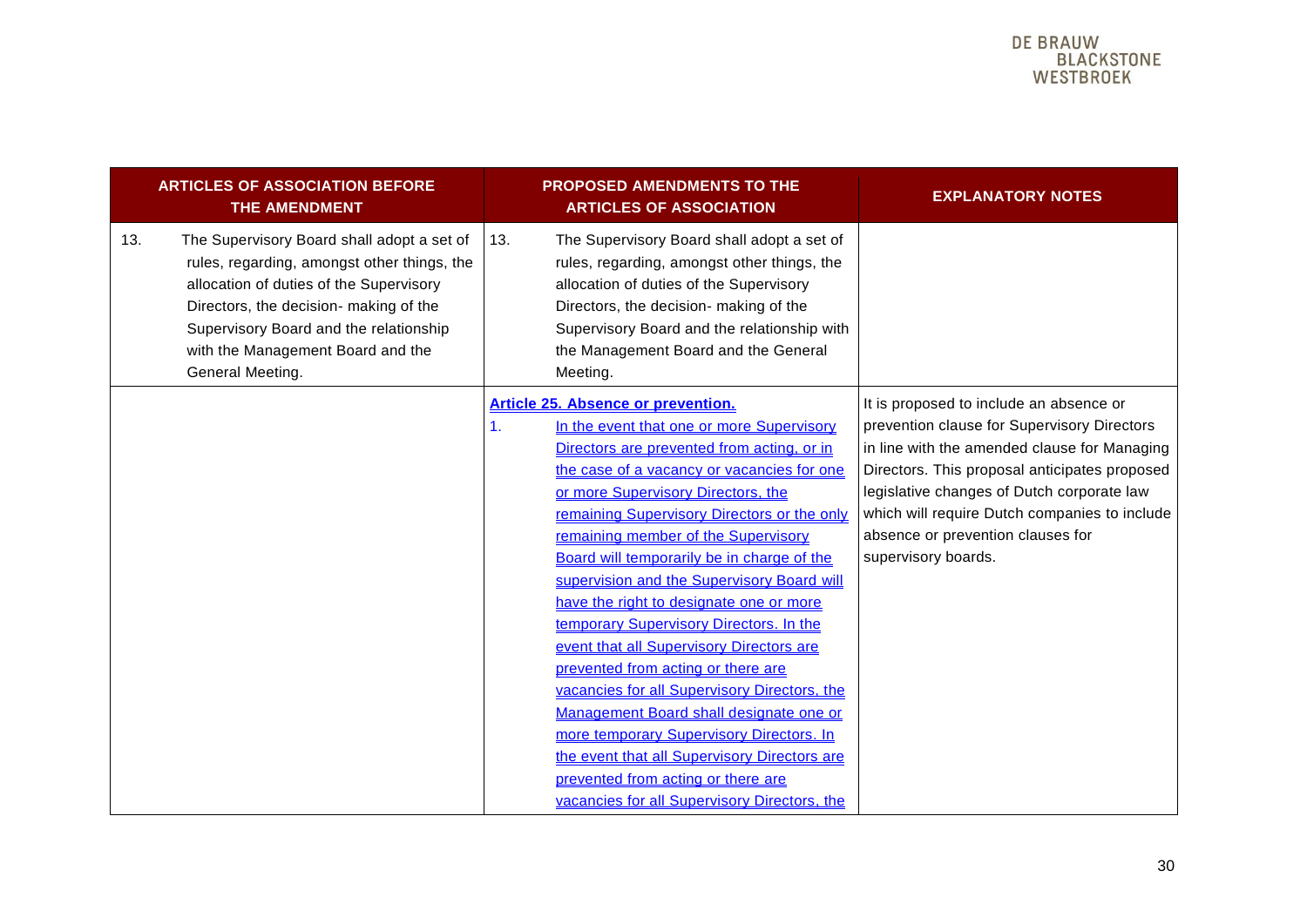<span id="page-30-0"></span>

| <b>ARTICLES OF ASSOCIATION BEFORE</b><br>THE AMENDMENT | <b>PROPOSED AMENDMENTS TO THE</b><br><b>ARTICLES OF ASSOCIATION</b>                                                                                                                                                                                                                                                                                                                                                                                                                                                                                                                                                                                                                          | <b>EXPLANATORY NOTES</b>                                                                                                                                                                       |
|--------------------------------------------------------|----------------------------------------------------------------------------------------------------------------------------------------------------------------------------------------------------------------------------------------------------------------------------------------------------------------------------------------------------------------------------------------------------------------------------------------------------------------------------------------------------------------------------------------------------------------------------------------------------------------------------------------------------------------------------------------------|------------------------------------------------------------------------------------------------------------------------------------------------------------------------------------------------|
|                                                        | temporary Supervisory Directors shall take<br>the necessary measures to make a<br>definitive arrangement. The term prevented<br>from acting means: (i) suspension; (ii)<br>illness; and (iii) inaccessibility, in the events<br>referred to under sub (ii) and (iii) without<br>the possibility of contact for a period of five<br>(5) days between the Supervisory Director<br>concerned and the Company, unless the<br><b>Supervisory Board sets a different period.</b>                                                                                                                                                                                                                   |                                                                                                                                                                                                |
|                                                        | Article 26. Indemnity.<br>Unless Dutch law provides otherwise,<br>$\mathbf{1}$ .<br>current and former Managing Directors and<br><b>Supervisory Directors are reimbursed for:</b><br>the reasonable costs of conducting a<br>a.<br>defence against claims resulting from<br>an act or omission in performing their<br>duties or in performing other duties<br>the company has asked them to fulfil;<br>b.<br>any compensation or financial<br>penalties they owe as a result of an<br>act or omission as referred to in a;<br>any amounts they owe under<br>C <sub>1</sub><br>settlements they have reasonably<br>entered into in connection with an act<br>or omission as referred to in a; | In accordance with Dutch market practice, it<br>is proposed to include an indemnity clause<br>for Managing Directors and Supervisory<br>Directors, similar to other Dutch listed<br>companies. |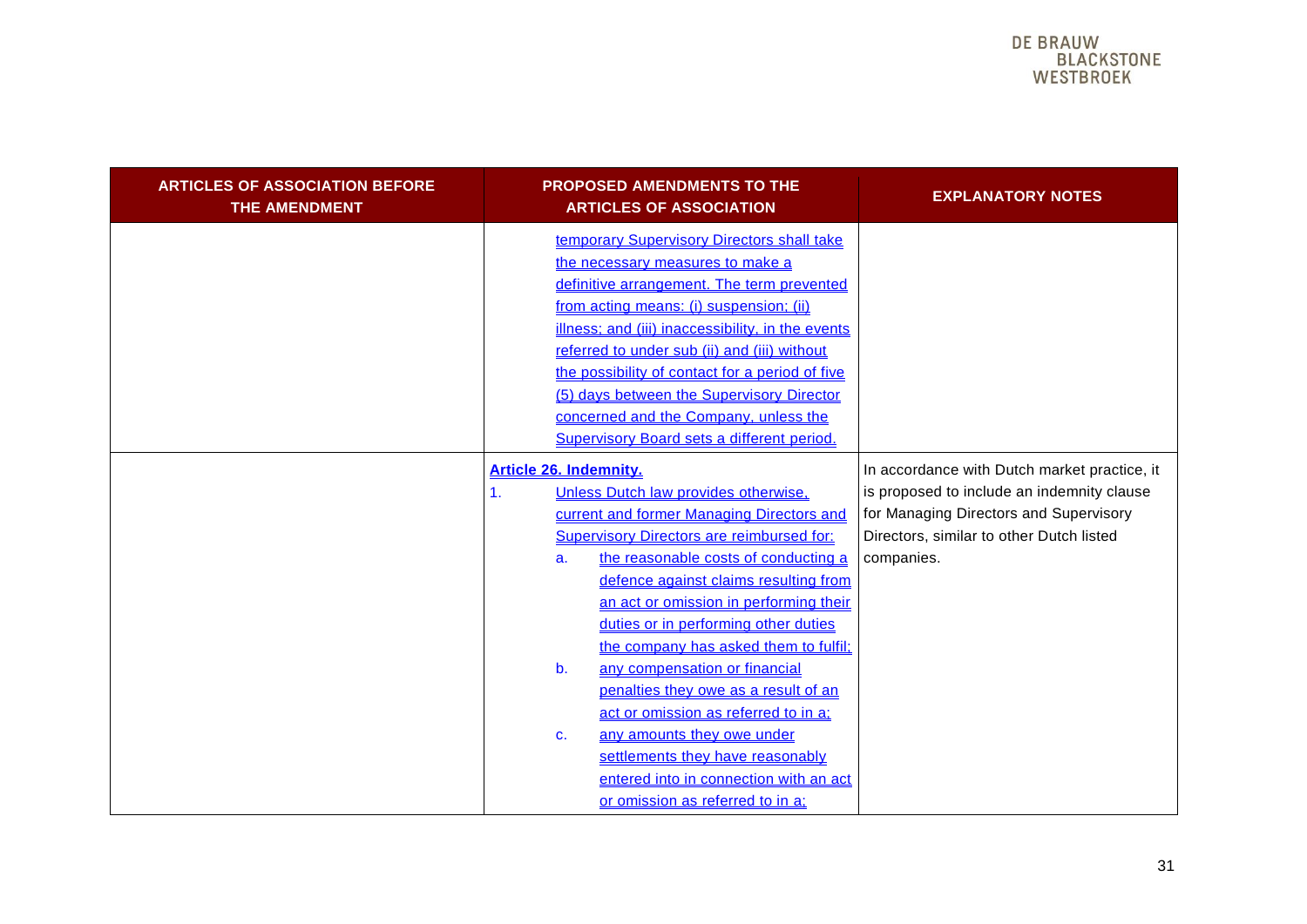| <b>ARTICLES OF ASSOCIATION BEFORE</b><br><b>THE AMENDMENT</b> | PROPOSED AMENDMENTS TO THE<br><b>ARTICLES OF ASSOCIATION</b>                                                                                                                                                                                                                                                                                                                                                                                                                                                                                                                                                                                                                                                                                                                                                                                                                                                                                                                                                                                     | <b>EXPLANATORY NOTES</b> |
|---------------------------------------------------------------|--------------------------------------------------------------------------------------------------------------------------------------------------------------------------------------------------------------------------------------------------------------------------------------------------------------------------------------------------------------------------------------------------------------------------------------------------------------------------------------------------------------------------------------------------------------------------------------------------------------------------------------------------------------------------------------------------------------------------------------------------------------------------------------------------------------------------------------------------------------------------------------------------------------------------------------------------------------------------------------------------------------------------------------------------|--------------------------|
|                                                               | d.<br>the reasonable costs of other<br>proceedings in which they are<br>involved as a current or former<br><b>Managing Director or Supervisory</b><br>Director, except for proceedings in<br>which they are primarily asserting<br>their own claims;<br>tax damage due to reimbursements<br>е.<br>in accordance with this article.<br>An indemnified person is not entitled to the<br>2.<br>reimbursement referred to in article 26<br>paragraph 1 insofar as:<br>it has been established in a final and<br>a.<br>non-appealable decision of the<br>competent court or, in the event of<br>arbitration, of an arbitrator, that the<br>act or omission of the indemnified<br>person can be described as<br>deliberate (opzettelijk), wilfully<br>reckless (bewust roekeloos) or<br>seriously culpable. In that case, the<br>indemnified person must immediately<br>repay the sums reimbursed by the<br>company, unless Dutch law provides<br>otherwise or this would, in the given<br>circumstances, be unacceptable<br>according to standards of |                          |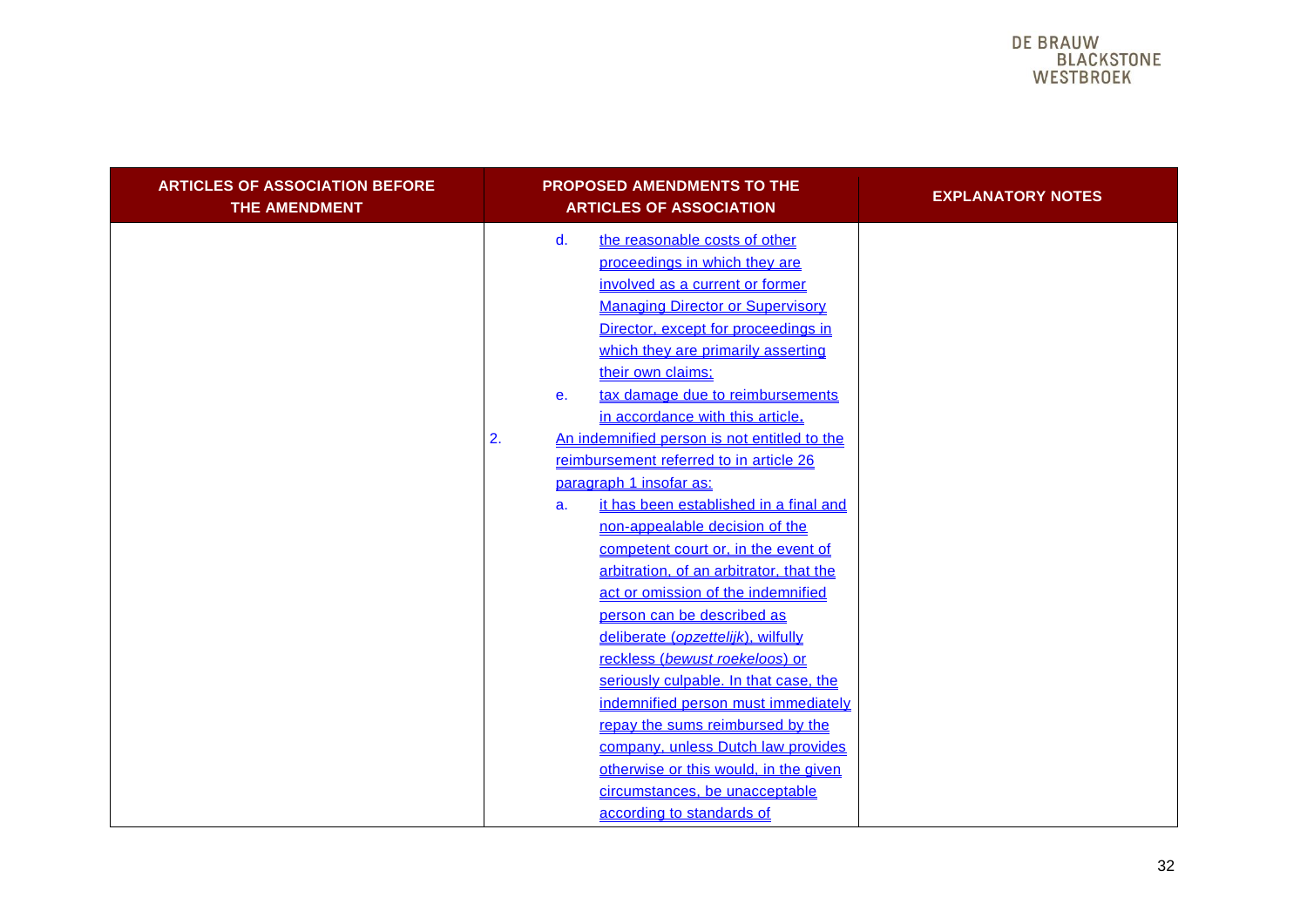| <b>ARTICLES OF ASSOCIATION BEFORE</b><br>THE AMENDMENT | <b>PROPOSED AMENDMENTS TO THE</b><br><b>ARTICLES OF ASSOCIATION</b>                                                                                                                                                                                                                                                                                                                                                                            | <b>EXPLANATORY NOTES</b> |
|--------------------------------------------------------|------------------------------------------------------------------------------------------------------------------------------------------------------------------------------------------------------------------------------------------------------------------------------------------------------------------------------------------------------------------------------------------------------------------------------------------------|--------------------------|
|                                                        | reasonableness and fairness; or<br>the costs or the capital losses of the<br>b.<br>indemnified person are covered by<br>an insurance policy and the insurer<br>has paid out these costs or capital<br>losses.<br>3.<br>The company shall reimburse costs and<br>capital losses immediately on receipt of an<br>invoice or another document showing the<br>costs or capital losses incurred by the<br>indemnified person, on the condition that |                          |
|                                                        | the indemnified person has undertaken in<br>writing to repay these costs and<br>reimbursements if a repayment obligation<br>as referred to in article 26 paragraph 2<br>arises.<br>The indemnified person shall comply with<br>4.<br>the company's instructions regarding the<br>defence strategy and coordinate the<br>defence strategy with the company<br>beforehand. The indemnified person<br>requires the company's prior written        |                          |
|                                                        | consent for: (i) acknowledging personal<br>liability, (ii) deciding not to put up a<br>defence, and (iii) entering into a settlement.<br>The company may take out liability<br>5.<br>insurance for the benefit of the indemnified                                                                                                                                                                                                              |                          |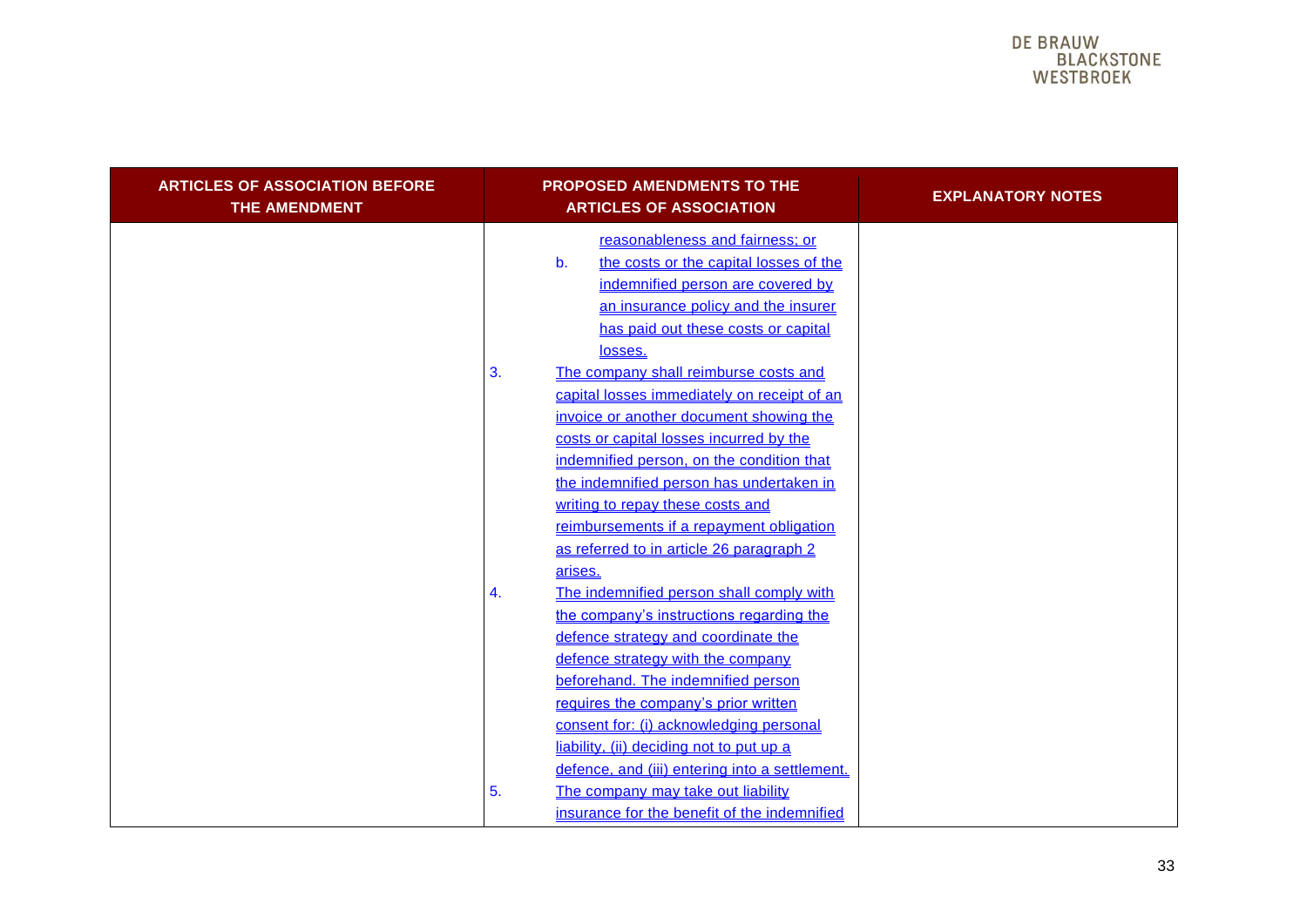<span id="page-33-0"></span>

|    | <b>ARTICLES OF ASSOCIATION BEFORE</b><br>THE AMENDMENT                                                                                                                                                                                         |                                                 | <b>PROPOSED AMENDMENTS TO THE</b><br><b>ARTICLES OF ASSOCIATION</b>                                                                                                                                                                                                     | <b>EXPLANATORY NOTES</b>                                                                                                                                   |
|----|------------------------------------------------------------------------------------------------------------------------------------------------------------------------------------------------------------------------------------------------|-------------------------------------------------|-------------------------------------------------------------------------------------------------------------------------------------------------------------------------------------------------------------------------------------------------------------------------|------------------------------------------------------------------------------------------------------------------------------------------------------------|
|    |                                                                                                                                                                                                                                                | 6.<br>7.                                        | persons.<br>The Management Board may, with the<br><b>Supervisory Board's approval, further</b><br>implement this article 26.<br>This article may be amended without the<br>consent of the indemnified persons, but the<br>indemnity granted in this article will remain |                                                                                                                                                            |
|    |                                                                                                                                                                                                                                                |                                                 | in force for claims for the reimbursement of<br>costs and other payments as referred to in<br>this article that resulted from an act or<br>omission by the indemnified person in the<br>period when the indemnity was in effect.                                        |                                                                                                                                                            |
|    | <b>CHAPTER VIII.</b>                                                                                                                                                                                                                           | <b>CHAPTER I.</b>                               |                                                                                                                                                                                                                                                                         |                                                                                                                                                            |
|    | <b>Annual Accounts. Profits.</b>                                                                                                                                                                                                               | <b>Annual Accounts. Profits.</b>                |                                                                                                                                                                                                                                                                         |                                                                                                                                                            |
|    | Article 25. Financial year. Drawing up of the                                                                                                                                                                                                  | Article 2527. Financial year. Drawing up of the |                                                                                                                                                                                                                                                                         |                                                                                                                                                            |
|    | Annual Accounts. Deposition for inspection.                                                                                                                                                                                                    | Annual Accounts. Deposition for inspection.     |                                                                                                                                                                                                                                                                         |                                                                                                                                                            |
|    | Accountant.                                                                                                                                                                                                                                    |                                                 | Accountant.                                                                                                                                                                                                                                                             |                                                                                                                                                            |
| 1. | The financial year of the company shall be the<br>calendar year.                                                                                                                                                                               | 1.                                              | The financial year of the company shall be the<br>calendar year.                                                                                                                                                                                                        |                                                                                                                                                            |
| 2. | If the company has issued securities which are<br>traded on a regulated market as mentioned in<br>the Financial supervision act, the Management<br>Board shall draw up Annual Accounts and shall<br>make these available for inspection to the | 2.                                              | If the company has issued securities which are<br>traded on a regulated market as mentioned in<br>the Financial supervision act, the Management<br>Board shall draw up Annual Accounts and shall<br>make these available for inspection to the                          | The period of extension as referred to in<br>paragraph 2 has been decreased from six<br>months to five months in line with current<br>Dutch corporate law. |
|    | shareholders and the Depository Receipt<br>Holders not later than four months after the end                                                                                                                                                    |                                                 | shareholders and the Depository Depositary<br>Receipt Holders not later than four months after                                                                                                                                                                          |                                                                                                                                                            |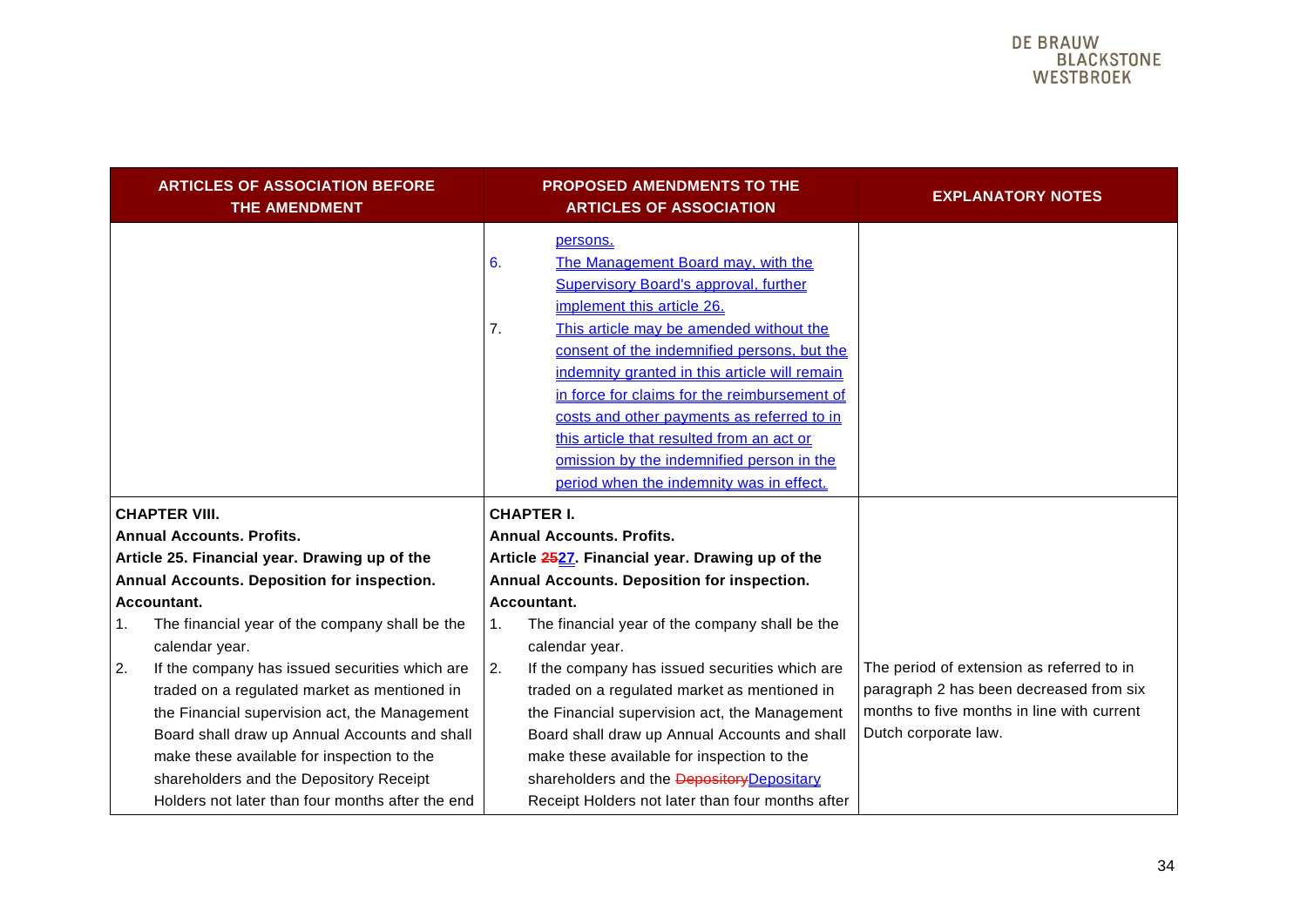|    | <b>ARTICLES OF ASSOCIATION BEFORE</b><br><b>THE AMENDMENT</b>                                                                                                                                                                                                                                                                                                                                                                                                                                     |    | <b>PROPOSED AMENDMENTS TO THE</b><br><b>ARTICLES OF ASSOCIATION</b>                                                                                                                                                                                                                                                                                                                                                                                                                                                 | <b>EXPLANATORY NOTES</b> |
|----|---------------------------------------------------------------------------------------------------------------------------------------------------------------------------------------------------------------------------------------------------------------------------------------------------------------------------------------------------------------------------------------------------------------------------------------------------------------------------------------------------|----|---------------------------------------------------------------------------------------------------------------------------------------------------------------------------------------------------------------------------------------------------------------------------------------------------------------------------------------------------------------------------------------------------------------------------------------------------------------------------------------------------------------------|--------------------------|
|    | of the financial year, which period cannot be<br>extended. If the company has not issued<br>securities as mentioned in the previous<br>sentence, the period mentioned in that<br>sentence shall be five months, subject to<br>extension of this period by not more than six<br>months by the General Meeting in case of<br>extraordinary circumstances.                                                                                                                                           |    | the end of the financial year, which period<br>cannot be extended. If the company has not<br>issued securities as mentioned in the previous<br>sentence, the period mentioned in that<br>sentence shall be five months, subject to<br>extension of this period by not more than sixfive<br>months by the General Meeting in case of<br>extraordinary circumstances.                                                                                                                                                 |                          |
| 3. | Within the period mentioned in paragraph 2 the<br>Management Board shall also make the Annual<br>Report available for inspection by the<br>shareholders and the Depository Receipt<br>Holders. If the company has issued securities<br>which are traded on a regulated market as<br>mentioned in the Financial supervision act, the<br>Annual Accounts and the Annual Report will<br>also be made publicly available by the company<br>within four months after the end of the financial<br>year. | 3. | Within the period mentioned in paragraph 2 the<br>Management Board shall also make the Annual<br>Report available for inspection by the<br>shareholders and the <b>Depository</b> Depositary<br>Receipt Holders. If the company has issued<br>securities which are traded on a regulated<br>market as mentioned in the Financial<br>supervision act, the Annual Accounts and the<br>Annual Report will also be made publicly<br>available by the company within four months<br>after the end of the financial year. |                          |
| 4. | The Annual Accounts shall be signed by all the<br>members of the Management Board and the<br>Supervisory Board; if the signature of one or<br>more of them is lacking, this shall be stated and<br>reasons therefore shall be given.                                                                                                                                                                                                                                                              | 4. | The Annual Accounts shall be signed by all the<br>members of the Management Board and the<br>Supervisory Board; if the signature of one or<br>more of them is lacking, this shall be stated and<br>reasons therefore shall be given.                                                                                                                                                                                                                                                                                |                          |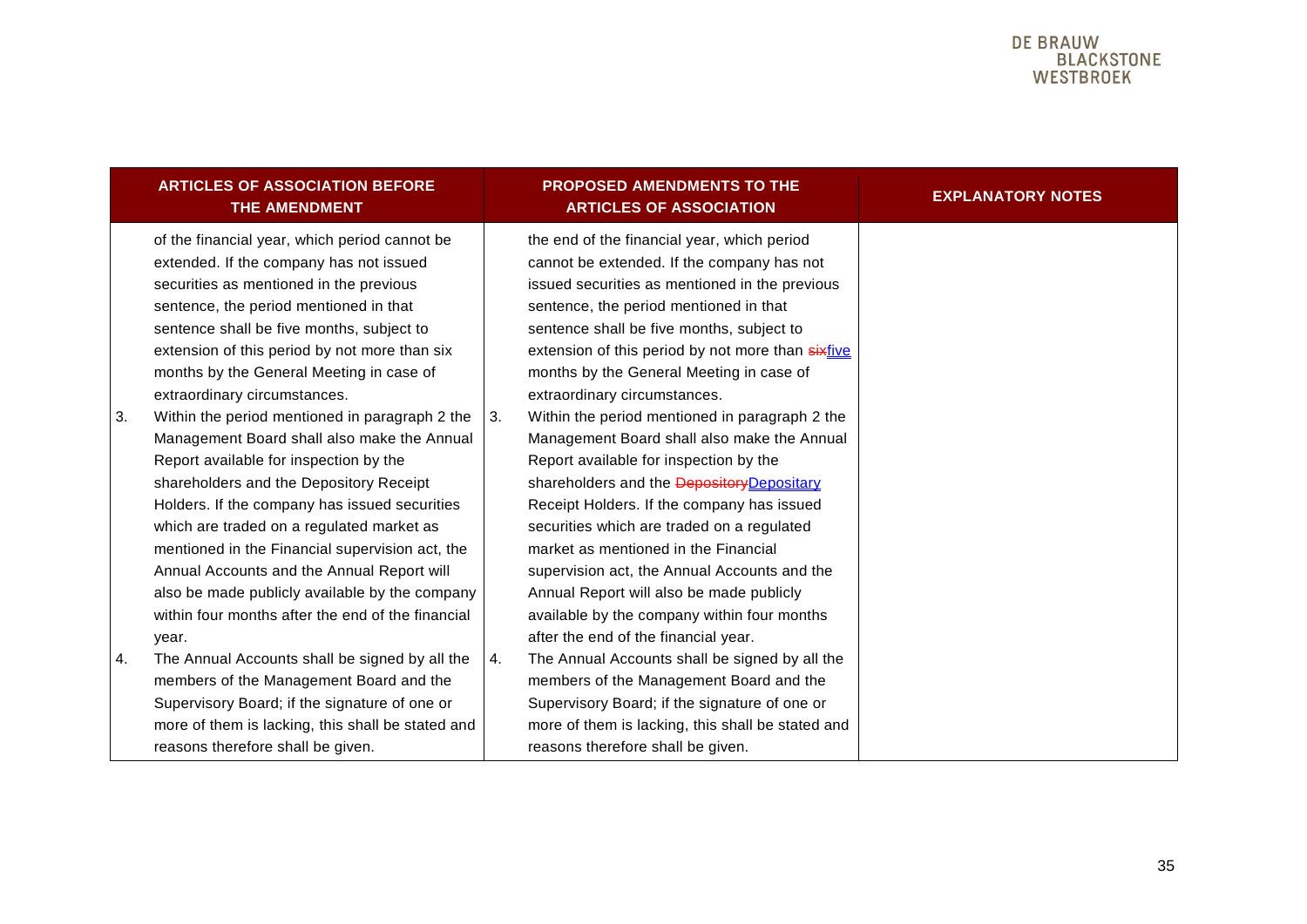| <b>ARTICLES OF ASSOCIATION BEFORE</b><br><b>THE AMENDMENT</b>                                                                                                                                                                                                                                                                                                                                                                                                                                               | <b>PROPOSED AMENDMENTS TO THE</b><br><b>ARTICLES OF ASSOCIATION</b>                                                                                                                                                                                                                                                                                                                                                                                                                                                                                                                                                                                                | <b>EXPLANATORY NOTES</b>                                                                                                                                                                                                                                                             |
|-------------------------------------------------------------------------------------------------------------------------------------------------------------------------------------------------------------------------------------------------------------------------------------------------------------------------------------------------------------------------------------------------------------------------------------------------------------------------------------------------------------|--------------------------------------------------------------------------------------------------------------------------------------------------------------------------------------------------------------------------------------------------------------------------------------------------------------------------------------------------------------------------------------------------------------------------------------------------------------------------------------------------------------------------------------------------------------------------------------------------------------------------------------------------------------------|--------------------------------------------------------------------------------------------------------------------------------------------------------------------------------------------------------------------------------------------------------------------------------------|
| Article 26. Accountant.<br>1.<br>The General Meeting shall appoint an<br>Accountant to audit the Annual Accounts.                                                                                                                                                                                                                                                                                                                                                                                           | Article 2628. Accountant.<br>The General Meeting shall appointinstruct an<br>$\mathbf{1}$ .<br>Accountant to audit the Annual Accounts. If the<br><b>General Meeting fails to issue the instructions</b><br>to the auditor, the Supervisory Board is<br>authorised to do so.                                                                                                                                                                                                                                                                                                                                                                                       | It is proposed to align the procedure if the<br>General Meeting fails to issue instructions to<br>the auditor with Dutch law.                                                                                                                                                        |
| Article 28. Profits.<br>On proposal of the Supervisory Board, the<br>1.<br>General Meeting shall determine which part of<br>the profits earned in a financial year shall be<br>added to the reserves and the allocation of the<br>remaining profits.<br>2.<br>Distributions can only take place up to the<br>amount of the Distributable part of the net<br>assets.<br>3.<br>Distribution of profits shall take place after the<br>adoption of the Annual Accounts from which it<br>appears it is approved. | Article 2830. Profits.<br>On proposal of the Supervisory Board, the<br>1.<br>General Meeting shall determine which part of<br>the profits earned in a financial year shall be<br>added to the reserves and the allocation of the<br>remaining profits.<br>Distributions can only take place up to the<br>2.<br>amount of the Distributable part of the net<br>assets.<br>Distribution of profits shall take place after the<br>3.<br>adoption of the Annual Accounts from which it<br>appears it is approved.<br>No distributions are made on shares held by the<br>4.<br>company, unless those shares are subject to a<br>right of usufruct or a right of pledge. | Pursuant to Dutch law, distributions are made<br>on shares held by the Company, unless the<br>articles of association state otherwise. It is<br>proposed to include paragraph 4 (new) to<br>clarify that no distributions may be made on<br>shares held by the company, unless those |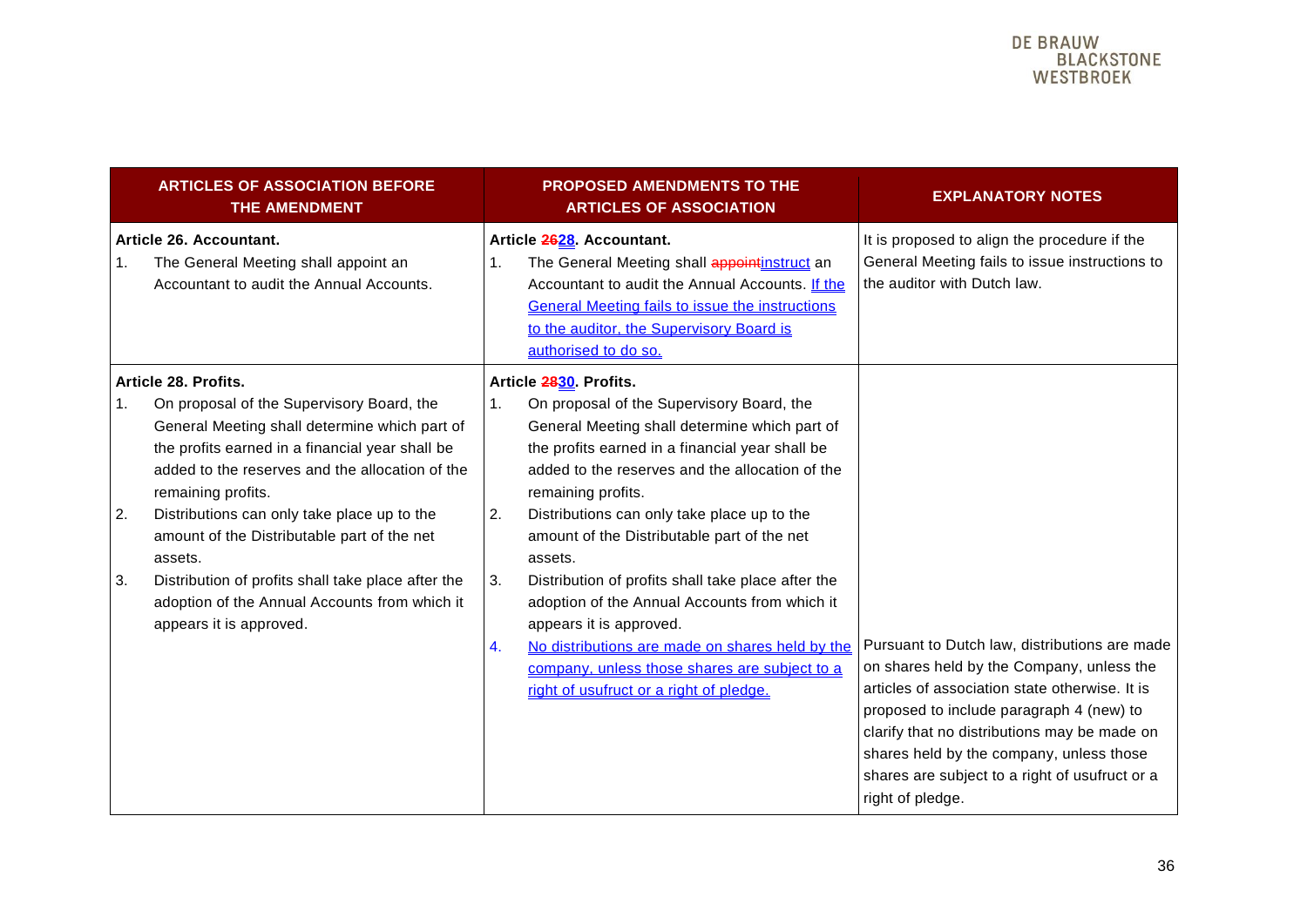|          | <b>ARTICLES OF ASSOCIATION BEFORE</b><br>THE AMENDMENT                                                                                                                                                                                                                                                                                                                                                                                                                                                                                                                                                                                                                                 |          | <b>PROPOSED AMENDMENTS TO THE</b><br><b>ARTICLES OF ASSOCIATION</b>                                                                                                                                                                                                                                                                                                                                                                                                                                                                                                                                                                                                                                                                                                    | <b>EXPLANATORY NOTES</b>                                                                                                                                                                                                                                                                                            |
|----------|----------------------------------------------------------------------------------------------------------------------------------------------------------------------------------------------------------------------------------------------------------------------------------------------------------------------------------------------------------------------------------------------------------------------------------------------------------------------------------------------------------------------------------------------------------------------------------------------------------------------------------------------------------------------------------------|----------|------------------------------------------------------------------------------------------------------------------------------------------------------------------------------------------------------------------------------------------------------------------------------------------------------------------------------------------------------------------------------------------------------------------------------------------------------------------------------------------------------------------------------------------------------------------------------------------------------------------------------------------------------------------------------------------------------------------------------------------------------------------------|---------------------------------------------------------------------------------------------------------------------------------------------------------------------------------------------------------------------------------------------------------------------------------------------------------------------|
| 4.<br>5. | On proposal of the Supervisory Board, the<br>General Meeting may resolve to pay an interim<br>dividend, subject to due observance of<br>paragraph 2 as appears from interim financial<br>statements to be signed by all Managing<br>Directors. If the signature of one or more of<br>them is lacking, this shall be stated and the<br>reasons given. The company shall deposit the<br>interim financial statements within eight days<br>after the resolution to pay interim dividend is<br>announced.<br>On proposal of the Supervisory Board, the<br>General Meeting may, subject to due<br>observance of paragraph 2, resolve to make<br>payments to the charge of any reserve which | 5.<br>6. | 4. On proposal, Subject to the approval of the<br>Supervisory Board, the General<br>Meeting Management Board may resolve to pay<br>an interim dividend, subject todistribution with<br>due observance of paragraph 2 as appears<br>from interim financial statements to be signed<br>by all Managing Directors. If the signature of<br>one or more of them is lacking, this shall be<br>stated and the reasons given. The company<br>shall deposit the interim financial statements<br>within eight days after the resolution to pay<br>interim dividenddistribution is announced.<br>5. On proposal of the Supervisory Board, the<br>General Meeting may, subject to due<br>observance of paragraph 2, resolve to make<br>payments to the charge of any reserve which | It is proposed to change the procedure for<br>interim distributions. Allowing the<br>Management Board to resolve on interim<br>distributions provides for more flexibility and<br>avoids the need to convene a general<br>meeting to resolve on distributions. This is in<br>accordance with Dutch market practice. |
| 6.       | need not to be maintained by virtue of the law.<br>A claim of a shareholder for payment of a<br>dividend shall be barred after five years have<br>elapsed.                                                                                                                                                                                                                                                                                                                                                                                                                                                                                                                             | 7.       | need not to be maintained by virtue of the law.<br>6. A claim of a shareholder for payment of a<br>dividend distribution shall be barred after five<br>years have elapsed.                                                                                                                                                                                                                                                                                                                                                                                                                                                                                                                                                                                             |                                                                                                                                                                                                                                                                                                                     |
|          | Article 30. Other General Meetings of                                                                                                                                                                                                                                                                                                                                                                                                                                                                                                                                                                                                                                                  |          | Article 3032. Other General Meetings of                                                                                                                                                                                                                                                                                                                                                                                                                                                                                                                                                                                                                                                                                                                                |                                                                                                                                                                                                                                                                                                                     |
|          | Shareholders.                                                                                                                                                                                                                                                                                                                                                                                                                                                                                                                                                                                                                                                                          |          | Shareholders.                                                                                                                                                                                                                                                                                                                                                                                                                                                                                                                                                                                                                                                                                                                                                          |                                                                                                                                                                                                                                                                                                                     |
| 1.       | Other General Meetings of Shareholders shall                                                                                                                                                                                                                                                                                                                                                                                                                                                                                                                                                                                                                                           | 1.       | Other General Meetings of Shareholders shall                                                                                                                                                                                                                                                                                                                                                                                                                                                                                                                                                                                                                                                                                                                           |                                                                                                                                                                                                                                                                                                                     |
|          | be held as often as the Management Board or                                                                                                                                                                                                                                                                                                                                                                                                                                                                                                                                                                                                                                            |          | be held as often as the Management Board or                                                                                                                                                                                                                                                                                                                                                                                                                                                                                                                                                                                                                                                                                                                            |                                                                                                                                                                                                                                                                                                                     |
|          | the Supervisory Board deems such necessary.                                                                                                                                                                                                                                                                                                                                                                                                                                                                                                                                                                                                                                            |          | the Supervisory Board deems such necessary.                                                                                                                                                                                                                                                                                                                                                                                                                                                                                                                                                                                                                                                                                                                            |                                                                                                                                                                                                                                                                                                                     |
| 2.       | Shareholders and/or Depository Receipt                                                                                                                                                                                                                                                                                                                                                                                                                                                                                                                                                                                                                                                 | 2.       | Shareholders and/or Depository Depositary                                                                                                                                                                                                                                                                                                                                                                                                                                                                                                                                                                                                                                                                                                                              | It is proposed to amend paragraph 2 to align                                                                                                                                                                                                                                                                        |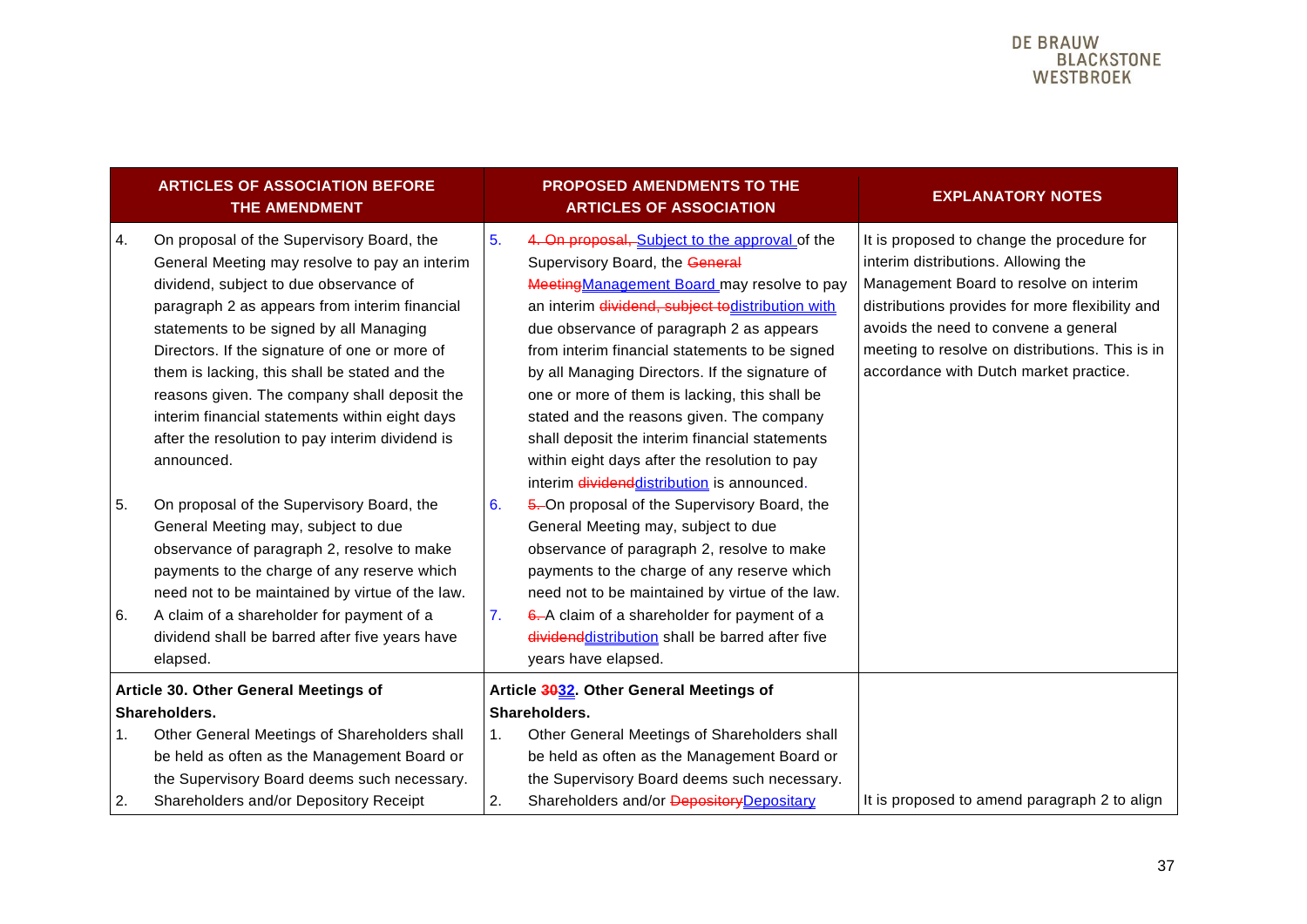| <b>ARTICLES OF ASSOCIATION BEFORE</b><br>THE AMENDMENT                                                                                                                                                                                                                                                                                                                                                                                                                                                                                                                                       | <b>PROPOSED AMENDMENTS TO THE</b><br><b>ARTICLES OF ASSOCIATION</b>                                                                                                                                                                                                                                                                                                                                                                                                                                                                                                                                                                                      | <b>EXPLANATORY NOTES</b> |
|----------------------------------------------------------------------------------------------------------------------------------------------------------------------------------------------------------------------------------------------------------------------------------------------------------------------------------------------------------------------------------------------------------------------------------------------------------------------------------------------------------------------------------------------------------------------------------------------|----------------------------------------------------------------------------------------------------------------------------------------------------------------------------------------------------------------------------------------------------------------------------------------------------------------------------------------------------------------------------------------------------------------------------------------------------------------------------------------------------------------------------------------------------------------------------------------------------------------------------------------------------------|--------------------------|
| Holders, representing in the aggregate at least<br>one tenth of the issued capital, may request the<br>Management Board or the Supervisory Board to<br>convene a General Meeting of Shareholders,<br>stating the subjects to be discussed. If the<br>Management Board or the Supervisory Board<br>has not convened a meeting within four weeks<br>in such a manner that the meeting can be held<br>within six weeks after the request, the persons<br>who made the request shall be authorised to<br>convene a meeting themselves, subject to the<br>applicable Dutch Civil Code provisions. | Receipt Holders, representing in the aggregate<br>at least one tenth of the issued capital, may<br>request the Management Board or the<br>Supervisory Board to convene a General<br>Meeting of Shareholders, stating the subjects to<br>be discussed. If the Management Board or the<br>Supervisory Board has not convened a meeting<br>within within four weeks in such a manner that<br>the meeting can be held within six weeks after<br>the request the relevant period as required by<br>law, the persons who made the request shall be<br>authorised to convene a meeting themselves,<br>subject to the applicable Dutch Civil Code<br>provisions. | with Dutch law.          |
| Article 35. Minutes. Records.<br>Minutes shall be kept of the proceedings at<br>1.<br>every General Meeting of Shareholders by a<br>secretary to be designated by the chairman.<br>Those minutes shall, upon request, be made<br>available to the shareholders and Depository<br>Receipt Holders ultimately three months after<br>the General Meeting of Shareholders. During a<br>period of three months, shareholders have the<br>right to comment. Following this, the minutes<br>shall be adopted by the chairman and the<br>secretary and shall be signed by them as                    | Article 3537. Minutes. Records.<br>Minutes shall be kept of the proceedings at<br>1.<br>every General Meeting of Shareholders by a<br>secretary to be designated by the chairman.<br>Those minutes shall, upon request, be made<br>available to the shareholders and<br><b>Depository</b> Depositary Receipt Holders<br>ultimately three months after the General<br>Meeting of Shareholders. During a period of<br>three months, shareholders have the right to<br>comment. Following this, the minutes shall be<br>adopted by the chairman and the secretary and                                                                                       |                          |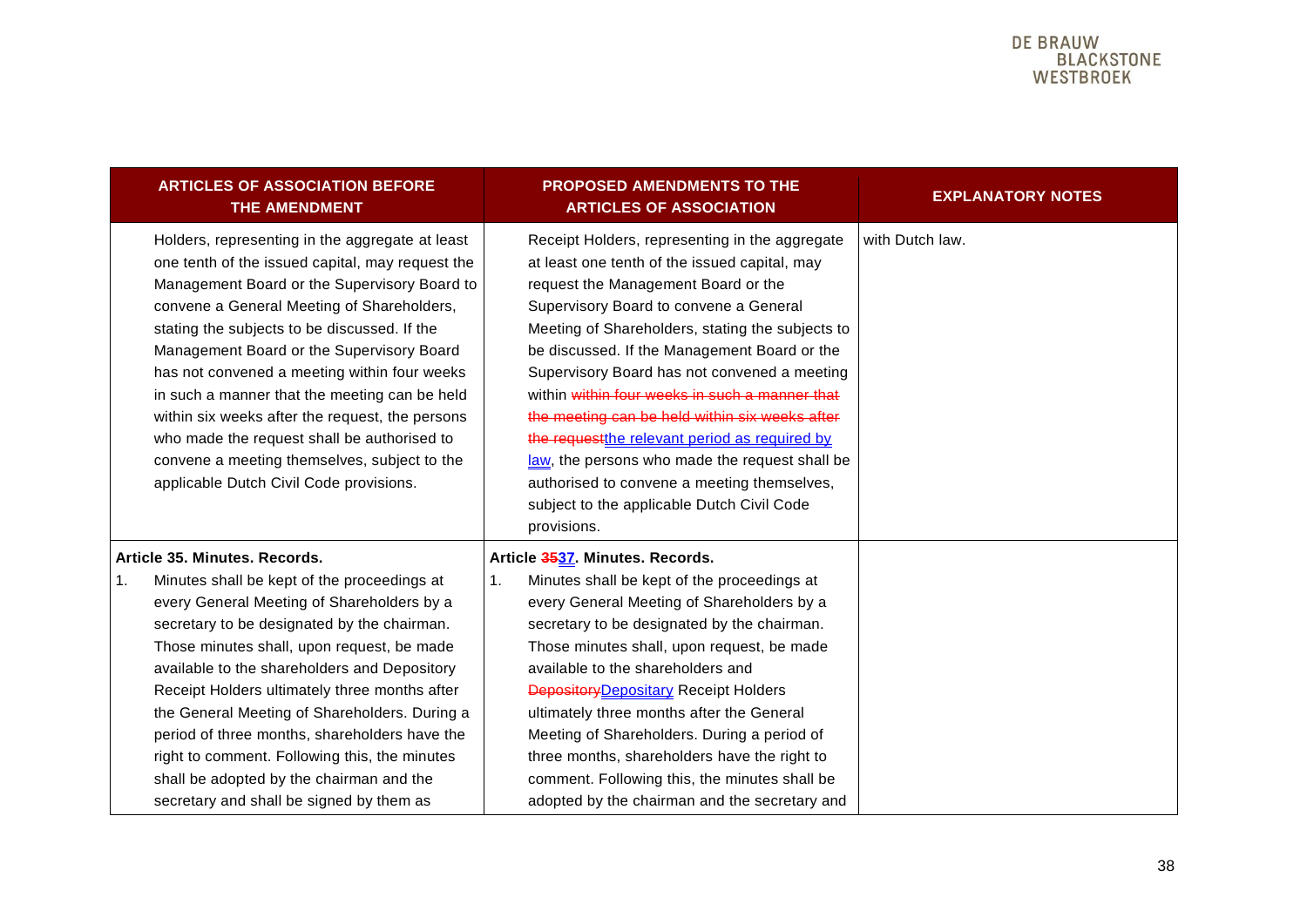<span id="page-38-0"></span>

|    | <b>ARTICLES OF ASSOCIATION BEFORE</b><br>THE AMENDMENT                                                                                                                                                                                                                                                                                                                                                              |    | <b>PROPOSED AMENDMENTS TO THE</b><br><b>ARTICLES OF ASSOCIATION</b>                                                                                                                                                                                                                                                                                                                                                                           | <b>EXPLANATORY NOTES</b>                                                                                                                                                                                                   |
|----|---------------------------------------------------------------------------------------------------------------------------------------------------------------------------------------------------------------------------------------------------------------------------------------------------------------------------------------------------------------------------------------------------------------------|----|-----------------------------------------------------------------------------------------------------------------------------------------------------------------------------------------------------------------------------------------------------------------------------------------------------------------------------------------------------------------------------------------------------------------------------------------------|----------------------------------------------------------------------------------------------------------------------------------------------------------------------------------------------------------------------------|
| 2. | evidence thereof.<br>The company shall record for each adopted<br>resolution:<br>the number of shares for which valid votes<br>a.<br>have been cast;<br>the percentage of the issued share capital<br>b.<br>which is represented by the shares<br>mentioned under a.;<br>the total number of validly issued votes;<br>c.<br>the number of votes which has been<br>d.<br>issued in favour and against the resolution | 2. | shall be signed by them as evidence thereof.<br>The company shall record for each adopted<br>resolution:<br>the number of shares for which valid votes<br>a.<br>have been cast;<br>the percentage of the issued share capital<br>b.<br>which is represented by the shares<br>mentioned under a;<br>the total number of validly issued votes;<br>c.<br>the number of votes which has been<br>d.<br>issued in favour and against the resolution |                                                                                                                                                                                                                            |
| 3. | and the number of abstained votes.<br>The chairman or the person who has convened<br>the meeting may determine that notarial<br>minutes shall be drawn up of the proceedings of<br>the meeting. The notarial minutes shall be co-<br>signed by the chairman.                                                                                                                                                        | 3. | and the number of abstained votes.<br>The chairman or the person who has convened<br>the meeting may determine that notarial<br>minutes shall be drawn up of the proceedings of<br>the meeting. The notarial minutes shall be co-<br>signed by the chairman.                                                                                                                                                                                  | It is proposed to remove the provision that<br>notarial minutes of the proceedings of the<br>meeting are co-signed by the chairman. It is<br>sufficient for notarial minutes to be signed by<br>the civil-law notary only. |
| 4. | The Management Board shall keep a record of<br>the resolutions made. The record shall be<br>deposited at the offices of the company for<br>inspection by the shareholders and the<br>Depository Receipt Holders. Upon request each<br>of them shall be provided with a copy or an<br>extract of such record at not more than the<br>actual costs.                                                                   | 4. | The Management Board shall keep a record of<br>the resolutions made. The record shall be<br>deposited at the offices of the company for<br>inspection by the shareholders and the<br>Depository Depositary Receipt Holders. Upon<br>request each of them shall be provided with a<br>copy or an extract of such record at not more<br>than the actual costs.                                                                                  |                                                                                                                                                                                                                            |
| 5. | Resolutions made in the General Meeting of<br>Shareholders shall be posted on the company's                                                                                                                                                                                                                                                                                                                         | 5. | Resolutions made in the General Meeting of<br>Shareholders shall be posted on the company's                                                                                                                                                                                                                                                                                                                                                   |                                                                                                                                                                                                                            |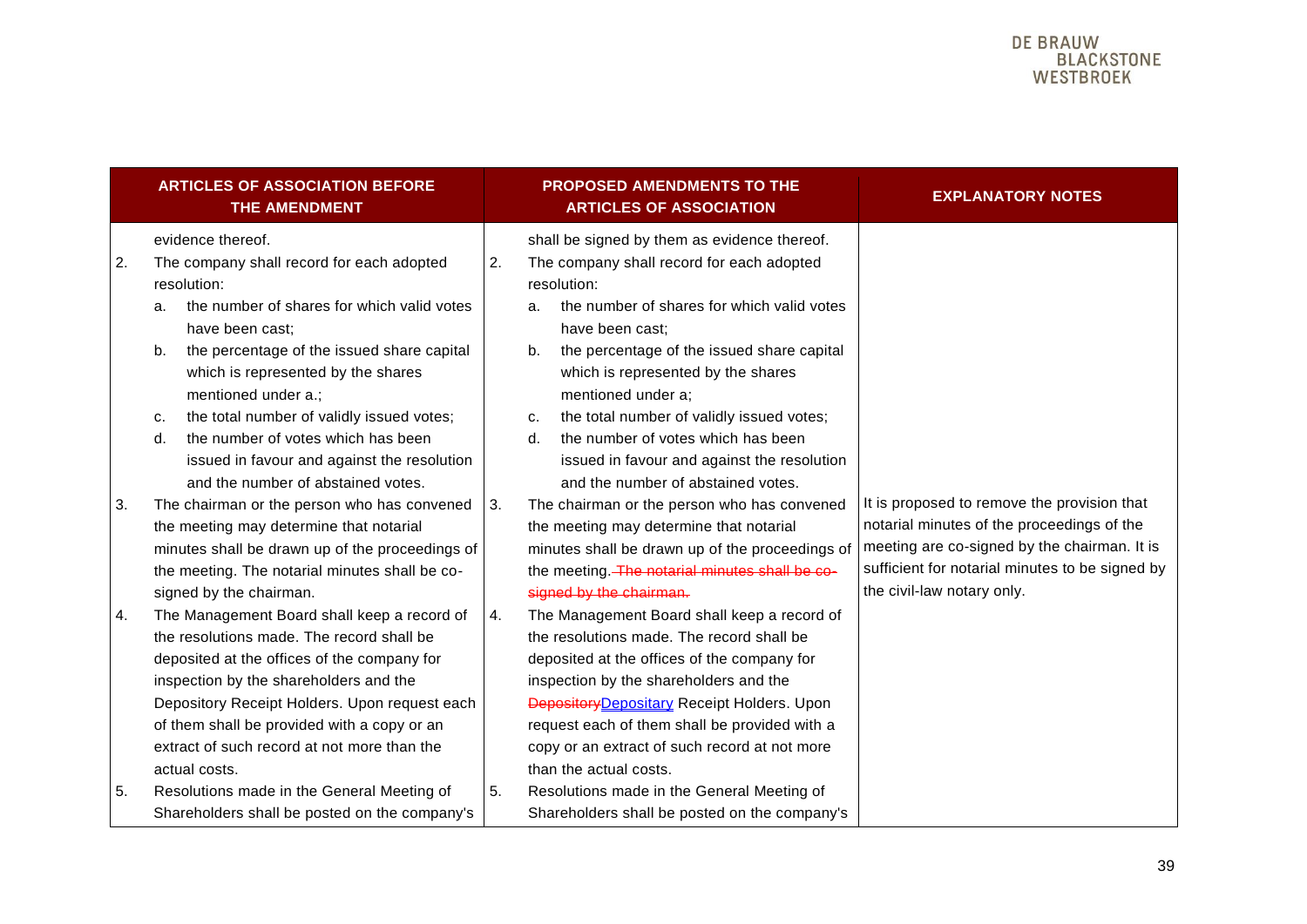|    | <b>ARTICLES OF ASSOCIATION BEFORE</b><br><b>THE AMENDMENT</b>                                                                                                                                                                                                                                                                                                                                                                                                                                                                                        |                | PROPOSED AMENDMENTS TO THE<br><b>ARTICLES OF ASSOCIATION</b>                                                                                                                                                                                                                                                                                                                                                                                                                                                                                            | <b>EXPLANATORY NOTES</b>                                                                                                 |
|----|------------------------------------------------------------------------------------------------------------------------------------------------------------------------------------------------------------------------------------------------------------------------------------------------------------------------------------------------------------------------------------------------------------------------------------------------------------------------------------------------------------------------------------------------------|----------------|---------------------------------------------------------------------------------------------------------------------------------------------------------------------------------------------------------------------------------------------------------------------------------------------------------------------------------------------------------------------------------------------------------------------------------------------------------------------------------------------------------------------------------------------------------|--------------------------------------------------------------------------------------------------------------------------|
|    | website not later than on the fifteenth day<br>following the day of the relevant meeting and<br>shall be available on the website for at least<br>one year.                                                                                                                                                                                                                                                                                                                                                                                          |                | website not later than on the fifteenth day<br>following the day of the relevant meeting and<br>shall be available on the website for at least<br>one year.                                                                                                                                                                                                                                                                                                                                                                                             |                                                                                                                          |
| 1. | Article 37. Voting Rights.<br>Resolutions of the General Meeting shall be                                                                                                                                                                                                                                                                                                                                                                                                                                                                            | $\mathbf{1}$ . | Article 3739. Voting Rights.<br>Resolutions of the General Meeting shall be                                                                                                                                                                                                                                                                                                                                                                                                                                                                             | It is proposed to amend paragraph 1 to align                                                                             |
|    | adopted by a simple majority of the votes cast<br>in the meeting, unless the law or the articles of<br>association explicitly require a greater majority.<br>The General Meeting can only adopt valid<br>resolutions, if in the meeting more than twenty-<br>five percent (25%) of the issued share capital is<br>present or represented. If in a meeting not more<br>than twenty- five percent (25%) of the share<br>capital is represented, a second meeting shall<br>be convened, to be held no later than four<br>weeks after the first meeting. |                | adopted by a simple majority of the votes cast<br>in the meeting, unless the law or the articles of<br>association explicitly require a greater majority.<br>The General Meeting can only adopt valid<br>resolutions, if in the meeting more than twenty-<br>five percent (25%) of the issued share capital is<br>present or represented. If in a meeting not more<br>than twenty- five percent (25%) of the share<br>capital is represented, a second meeting shall<br>be convened, to be held no later than foursix<br>weeks after the first meeting. | with the Dutch law and avoid requiring<br>changes to the articles of association as a<br>result of changes to Dutch law. |
|    | In the second meeting valid resolutions can be<br>adopted with respect to the proposals placed on<br>the agenda for the first meeting, regardless the<br>amount of share capital represented in the<br>second meeting. The notice convening the<br>second meeting shall indicate and set forth the<br>reasons why at such second meeting a<br>resolution may be adopted irrespective of the                                                                                                                                                          | 2.             | In the second meeting valid resolutions can be<br>adopted with respect to the proposals placed on<br>the agenda for the first meeting, regardless the<br>amount of share capital represented in the<br>second meeting. The notice convening the<br>second meeting shall indicate and set forth the<br>reasons why at such second meeting a<br>resolution may be adopted irrespective of the                                                                                                                                                             |                                                                                                                          |
|    | share capital represented at the meeting.                                                                                                                                                                                                                                                                                                                                                                                                                                                                                                            |                | share capital represented at the meeting.                                                                                                                                                                                                                                                                                                                                                                                                                                                                                                               |                                                                                                                          |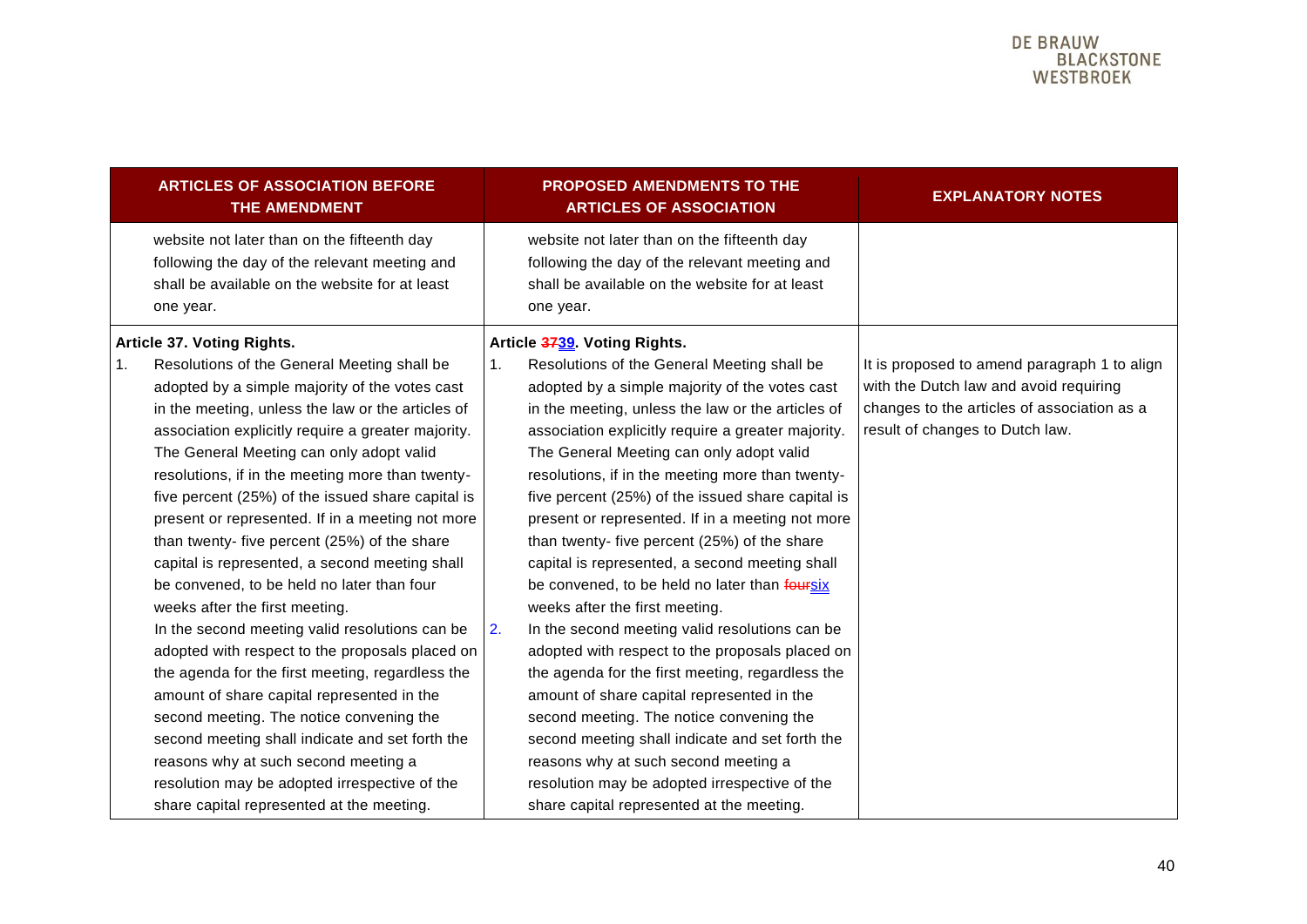|    | <b>ARTICLES OF ASSOCIATION BEFORE</b><br>THE AMENDMENT                                                                                                                                                                                                                                                    |    | <b>PROPOSED AMENDMENTS TO THE</b><br><b>ARTICLES OF ASSOCIATION</b>                                                                                                                                                                                                                              | <b>EXPLANATORY NOTES</b> |
|----|-----------------------------------------------------------------------------------------------------------------------------------------------------------------------------------------------------------------------------------------------------------------------------------------------------------|----|--------------------------------------------------------------------------------------------------------------------------------------------------------------------------------------------------------------------------------------------------------------------------------------------------|--------------------------|
| 2. | If in an election of persons a majority is not<br>obtained, a second vote shall be taken. If votes<br>in such second vote are equal in an election<br>between two persons, it shall be decided by lot<br>who is elected.                                                                                  | 3. | 2. If in an election of persons a majority is not<br>obtained, a second vote shall be taken. If votes<br>in such second vote are equal in an election<br>between two persons, it shall be decided by lot<br>who is elected.                                                                      |                          |
| 3. | If there is a tie of votes in a vote other than a<br>vote for the election of persons, the proposal is<br>thus rejected.                                                                                                                                                                                  | 4. | 3. If there is a tie of votes in a vote other than a<br>vote for the election of persons, the proposal is<br>thus rejected.                                                                                                                                                                      |                          |
| 4. | All votes may be cast orally. If it concerns an<br>election of persons, a person present at the<br>meeting and entitled to vote, can demand a<br>vote by a secret ballot. Voting by secret ballot<br>shall take place by means of secret, unsigned<br>ballot papers.                                      | 5. | 4. All votes may be cast orally. If it concerns an<br>election of persons, a person present at the<br>meeting and entitled to vote, can demand a<br>vote by a secret ballot. Voting by secret ballot<br>shall take place by means of secret, unsigned<br>ballot papers.                          |                          |
| 5. | Abstentions and invalid votes shall not be<br>counted as votes.                                                                                                                                                                                                                                           | 6. | 5. Abstentions and invalid votes shall not be<br>counted as votes.                                                                                                                                                                                                                               |                          |
| 6. | Voting by acclamation shall be possible if none<br>of the persons present and entitled to vote<br>objects against it.                                                                                                                                                                                     | 7. | 6. Voting by acclamation shall be possible if<br>none of the persons present and entitled to vote<br>objects against it.                                                                                                                                                                         |                          |
| 7. | The chairman's decision at the General Meeting<br>of Shareholders on the result of a vote shall be<br>final and binding. The same shall apply to the<br>contents of an adopted resolution insofar as the<br>same arises out of an unwritten proposal. If,<br>however, the correctness of that decision is | 8. | 7. The chairman's decision at the General<br>Meeting of Shareholders on the result of a vote<br>shall be final and binding. The same shall apply<br>to the contents of an adopted resolution insofar<br>as the same arises out of an unwritten<br>proposal. If, however, the correctness of that |                          |
|    | challenged immediately after its<br>pronouncement, a new vote shall be taken if                                                                                                                                                                                                                           |    | decision is challenged immediately after its<br>pronouncement, a new vote shall be taken if                                                                                                                                                                                                      |                          |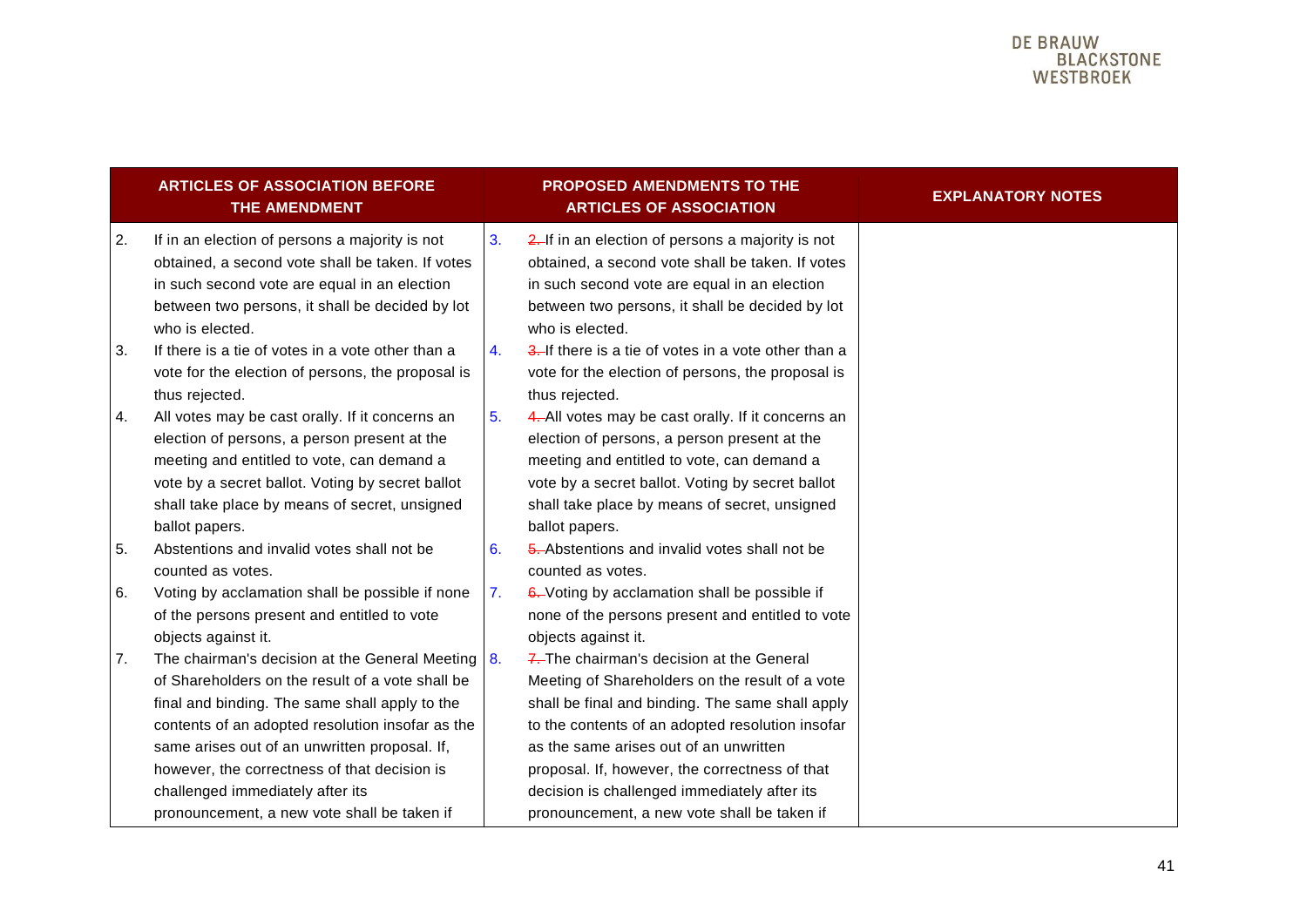| <b>EXPLANATORY NOTES</b>                                                                                                                                                                                                                                                                                                                                                                                                           |
|------------------------------------------------------------------------------------------------------------------------------------------------------------------------------------------------------------------------------------------------------------------------------------------------------------------------------------------------------------------------------------------------------------------------------------|
|                                                                                                                                                                                                                                                                                                                                                                                                                                    |
|                                                                                                                                                                                                                                                                                                                                                                                                                                    |
| It is proposed to amend article 41 to clarify<br>that the competencies listed in this article are<br>not limitative. This does not constitute a<br>material change with respect to the current<br>competencies of the general meeting.<br>Finally, it is proposed to amend paragraph<br>(a) and (b) in line with the amendments of<br>article 6 and 7, and to add a new paragraph<br>(h) in line with the amendment of article 22. |
|                                                                                                                                                                                                                                                                                                                                                                                                                                    |
|                                                                                                                                                                                                                                                                                                                                                                                                                                    |
|                                                                                                                                                                                                                                                                                                                                                                                                                                    |
|                                                                                                                                                                                                                                                                                                                                                                                                                                    |